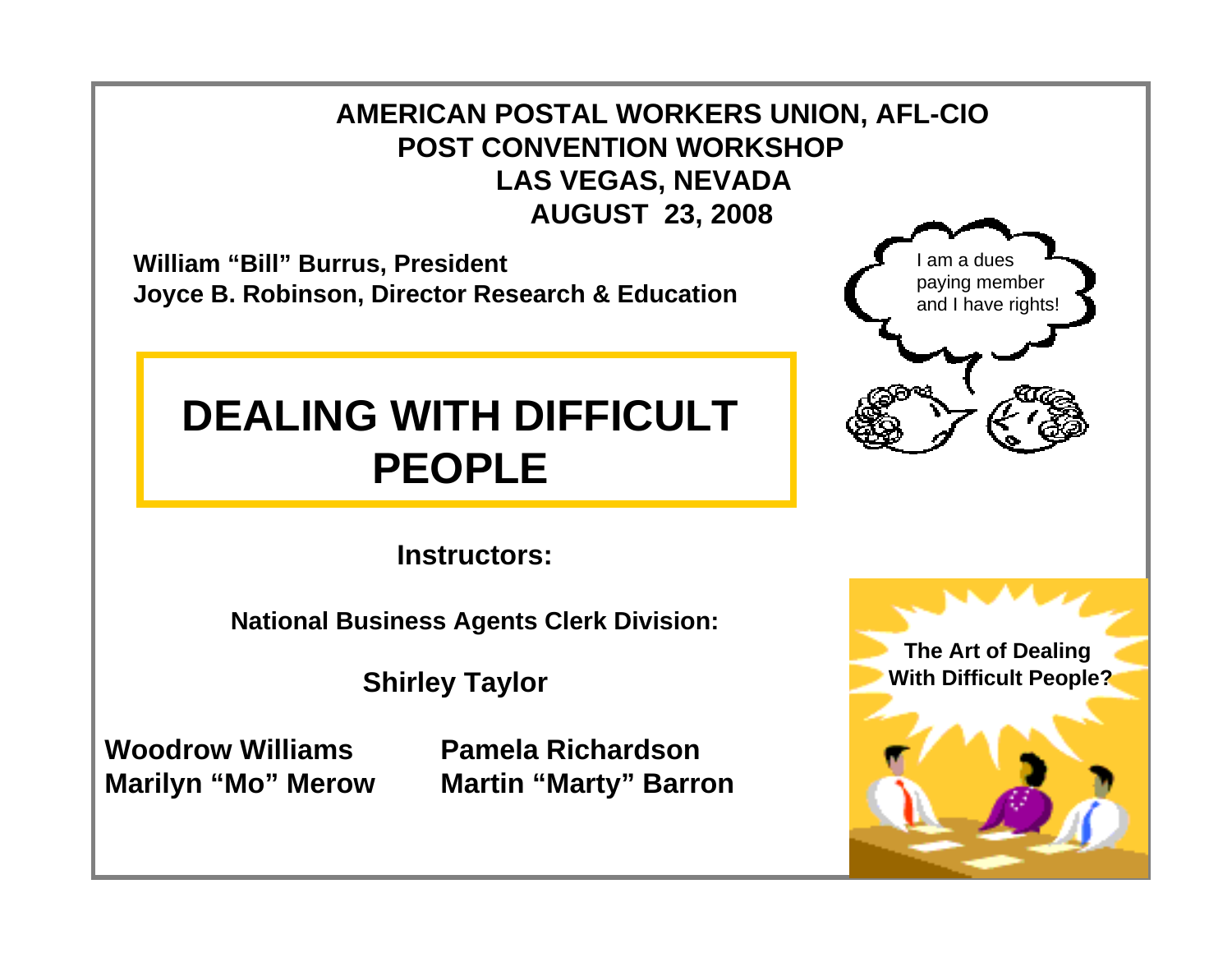

**Marilyn 'Mo' Merow**



## INSTRUCTORS:

#### **National Business Agents**



**Shirley J. Taylor**



**Woodrow Williams Jr.**



**Marty Barron Pamela Richardson**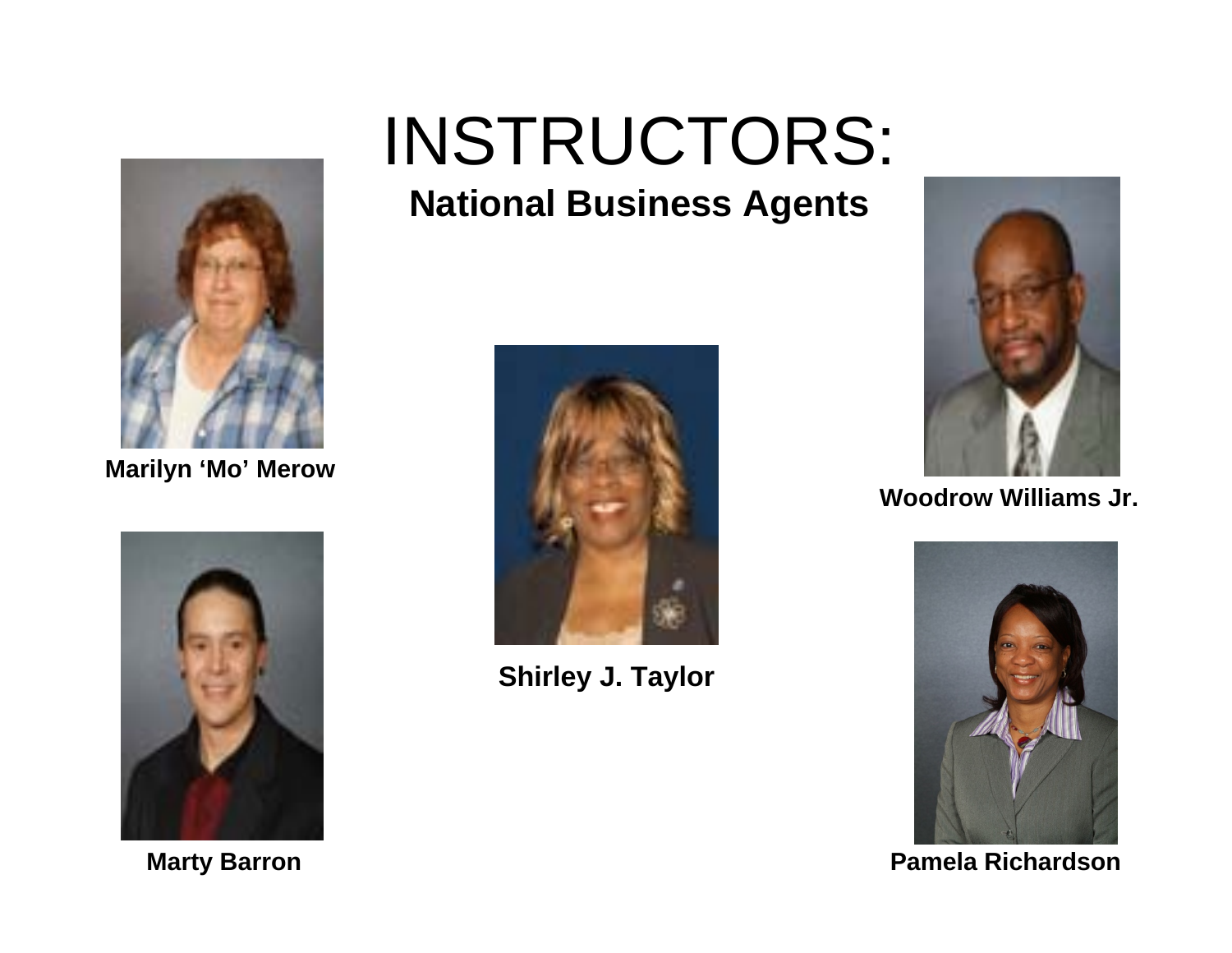

**Assistant Director, Clerk Division Joyce B. Robinson, Director Research & Education Department**



**Shirley Jean Taylor \* National Business Agent**



**Woodrow Williams, Jr . \* National Business Agent**



**Joyce B. Robinson, Director Research & Education Department &First Time Instructors of Psychology 101\***



**Pat Williams \***



**Marilyn 'Mo' Merow \* National Business Agent Author of Psychology 101**



**Shirley Mc Lennan \* National Business Agent**



**National Business Agent**



**Marty Barron \* National Business Agent Brian Dunn \***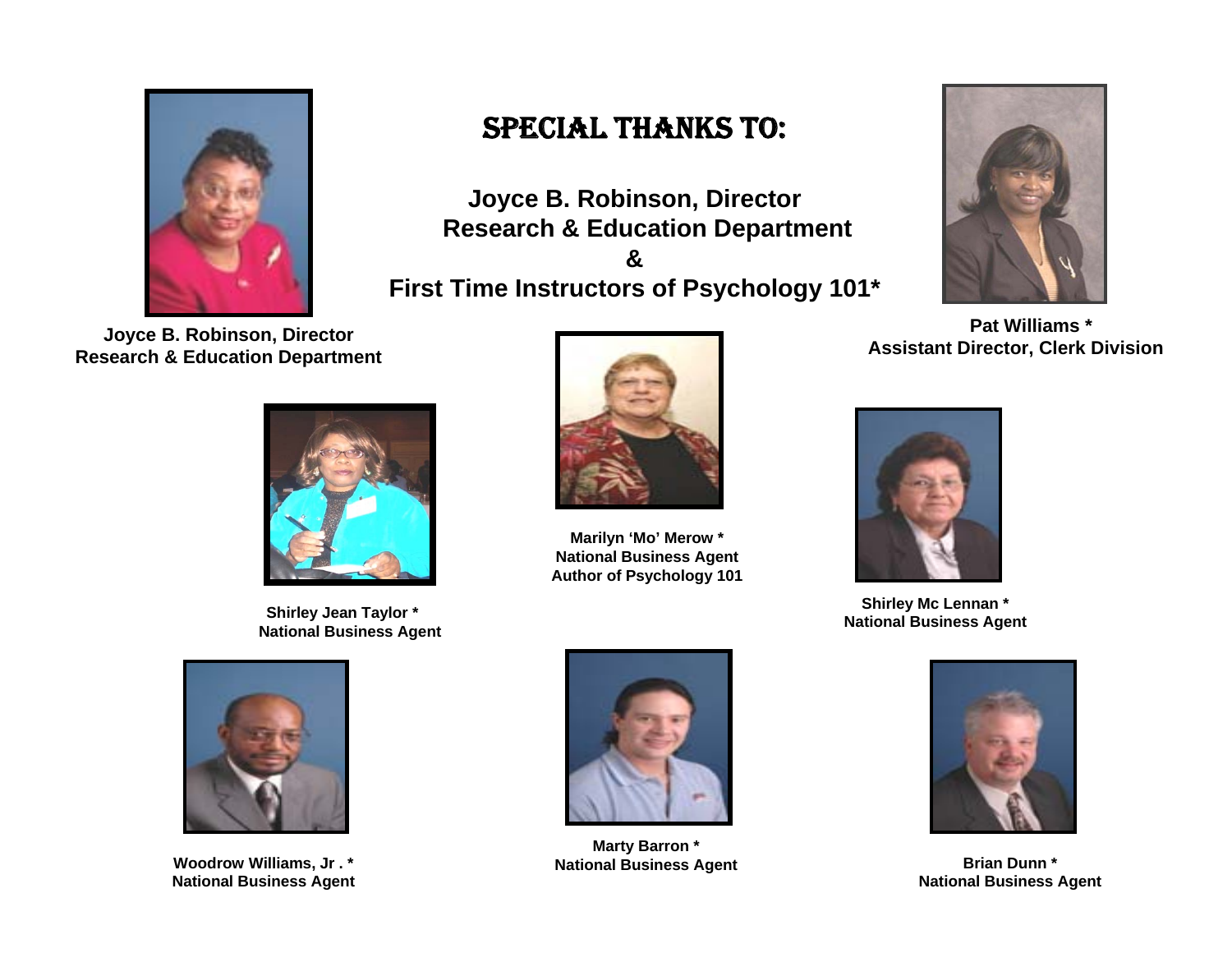

### PREFACE



(Dealing With Difficult People)

The Art Of Applying Diplomacy to the Unique and Often Difficult Situations That Union Officials Face

#### **PURPOSE:** Enable you to be diplomatic while applying common sense to difficult situations;

To educate our membership that they are responsible for their actions;

To educate our membership that the union is not responsible for all of their problems;

#### **RESULTS:** A change in the attitudes of the small, but vocal minority of the APWU Membership;

Channel negative energy into positive attitudes; Focus on what the Union has done for the Membership.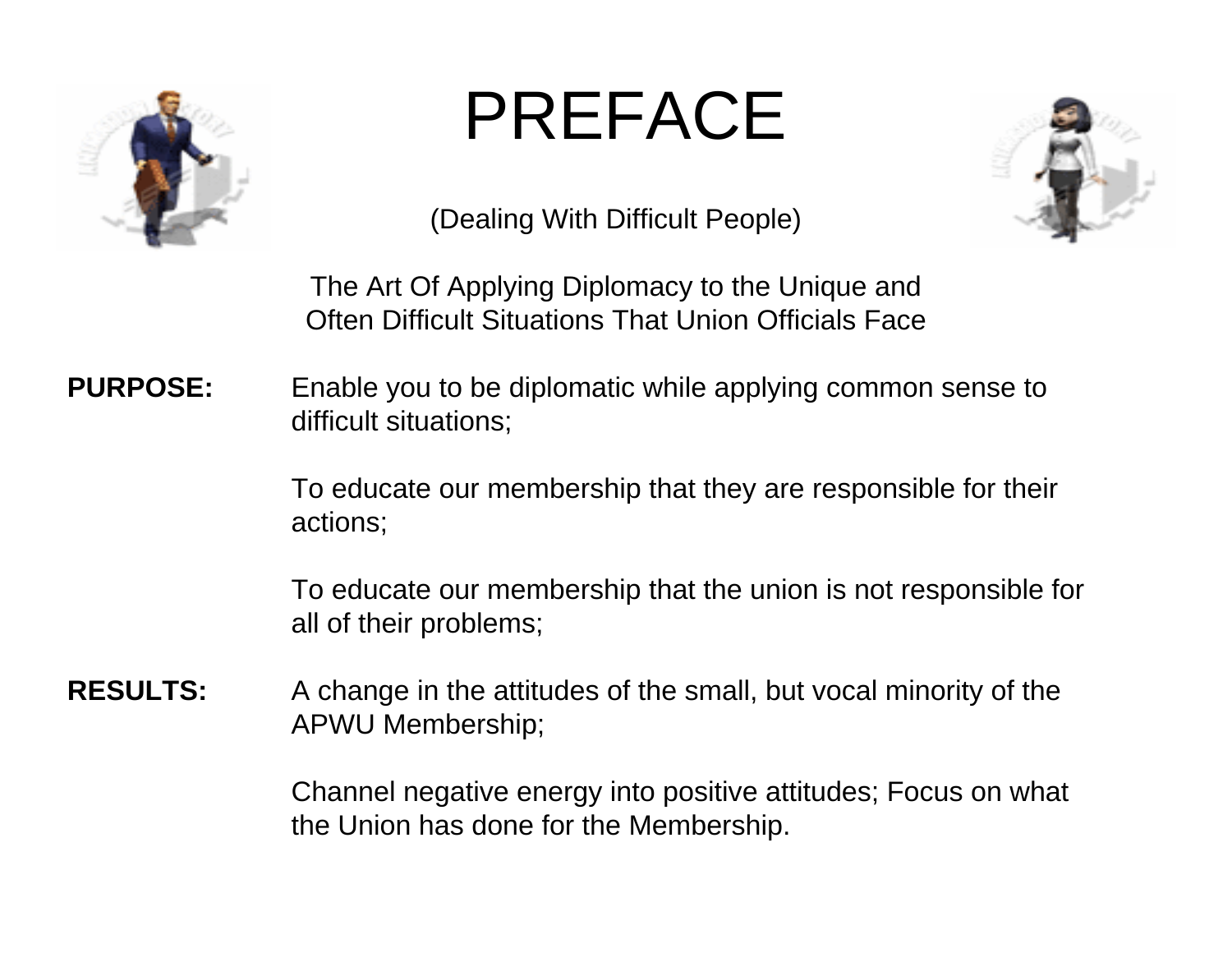# FOOD FOR THOUGHT

- We can't change people, but we can influence them.
- People don't respond to techniques, they respond to values, therefore, it is important to first look at your own values in applying techniques.
- When dealing with difficult people it is best to begin with the END in mind...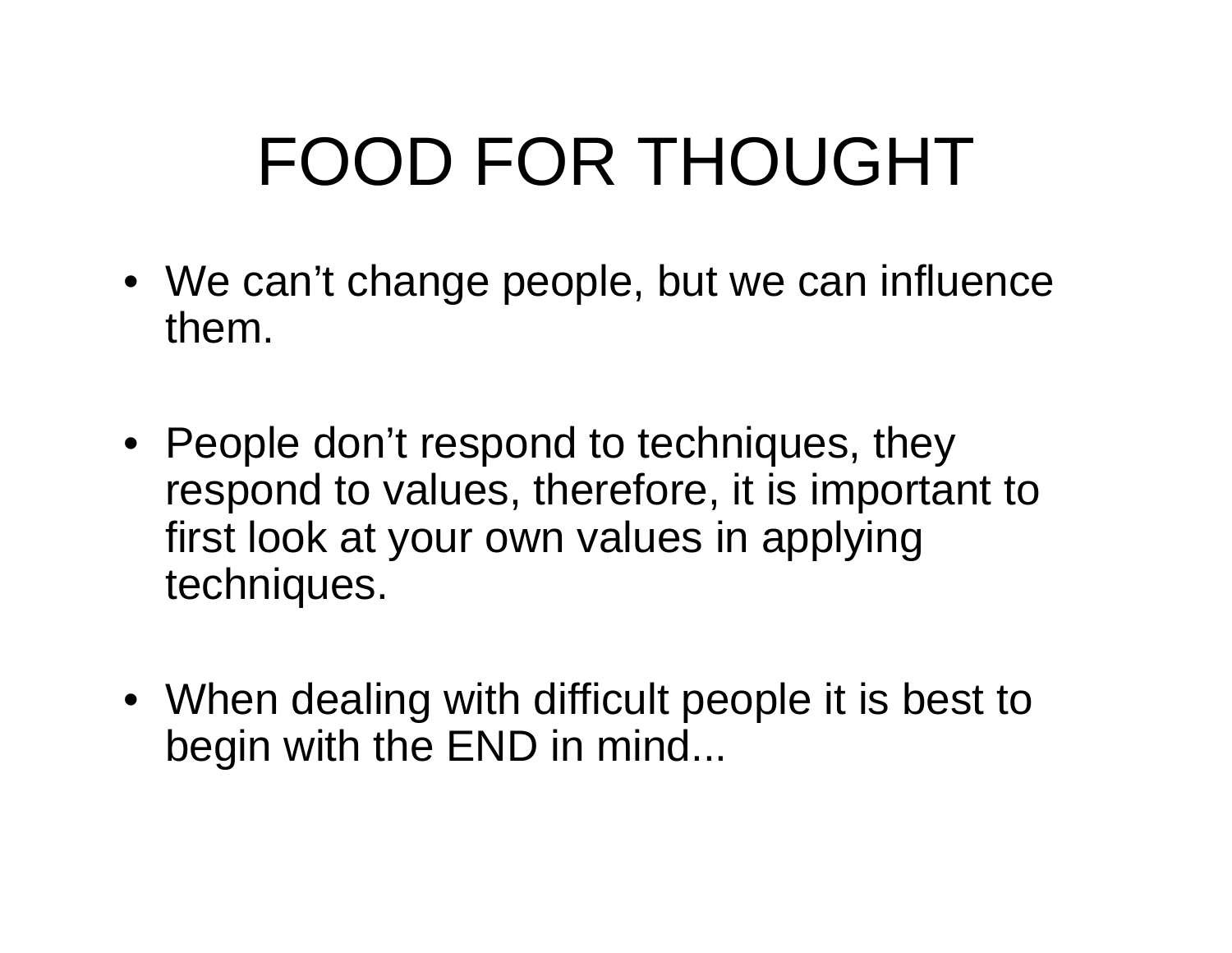

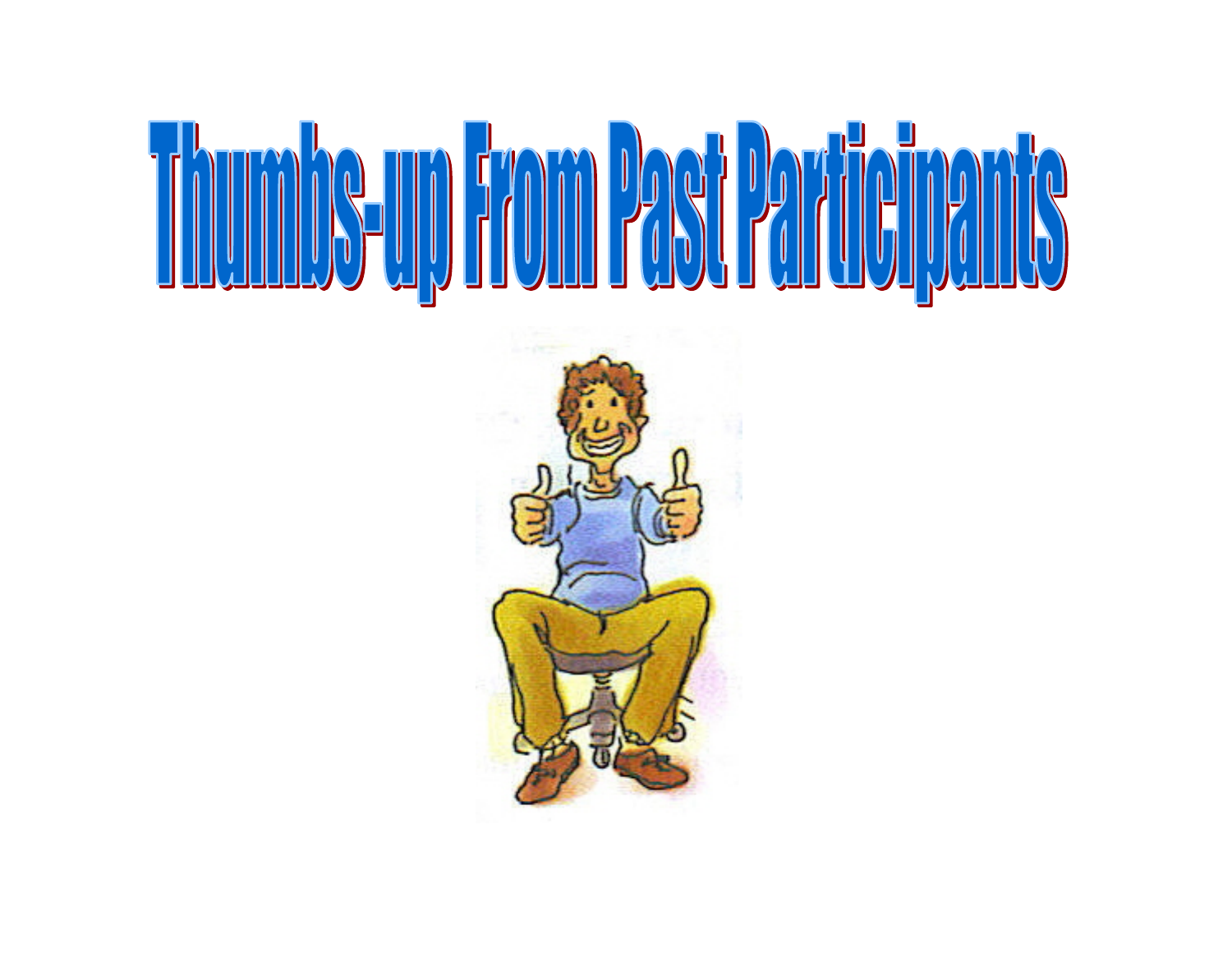"Excellent- Excellent Class!" -P. Prescott, Greater Forks #139

"Loved the inter active style of instruction". -T. St. Armour, Northern Vermont Local 57

"Keep today's format of roll play and what steward should have done."

-L. Helsel, APWU Local 735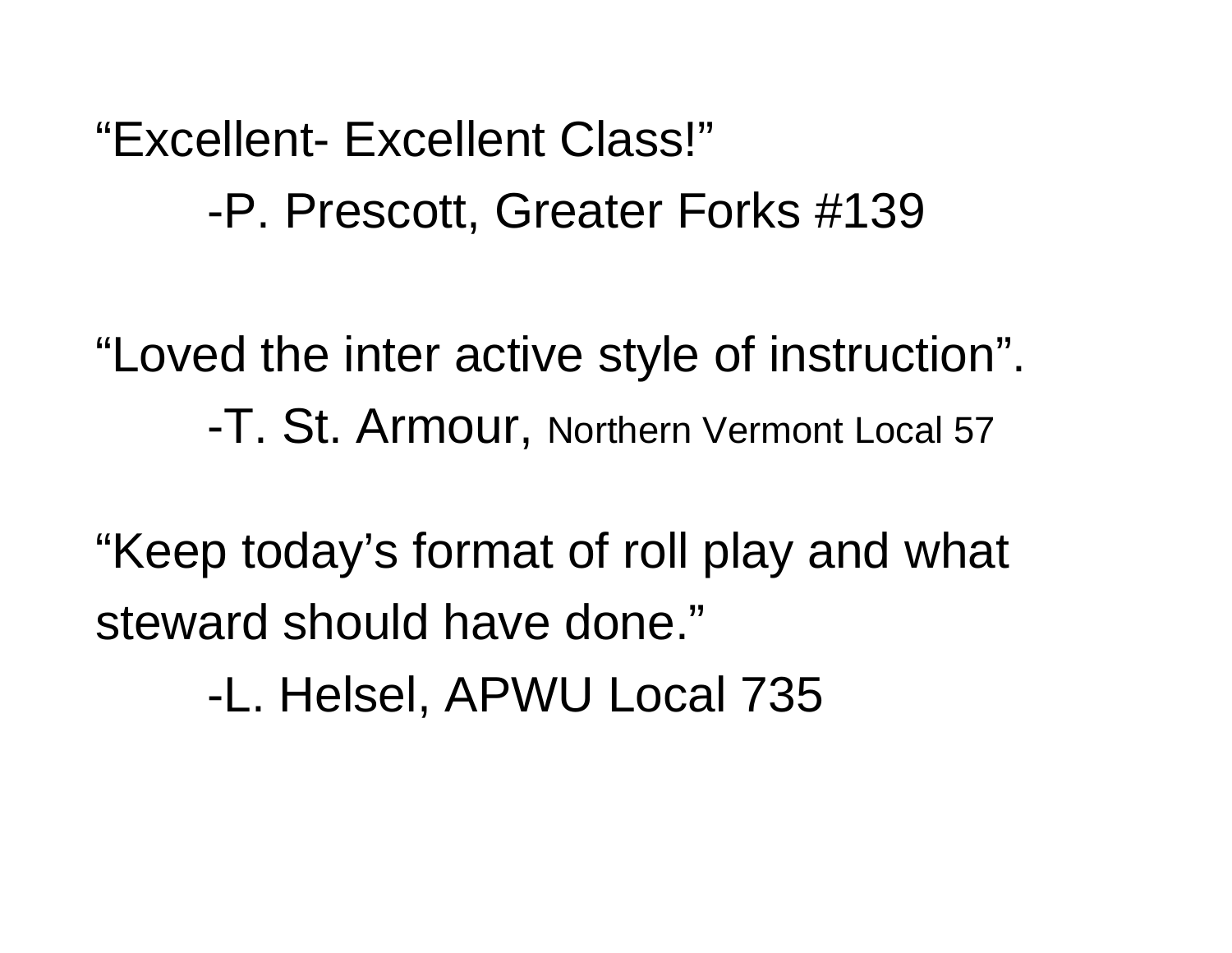"Thank you. This was great! I enjoyed this the most. It's a great class that should be offered more."

-J. Leachy, NOVA Local 6803

"Wonderful-Totally enjoyable-Loved the audience participation!! Make the class longer-us stewards really need sure ways to vent and sometimes even laugh at ourselves!!" -S. Hood, Wichita Kansas Area Local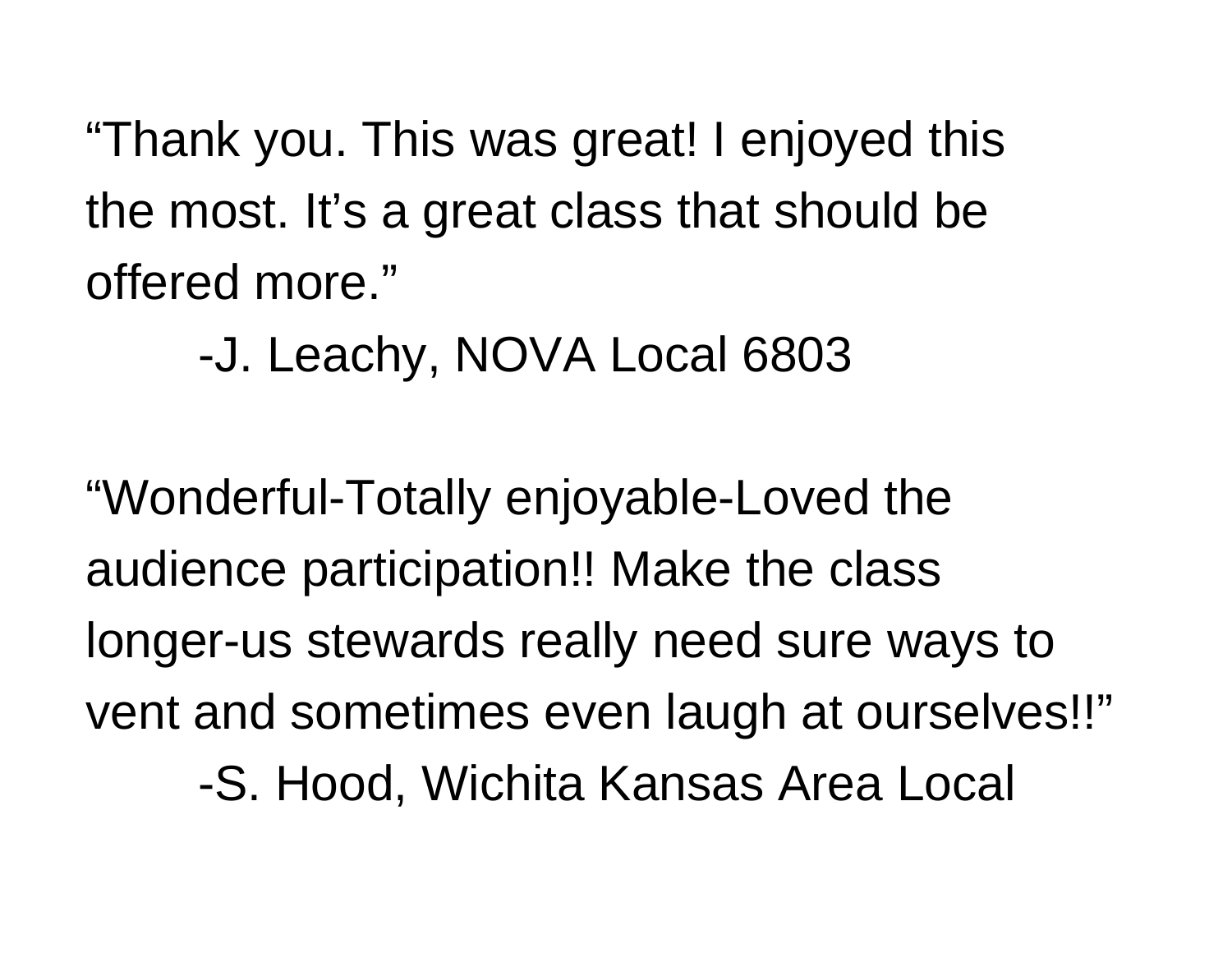"Very informative" -D. Culton, Tucson Area Local

"Great info Thanks! Wouldn't change a thing.: -T. Muzzey, Las Cruces, Deming 402

"Great class! Really fun and great for us as stewards to hear that it's the same nationwide!" -G. Hebert, Local 1477

"Good class. Thank you!" -D. Lazano, Las Cruces, New Mexico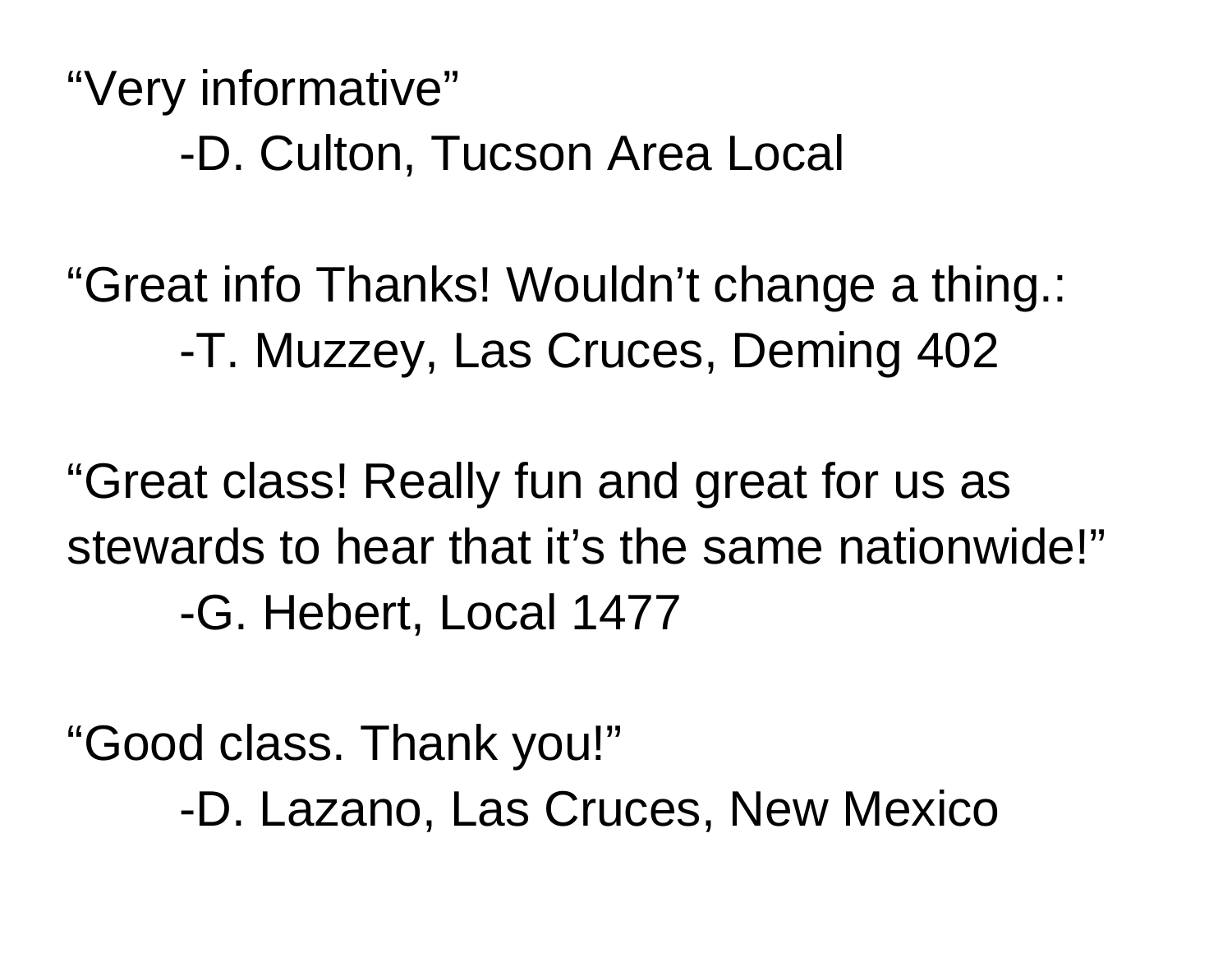"Make the class an all day class" -M. Scott, Oakland Local 78

"Role playing was great, but took too much time to set up. All in all, a great class!

-K. Hoppe, Akron Ohio Area Local

"Full day class for more participation of registrants. Good concept class anyway!"

-C. Thomas, Memphis Tennessee Area Local

"I would like to see examples with hostile supervisors." -P. Felton, 480-481 Area Local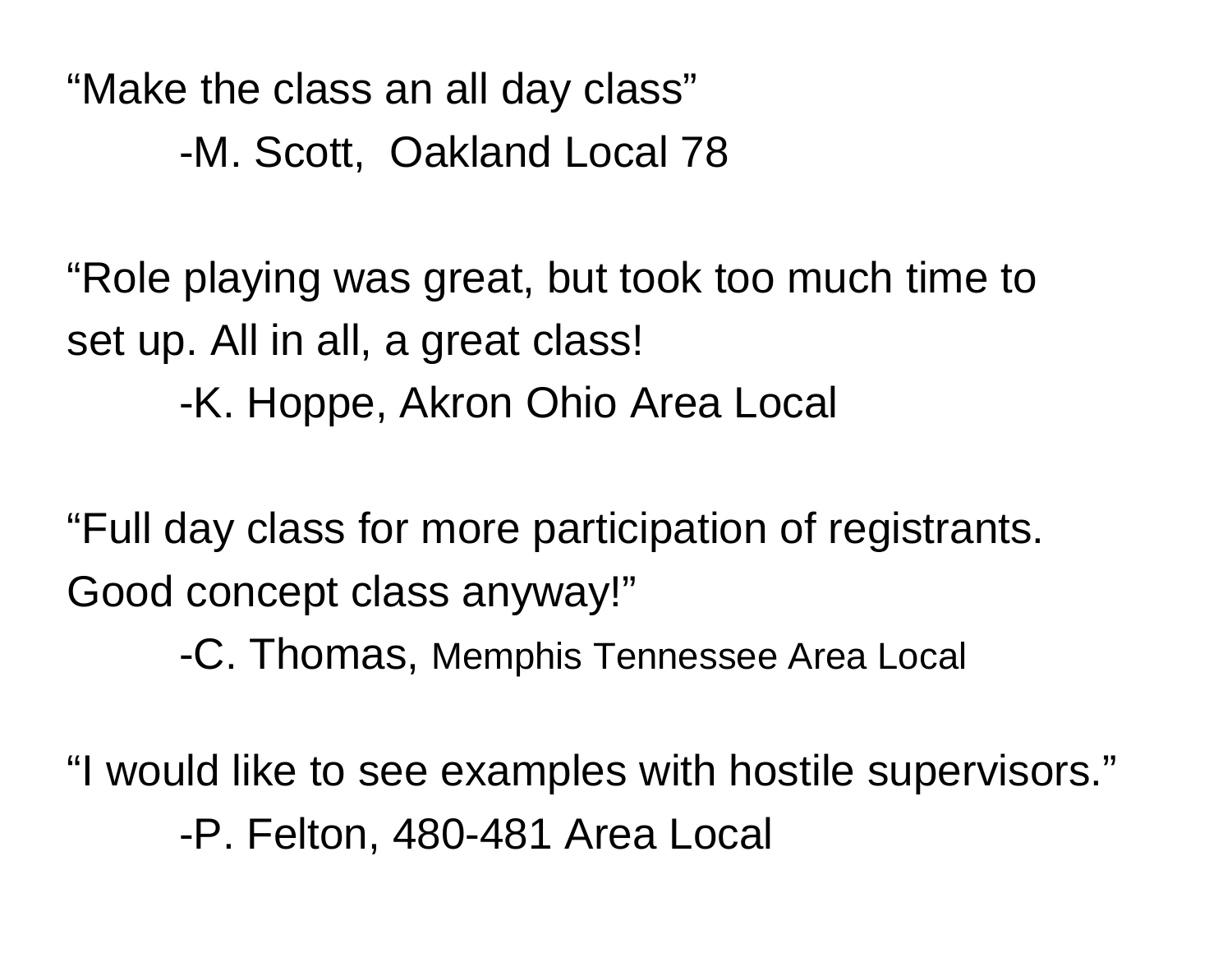"Sometimes we as steward and officers can be difficult people and need to react better. Something needs to be done about that."

#### -L. Gosha, COAL

"We would like a role play on dealing with the non-union member who believes we have to represent them for free."

-J. Payne, Salem Area Local #604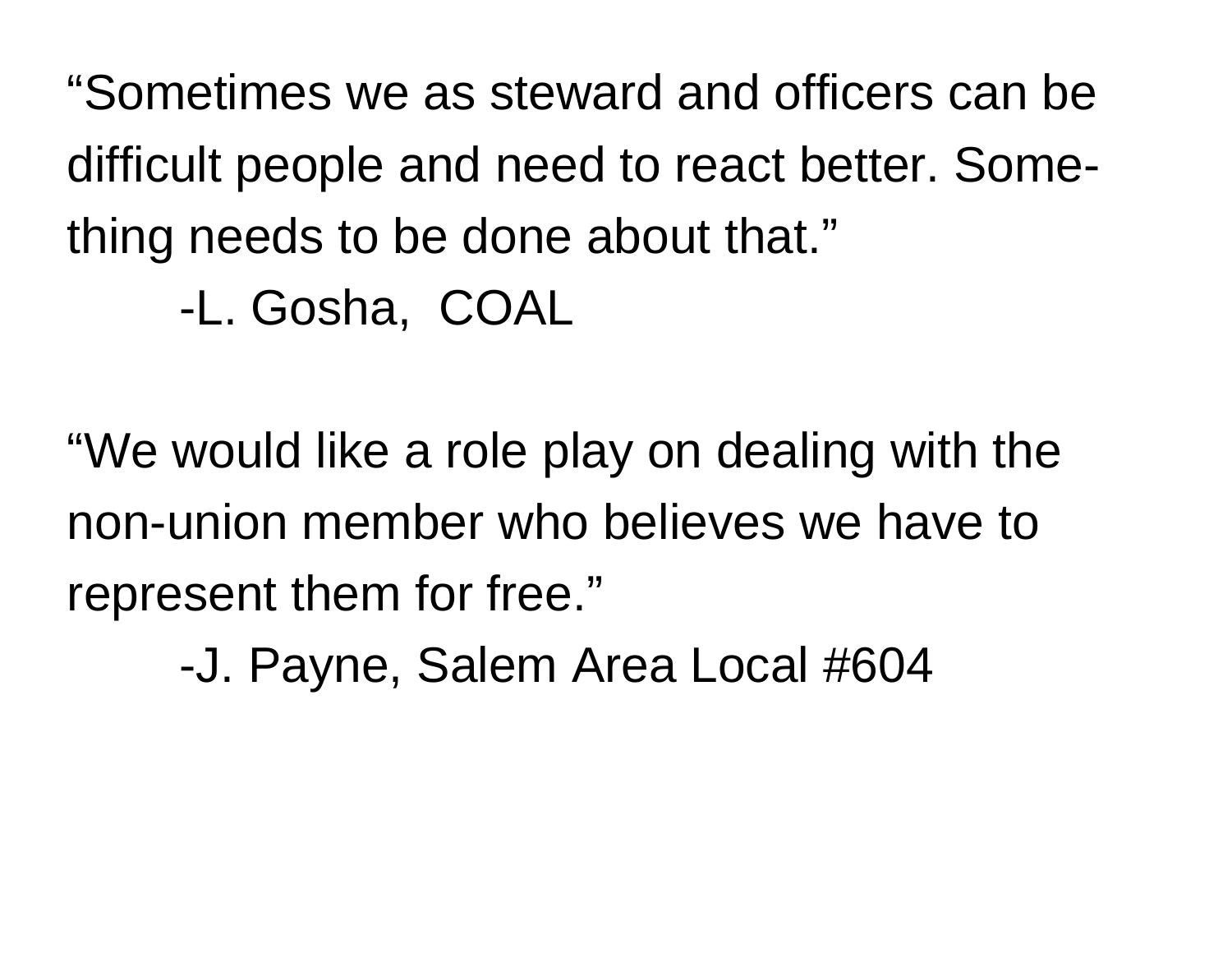"Don't allow grievant to yell at you, but don't be rude to them. A grievance form given early gives them time to express themselves and blows off steam."

-N. Jurman, NJAL

"Some problems can be resolved more in a labor management meeting. Poor staffing on the window, not enough change, not enough stamps, safety issues, etc."

-S. Gajtka, Weirton Area Local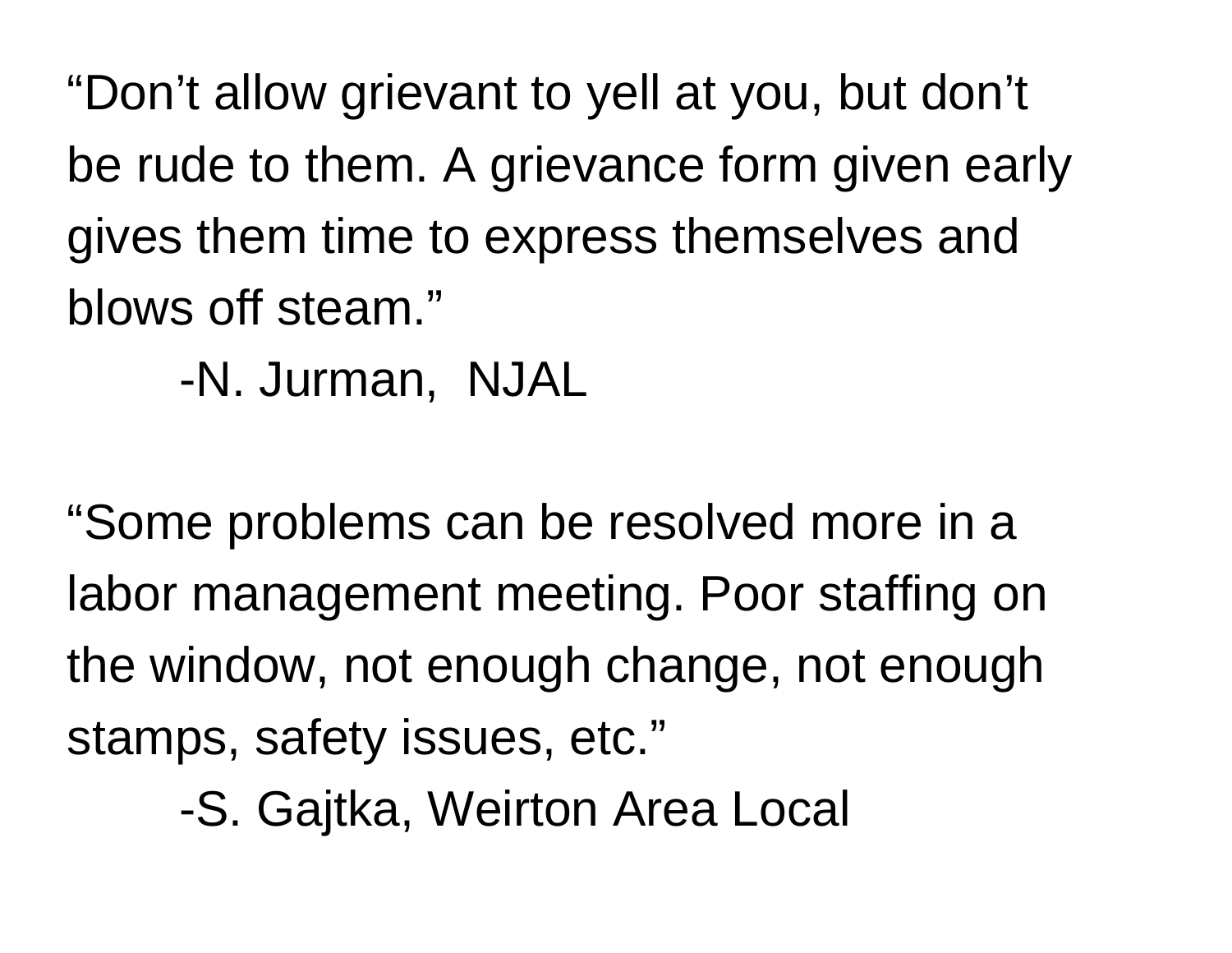"Past EEO problems and grievance examples would be interesting, especially successes. Very good steward/member activities and role play." -A. Weyden, Local 7156 Pahrump, Nevada

"The role play in which the SSA was told by the steward to tell the customer "I don't staff this place, I only work here," has gotten Sass in trouble. I always tell the Sass to ask the customer who are upset if they would like to speak to management. They get paid to deal with the pissed off customers."

-D. Barron, Tampa Florida Local 259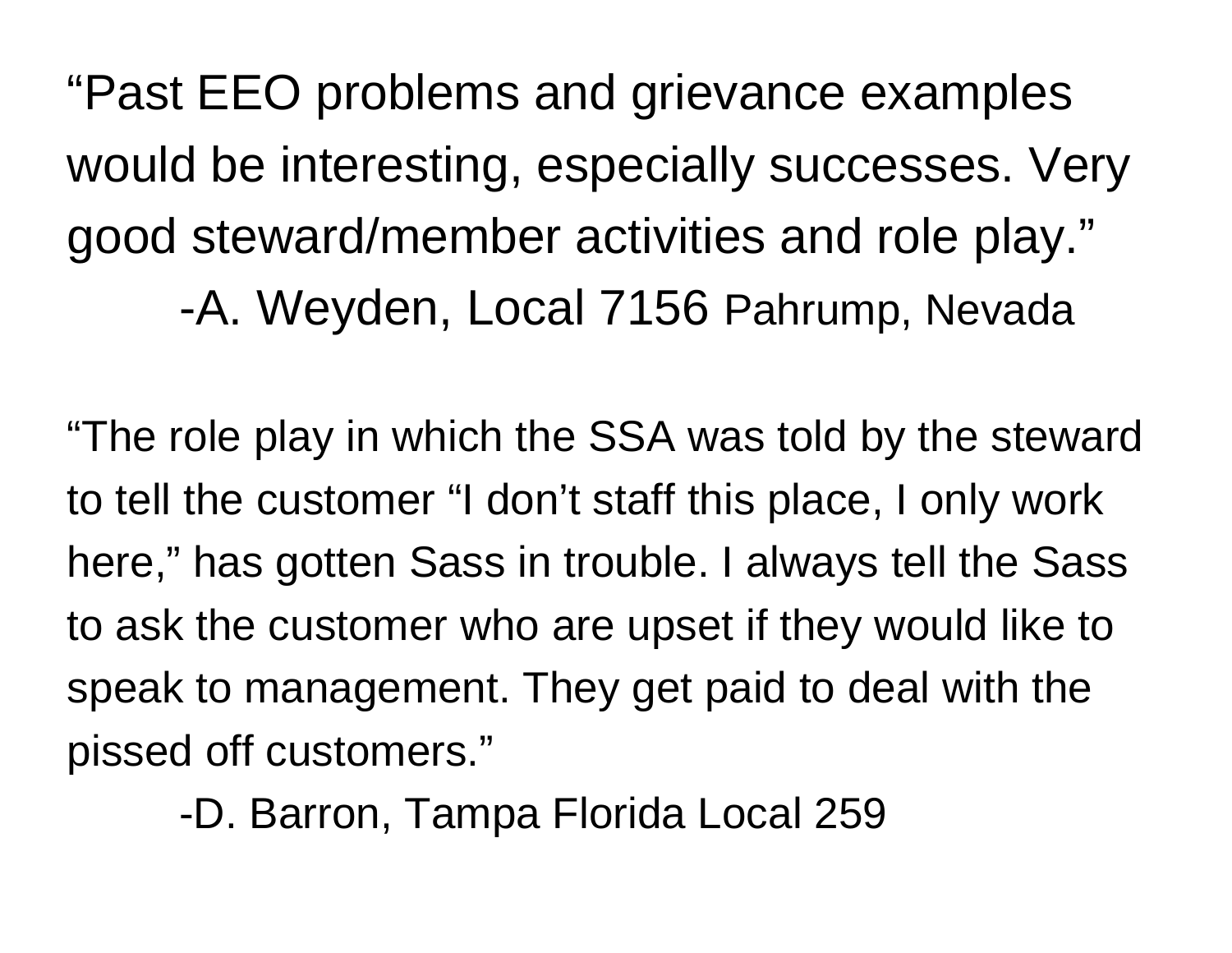"Keep perfecting" -D. Bailey, California Area Local

"Very good class! -R. Reed, San Fernando Valley Area Local

"Instead of bringing and handing out tickets to get your volunteers, try after everyone is seated to pick a row like everyone in the first seat of each row or something like that."

-J. Bradley, President Delaware Area Local #5885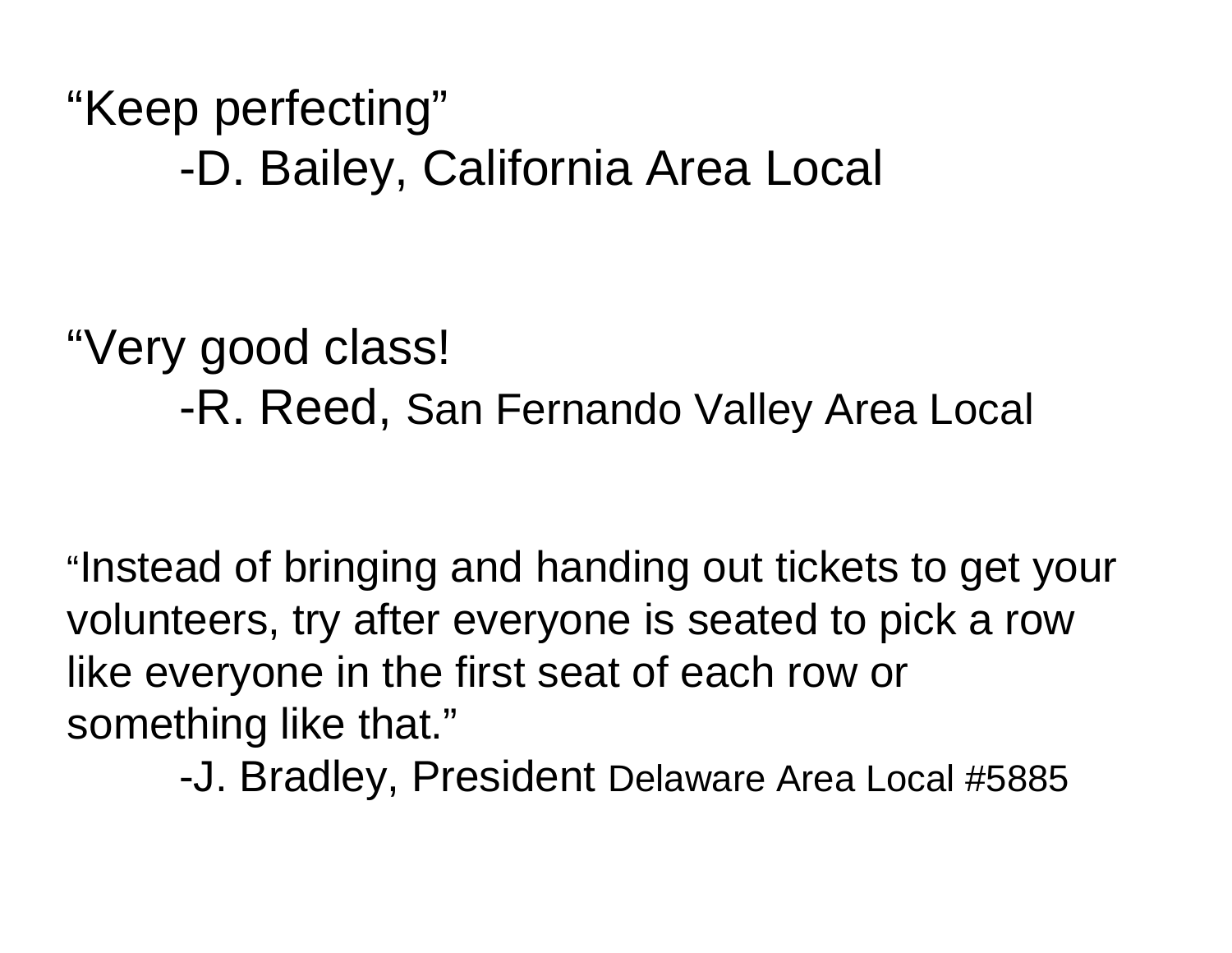"Loved the interaction. Next time have the scenario where the participants answer questions on their own, not pre-written. It would be interesting to hear the responses (smile). Had a ball!"

-J. Hunt, Greater Los Angeles Area Local

"Cut out Role Playing and get to the meat of the subject. Give guidance for dealing, not stories that don't five (give) much info. If time left, do role playing, not role playing then if we have time left we will go over the material."

-D. Nelson, Tri County 423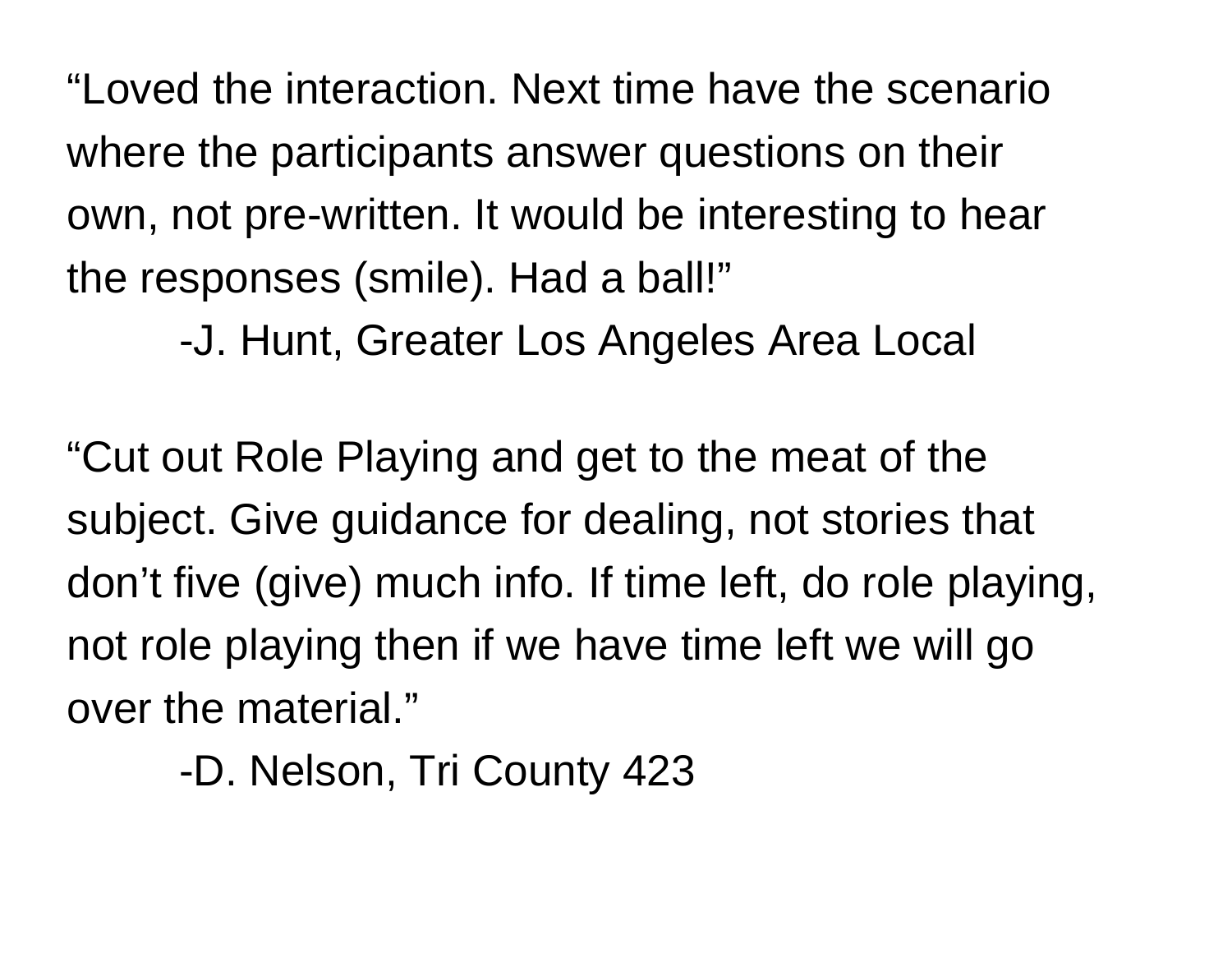"Make a problem box that people can write down problems we can discuss on a large forum, because my new stewards want to ask questions, but are afraid. I know there was many more who had that same problem. If you had a place they could let you know without them coming to a mike it would have been a big relief."

G. Hoy, Long Beach

"Sometimes we as steward and officers can be difficult people and need to react better. Something needs to be done about that."

-L. Gosha, COAL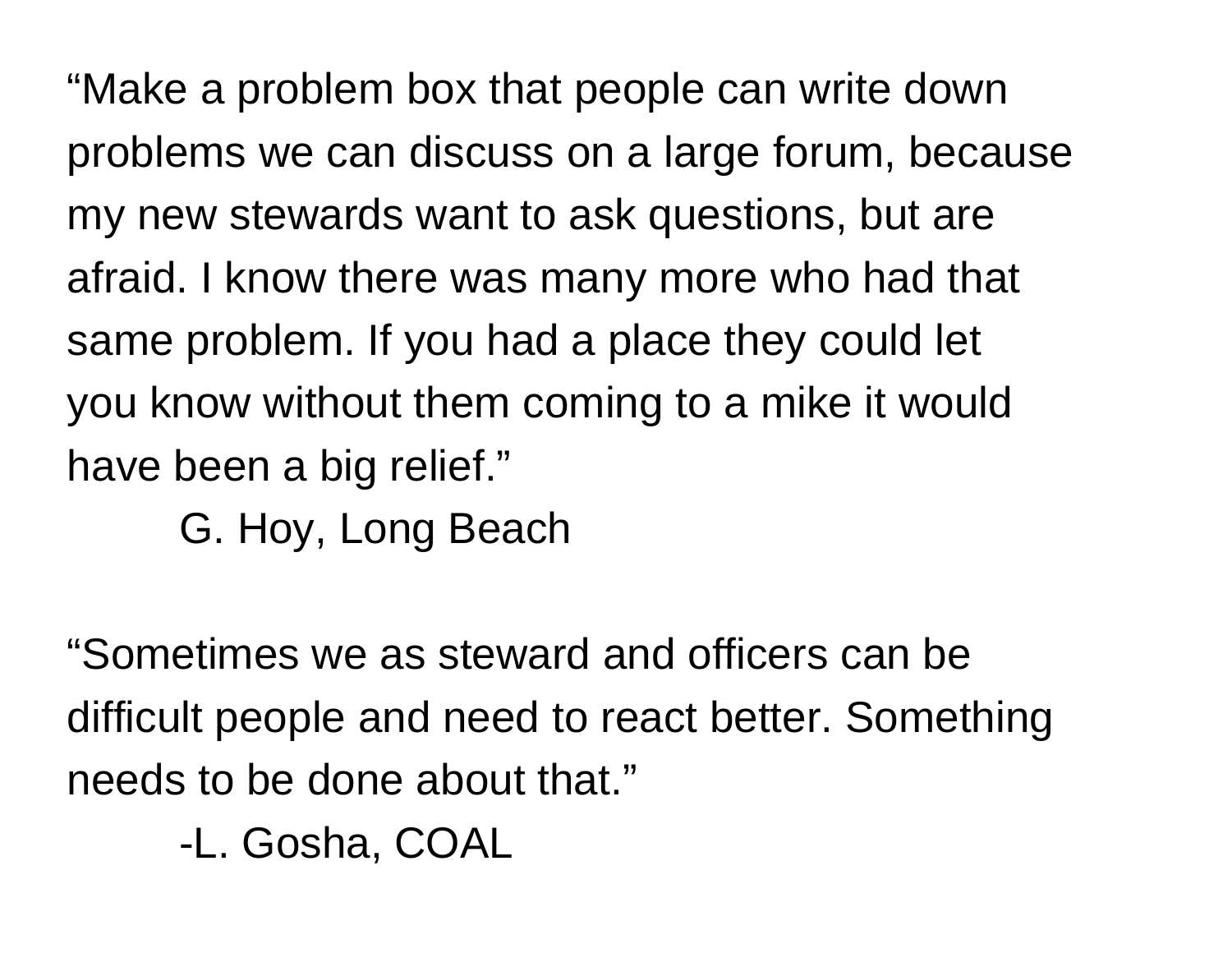"As a new steward -2 months and newer employee-1.5 years, I enjoyed this class. Thank you. Maybe as a suggestion offer this class more time, maybe once in the morning and session and another in the afternoon. Enjoyed this very much. Thanks again."

#### -A. Riordan, Lubbock Texas

"See how to resolve and handle the difficult member. See more role playing on dealing with and resolving situations with difficult people who are abusive with stewards."

-P. Mort, SFVAL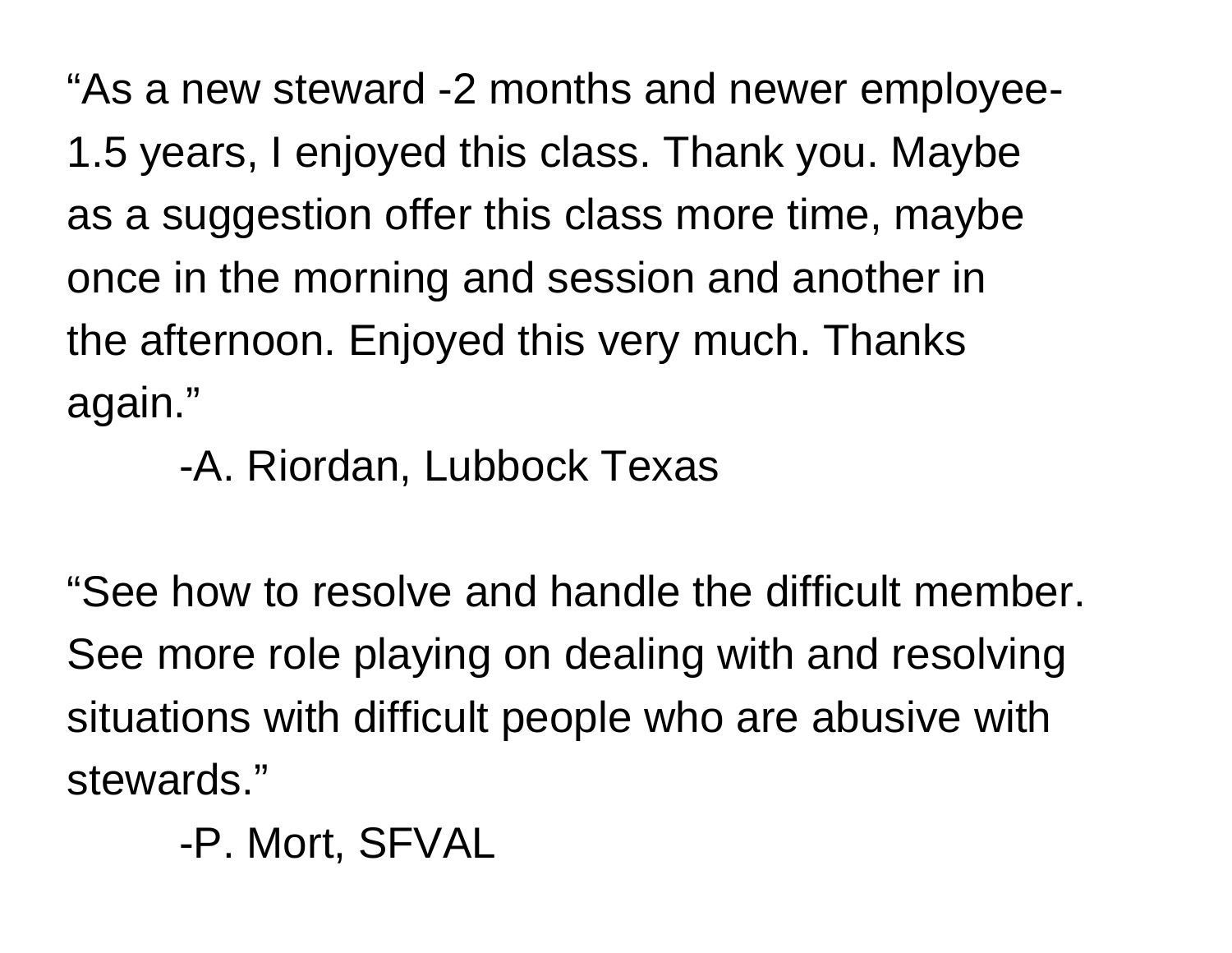"Despite difficult member it is important to remember all the good you've done as a steward. The difficult member does not define your abilities as a steward."

-J. Jenkins, Boston Metro

"Possible skit about employee who is intoxicated or under the influence. Role playing was very good. Great job!"

-J. Moore, New York Metro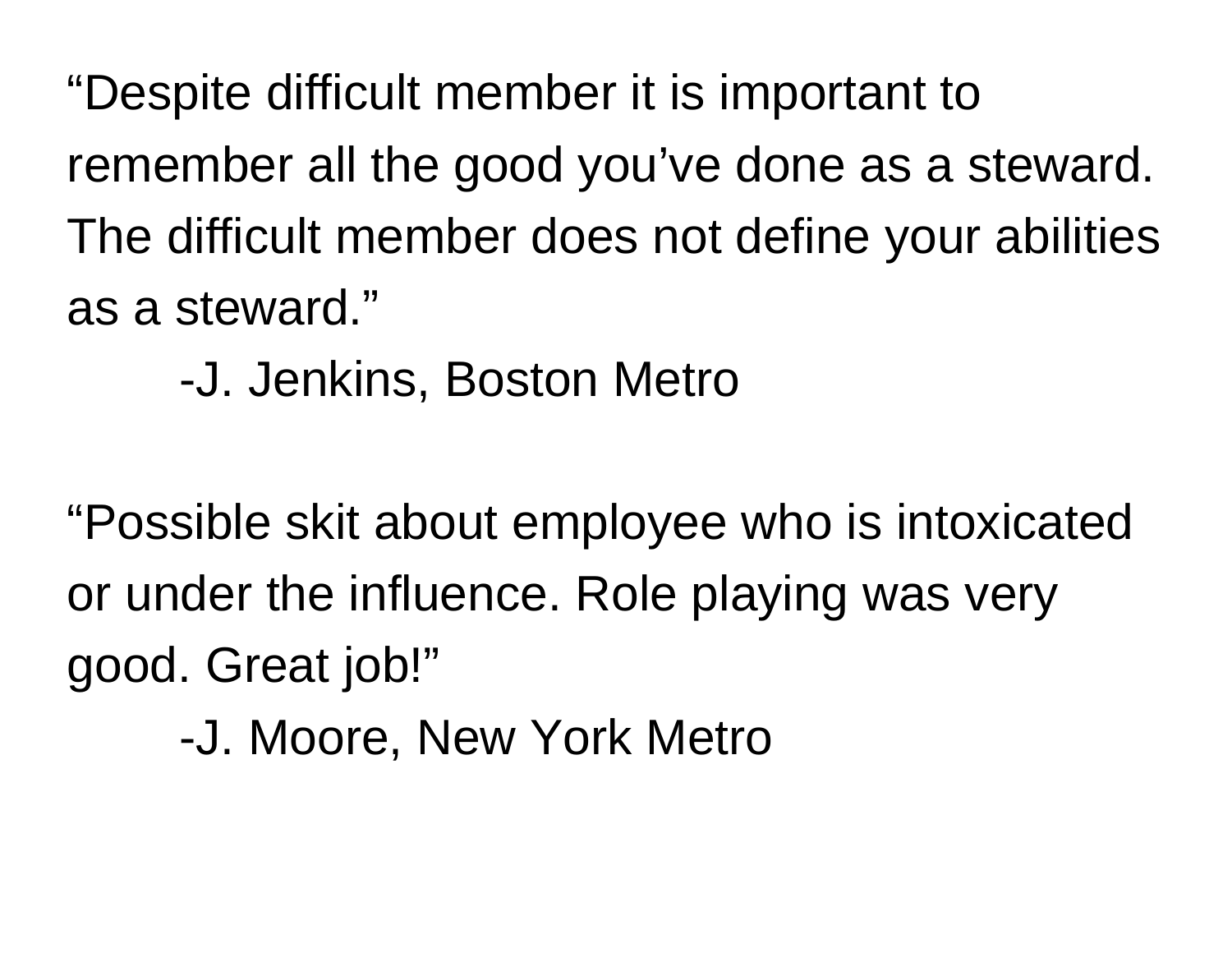"Excellent Class!! Can you include a segment about how to deal with difficult manager (SDO,MDO,SMDO) example: uncooperative, disrespectful, belligerent, etc." -A. Parrish, South Suburban 6591

"Incorporate a part II to include dealing with difficult management. This class was enlightening and I did learn from it."

-P. Royster, Phoenix Arizona

"I enjoyed the class, but would have liked some help dealing with supervisors."

-H. Mitchell, California Area Local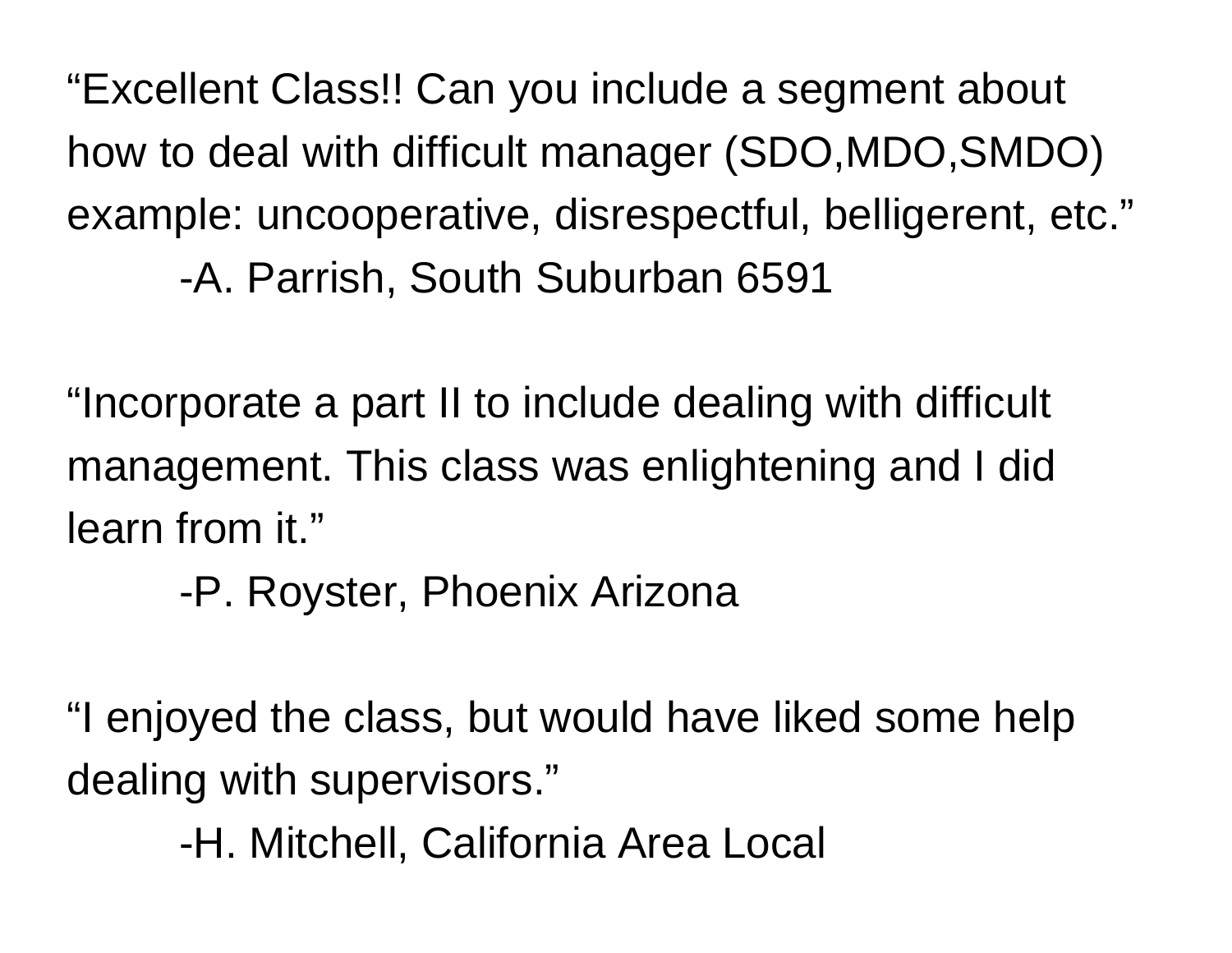"The class was very informed. I think you for the input on the class!"

-M. Hill, Detroit District Area Local

"This would be a great subject but change the difficult situations on how to deal with a difficult or dishonest supervisor/manager. I know we could give a numerous amount of scenarios for this."

-M. Sayoc, Wichita Ks. GMF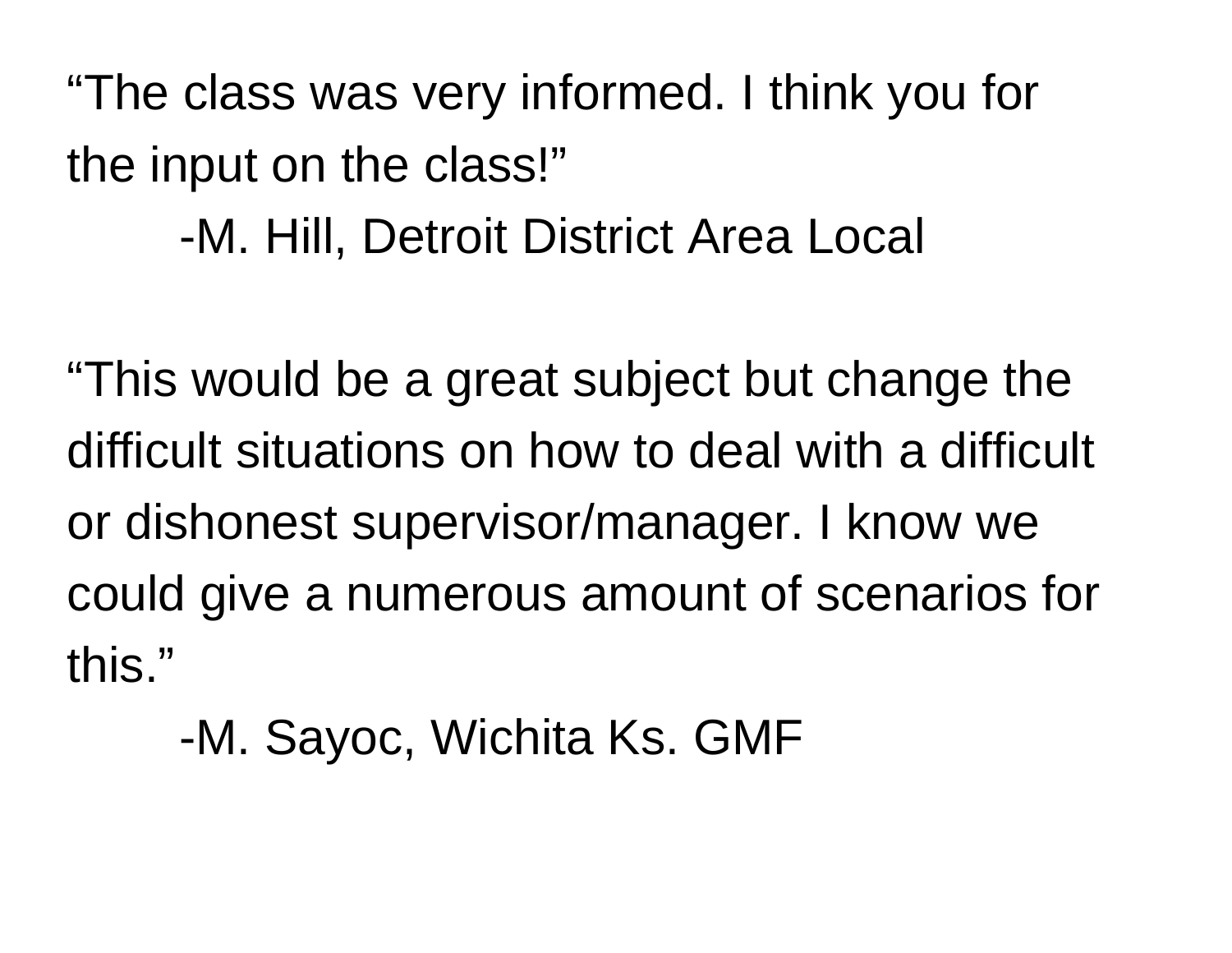"Cell phone" "Use to be we had to give to COPA. So very few phones rang. All week the classes have had phones ringing and people talking on them, What's up with that? This is very disruptive."

-L. Davis, 6669 San Mateo

"If a steward has a problem after this conference we get more information through the web site." -A. Brown, Local 251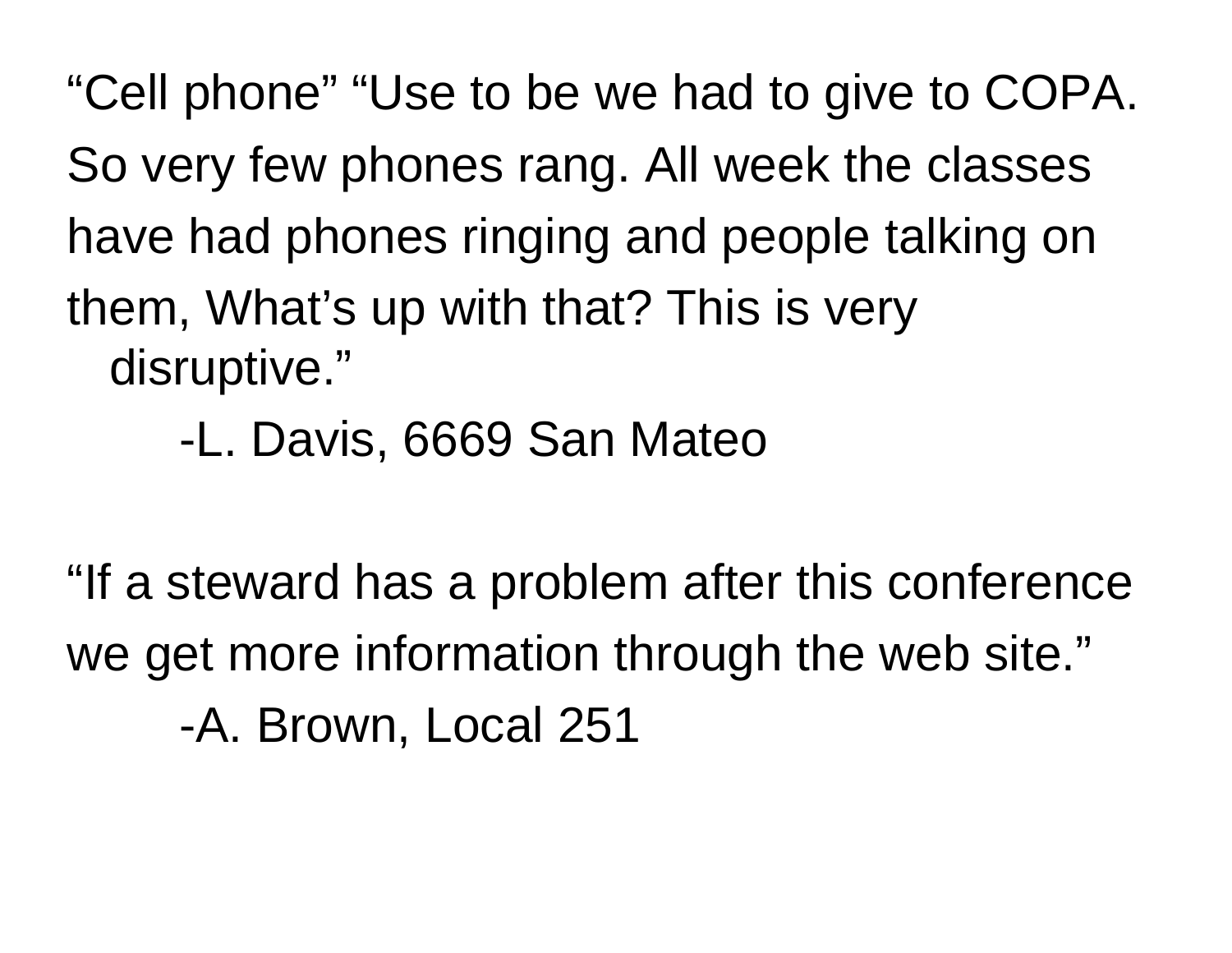#### **Do You Recognize These People?**

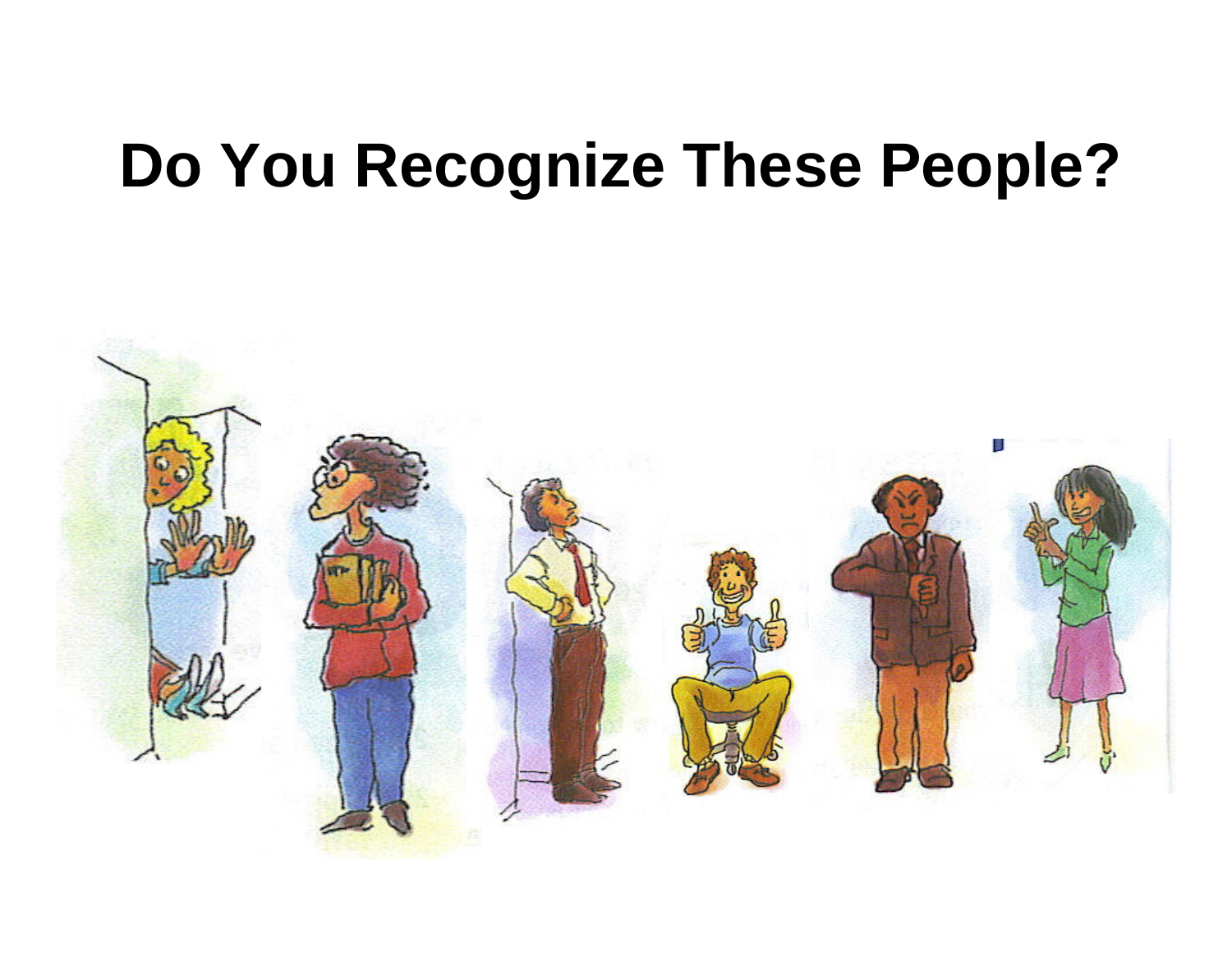### **The Passive Communicators**

These people never offer ideas or let you know where they stand.

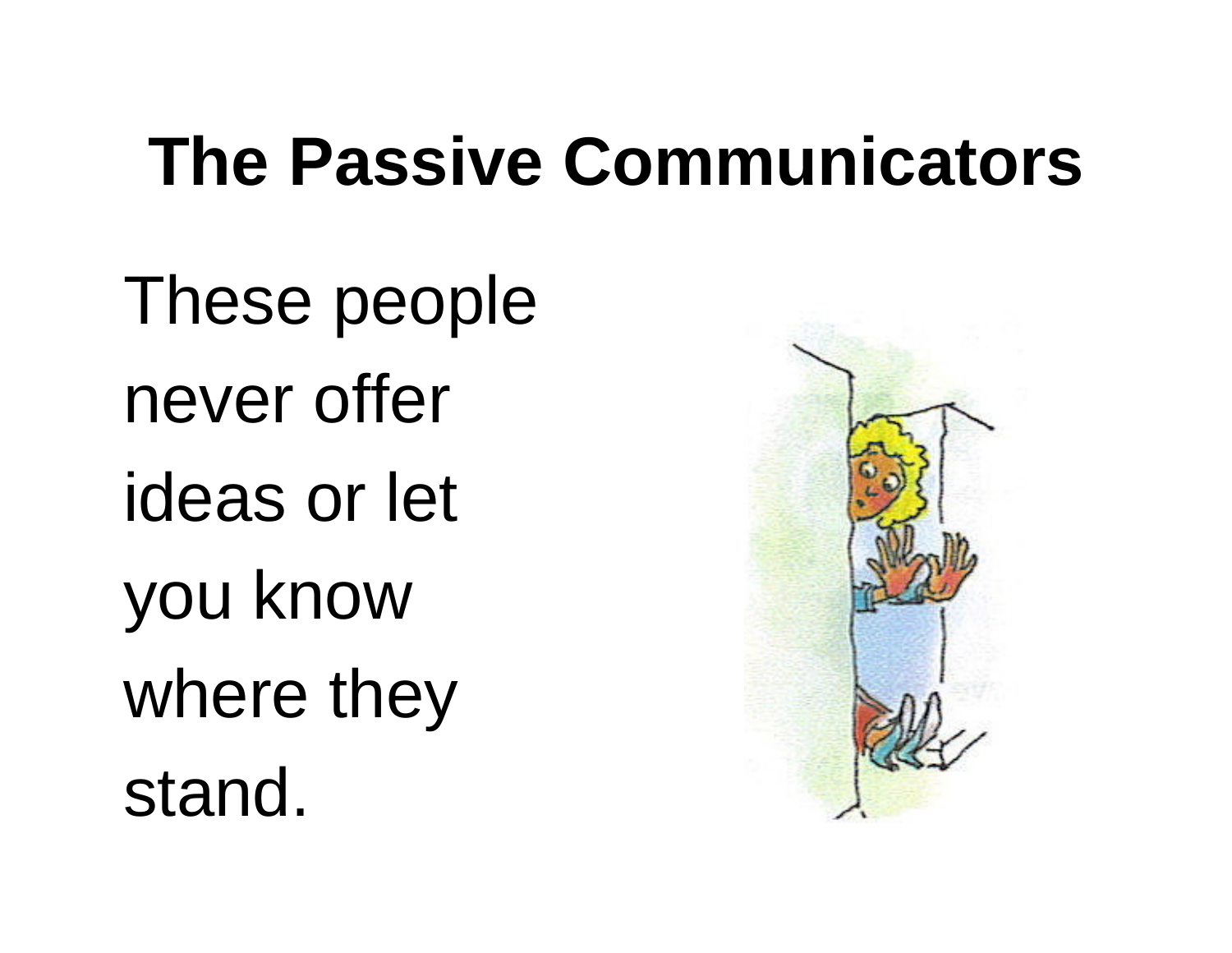### **The Know It-Alls**

They're arrogant and usually have an opinion on every issue. When they're wrong, they get defensive.

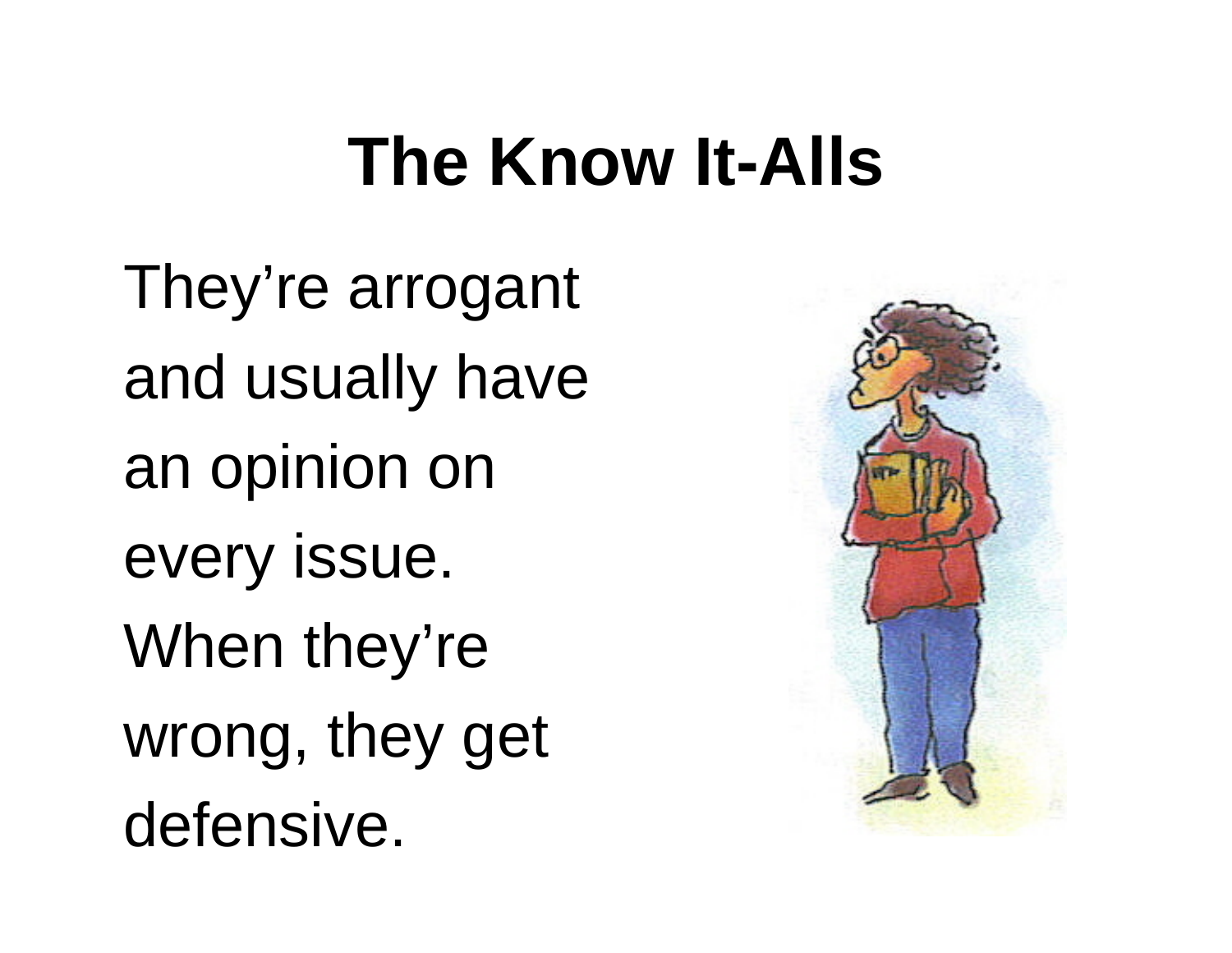### **The Dictators**



They bully and intimidate. They're constantly demanding and brutally critical.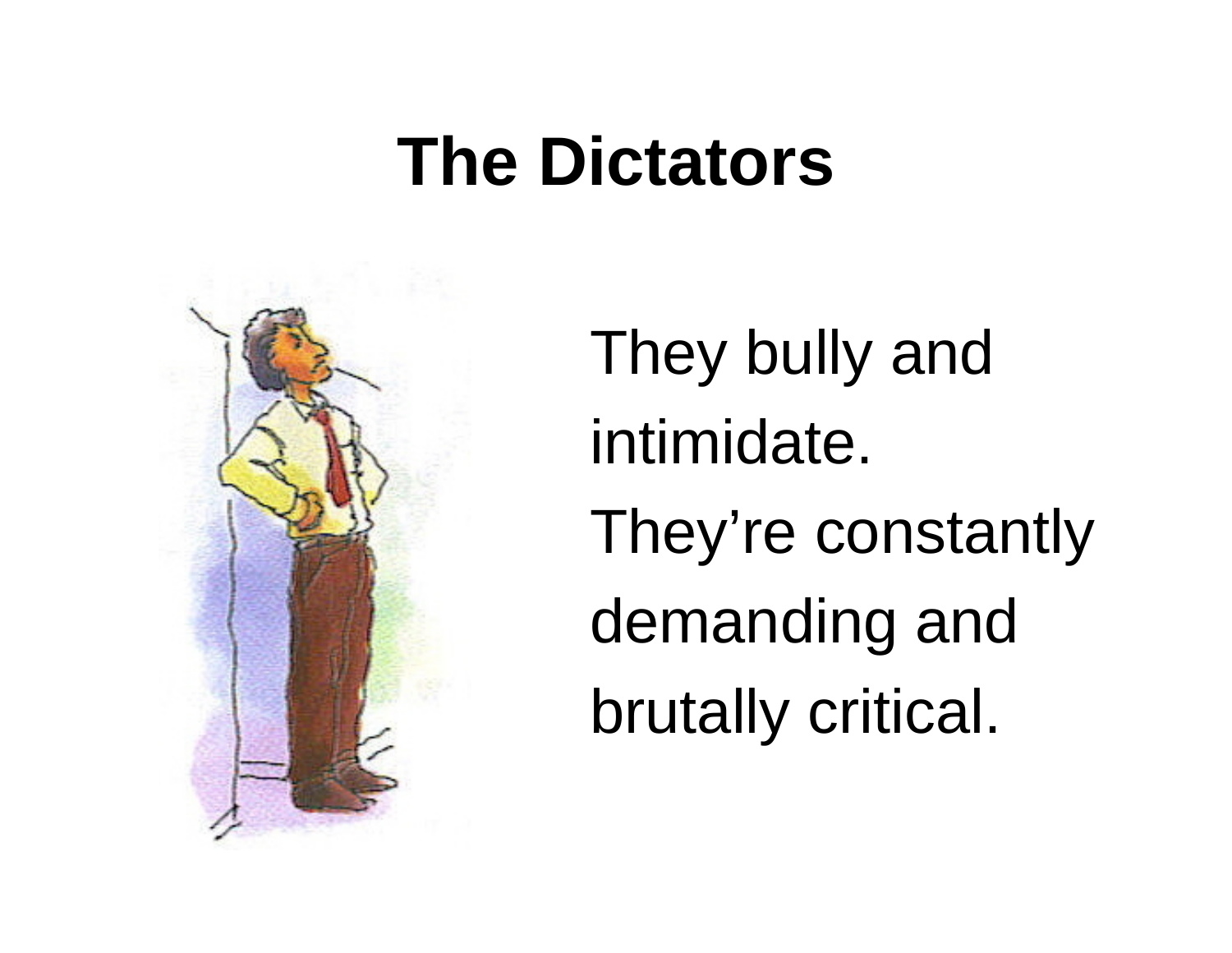### **The 'Yes' People**

They agree to any commitment, yet rarely deliver. You can't trust them to follow through.

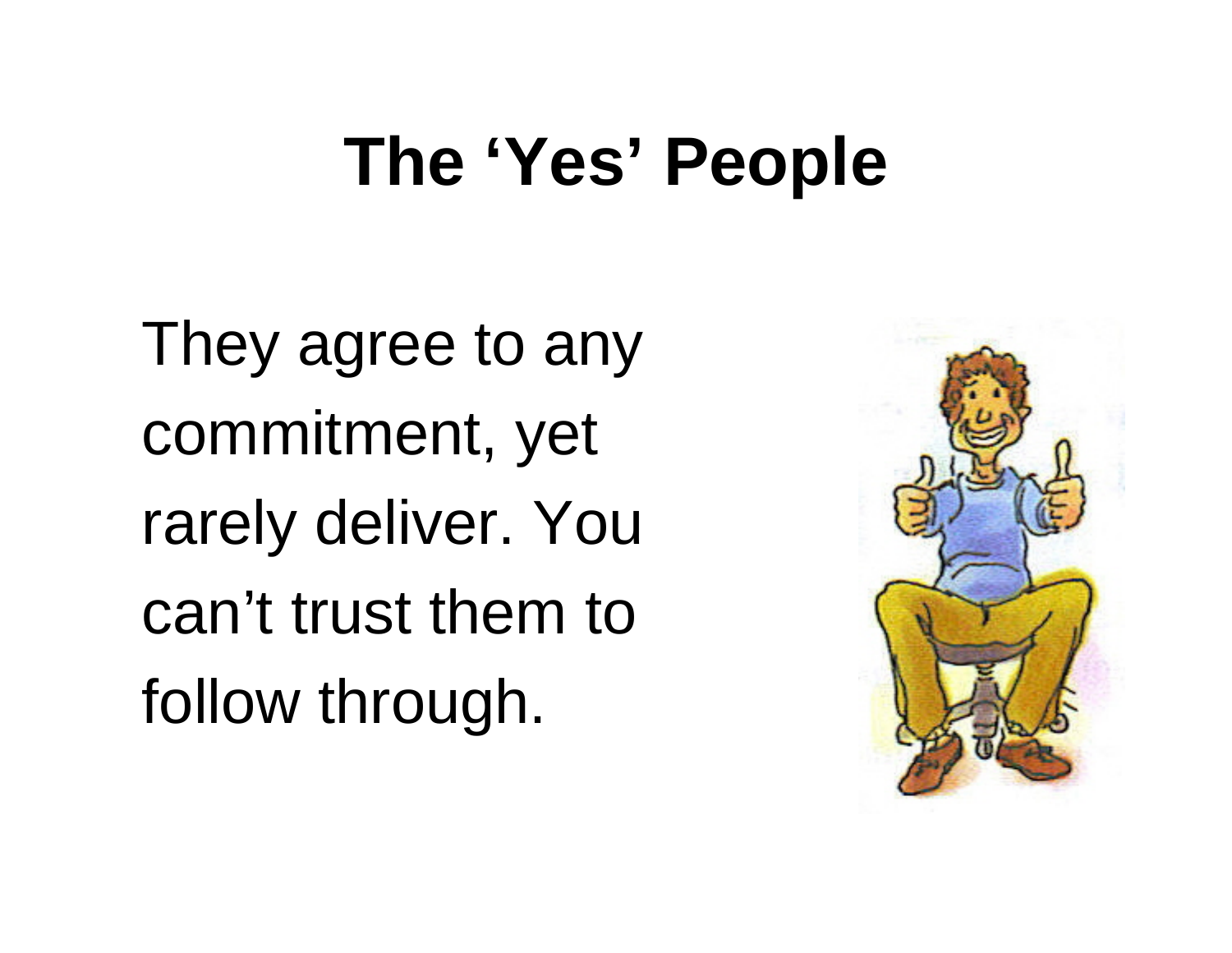# **The 'No' People**

They are quick to point out why something won't work. What's worse, they're inflexible.

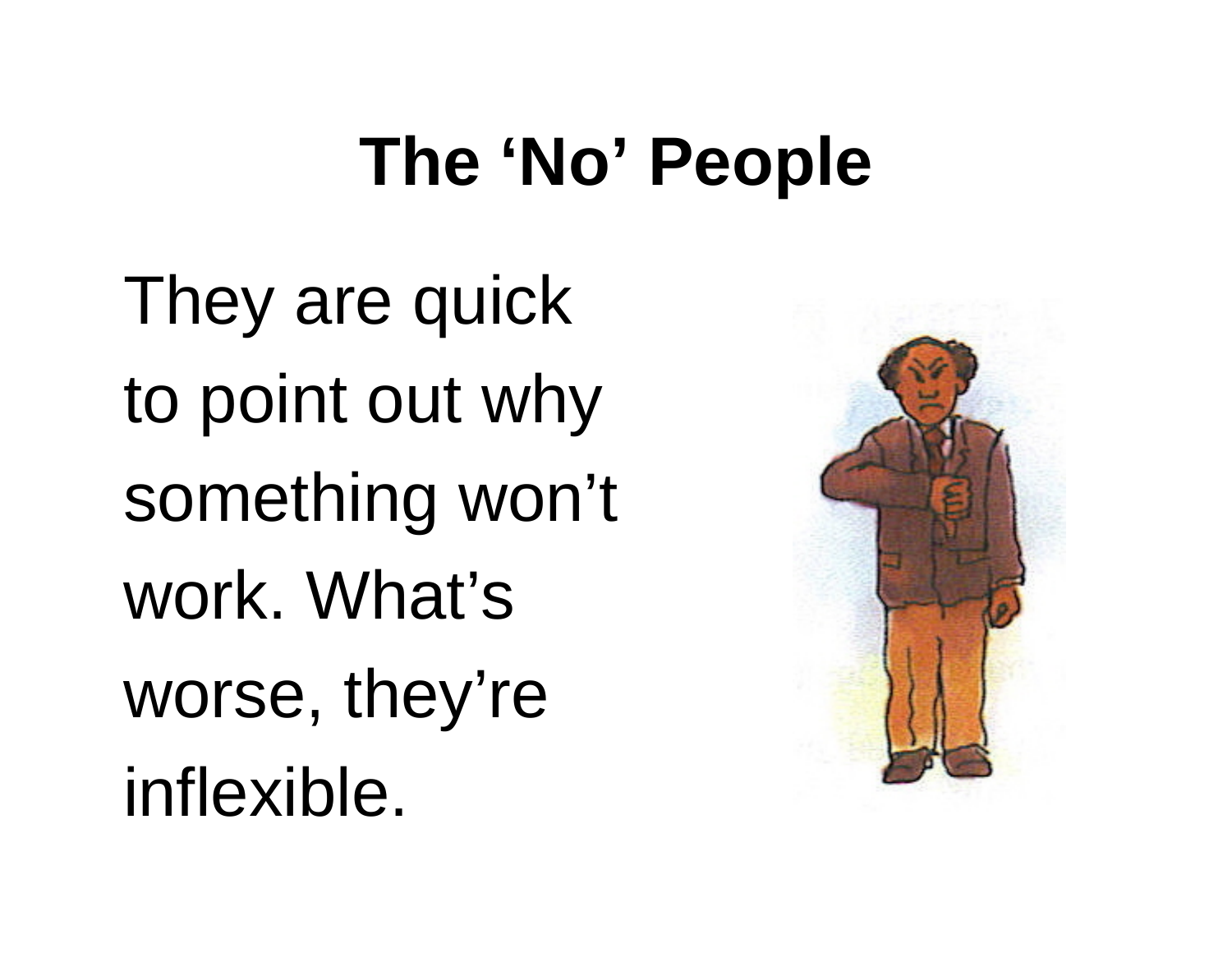### **The Gripers**

No real grievances! Just 'Gripes

"Is anything ever right with them?"

They prefer complaining to finding solutions.

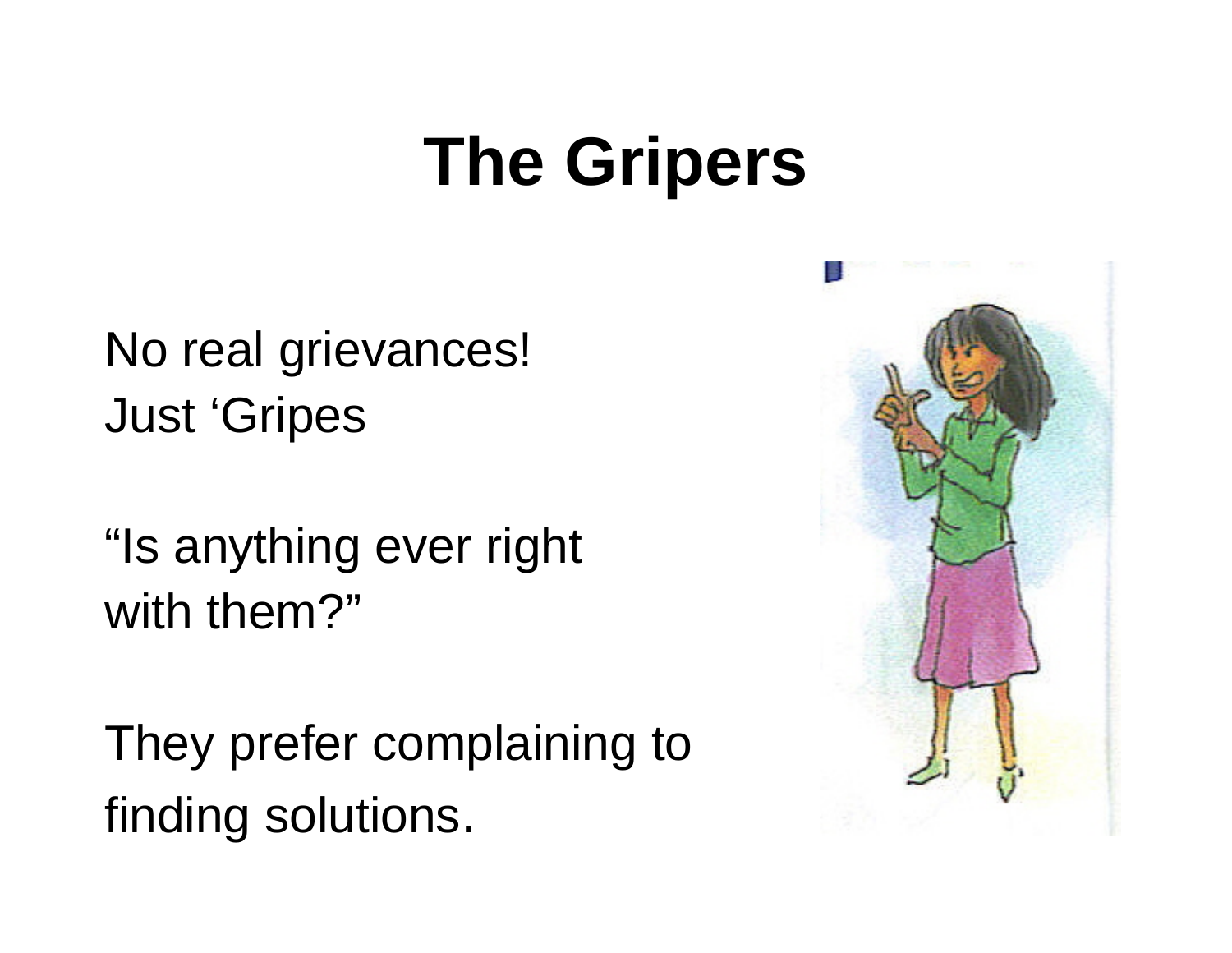#### **THE TWO MOST COMMONREASONS PEOPLE ARE DIFFICULT**

- LOW SELF-ESTEEM
- POOR COMMUNICATION SKILLS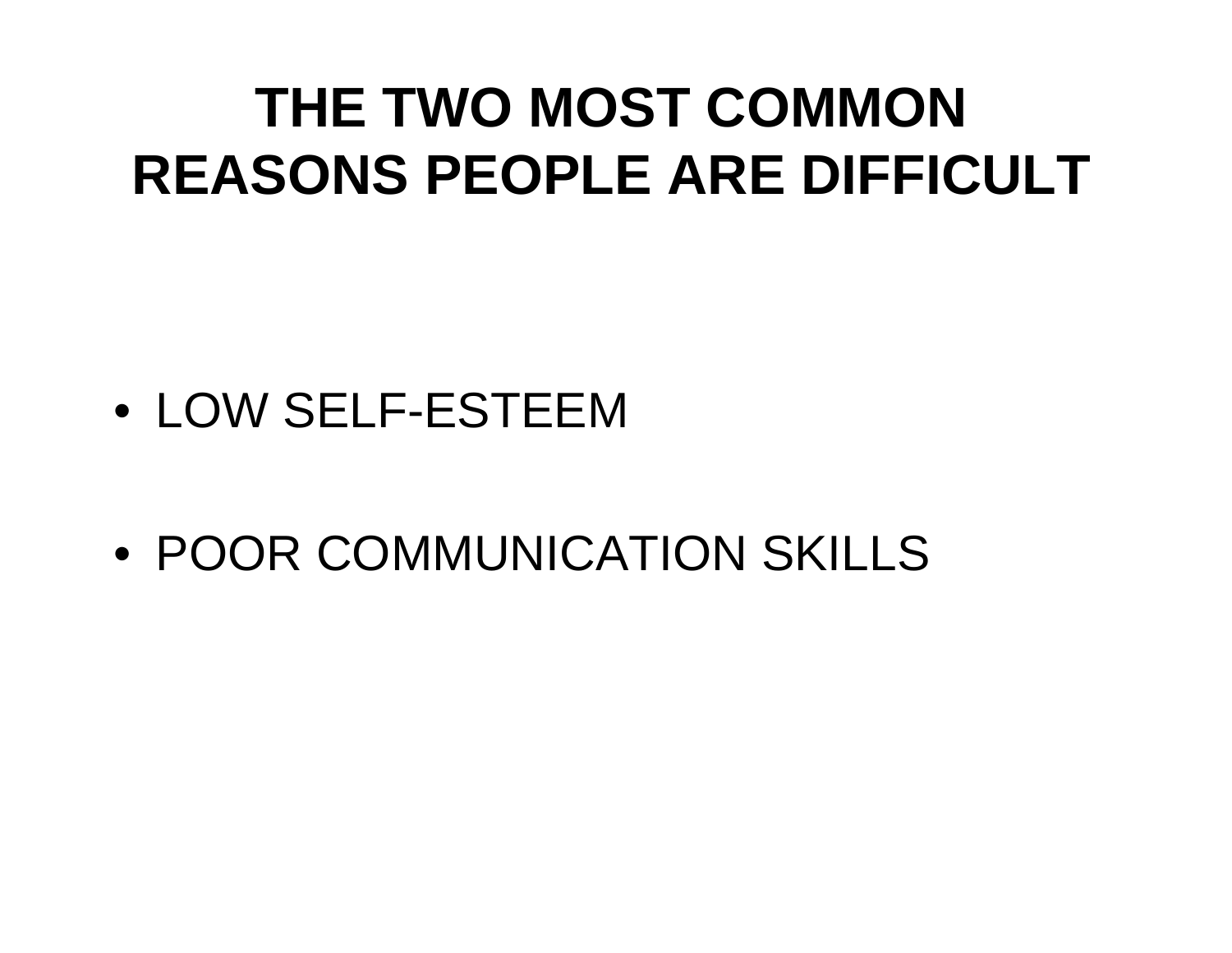### **E+R=0 (IS HOW WE RESPOND TO EVENT)**

#### ¾Event + Response = Outcome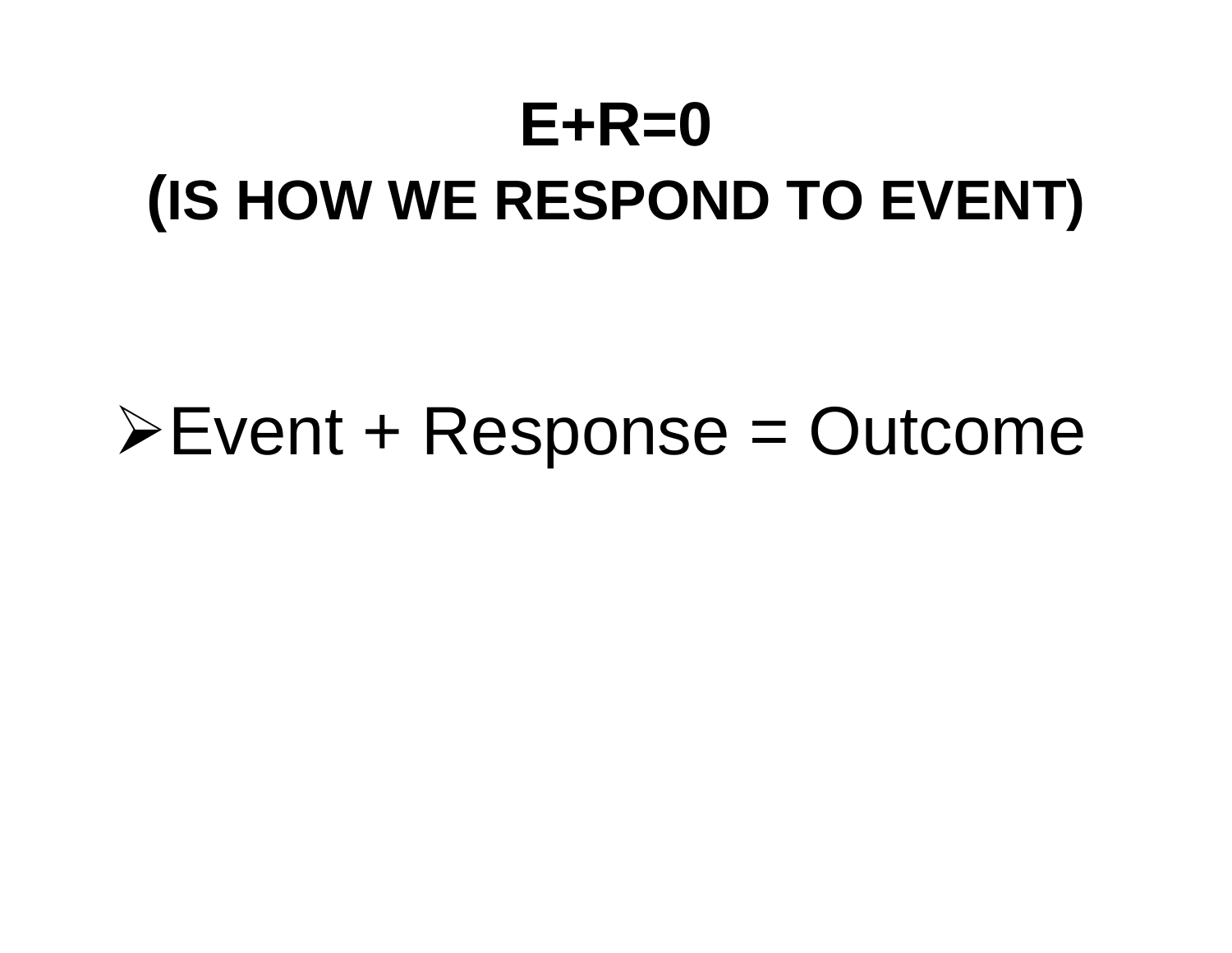# **WHAT DO WE NEED**

- **SKILL** is the ability/ expertise; proficiency
- **TACT** the skill of handling difficult or delicate situations

#### NOTE: Tact = Diplomacy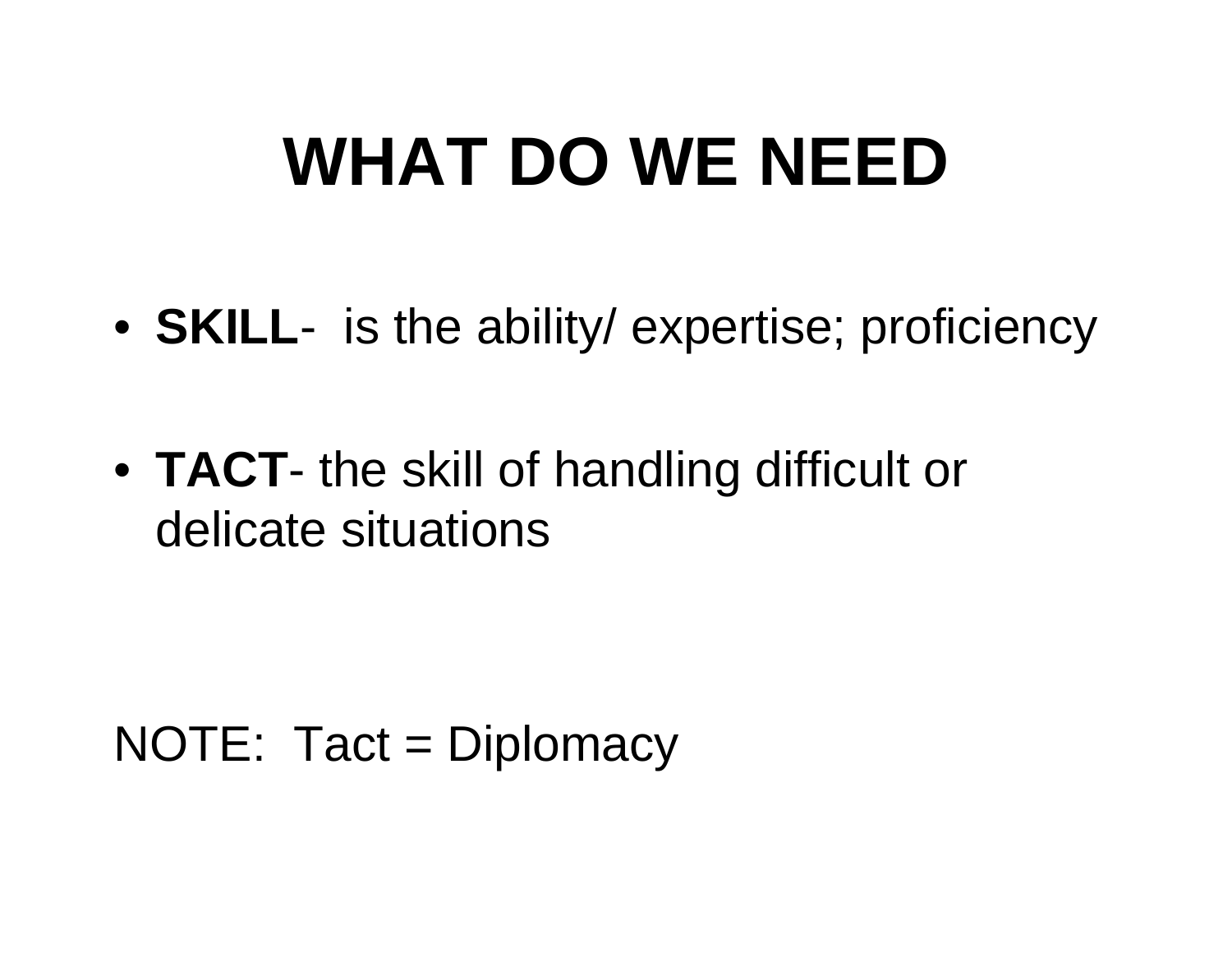# **CONFLICT**

- **Occurs-** because of individual differences
- **Many conflicts arise-** from what you consider to be another person's difficult behavior
- **Conflict can be-** destructive and constructive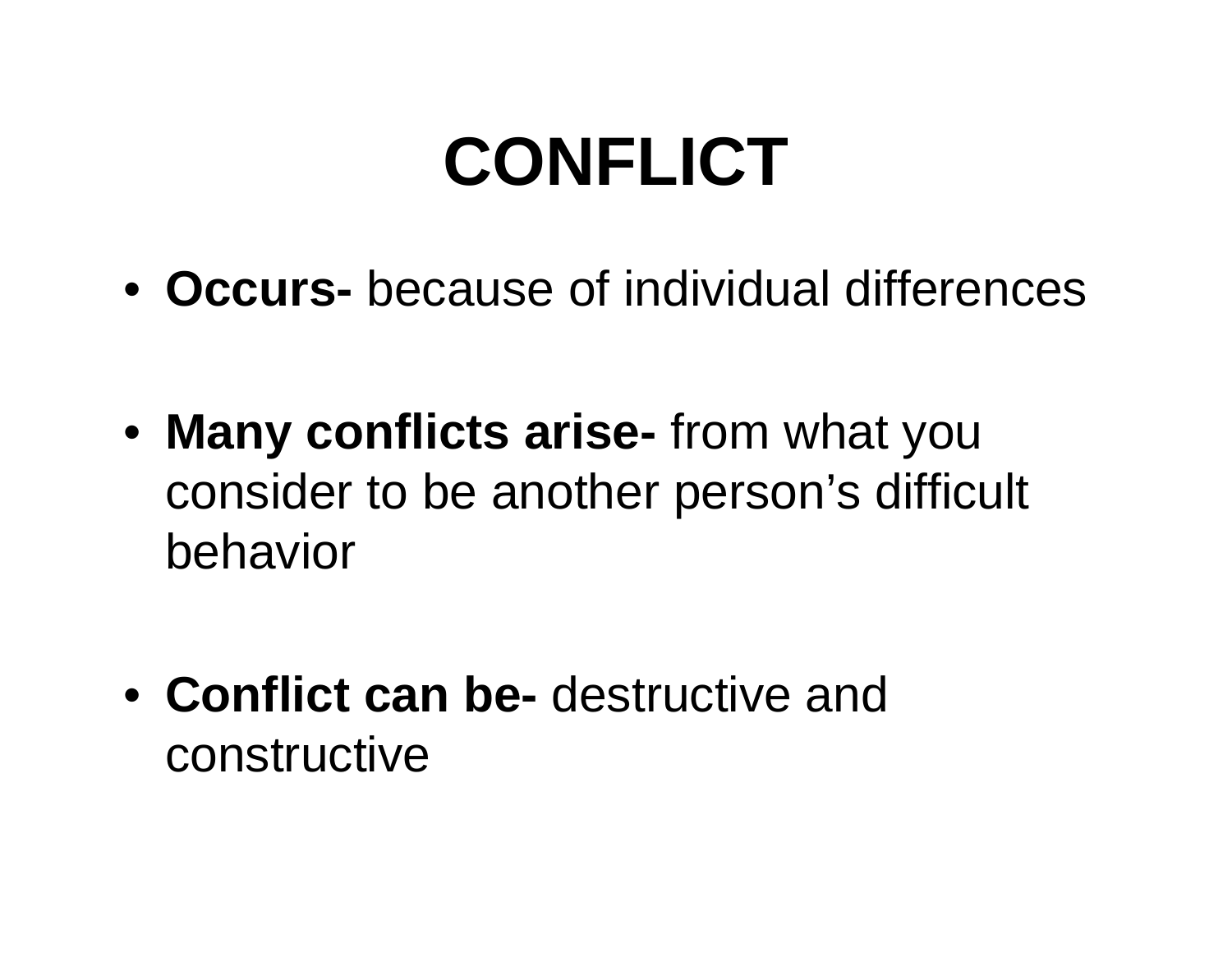# **DESTRUCTIVE CONFLICT**

- **Interferes-** with other important activities
- **Undermines** morale
- **Hinders-** productive output
- **Obstructs** goals and objectives of an organization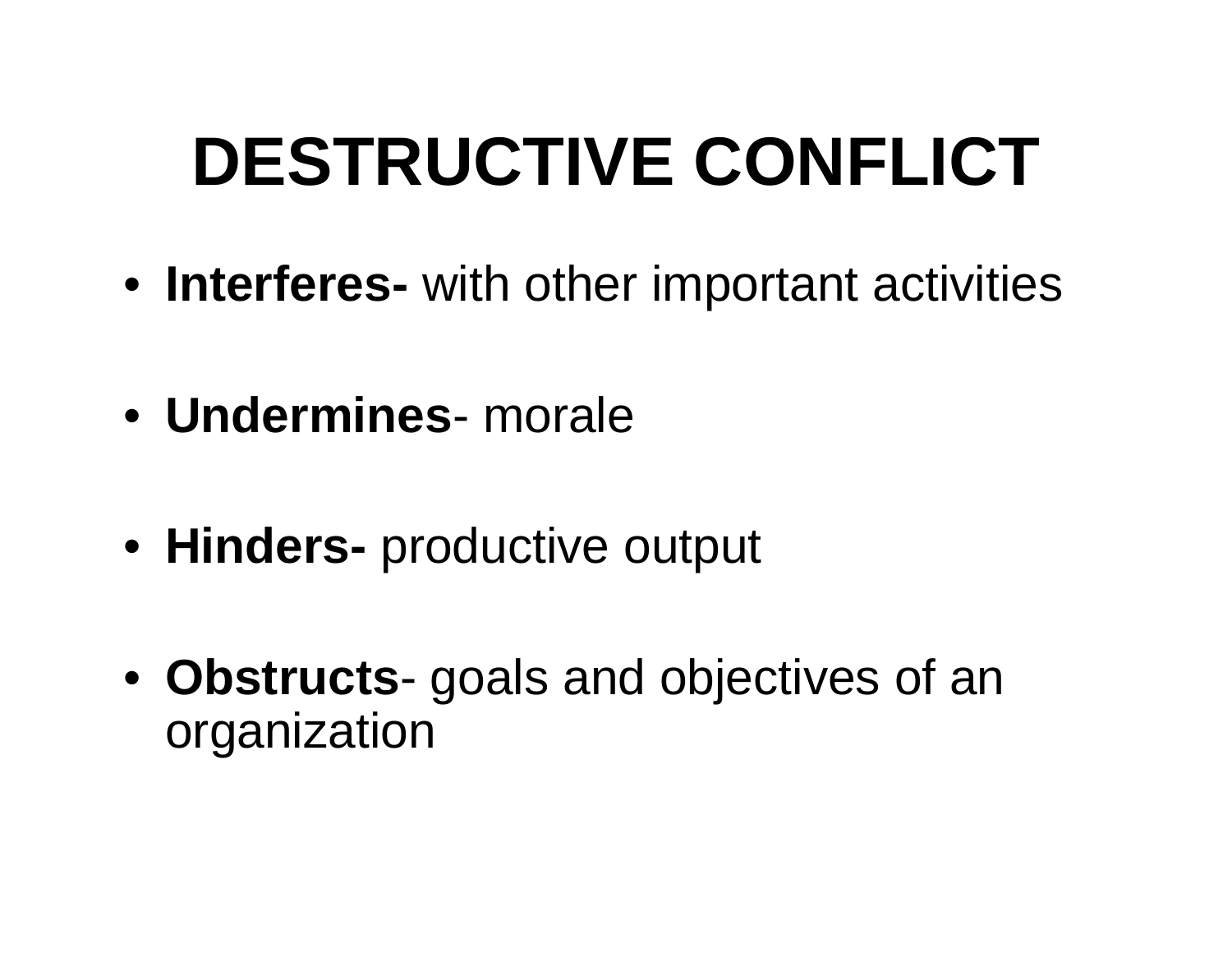# **CONSTRUCTIVE CONFLICT**

#### RESULTS IN: ¾ **Clarification** – understanding

#### ¾ **Solutions** – How do we build them

#### ¾ **Reduces** - Stress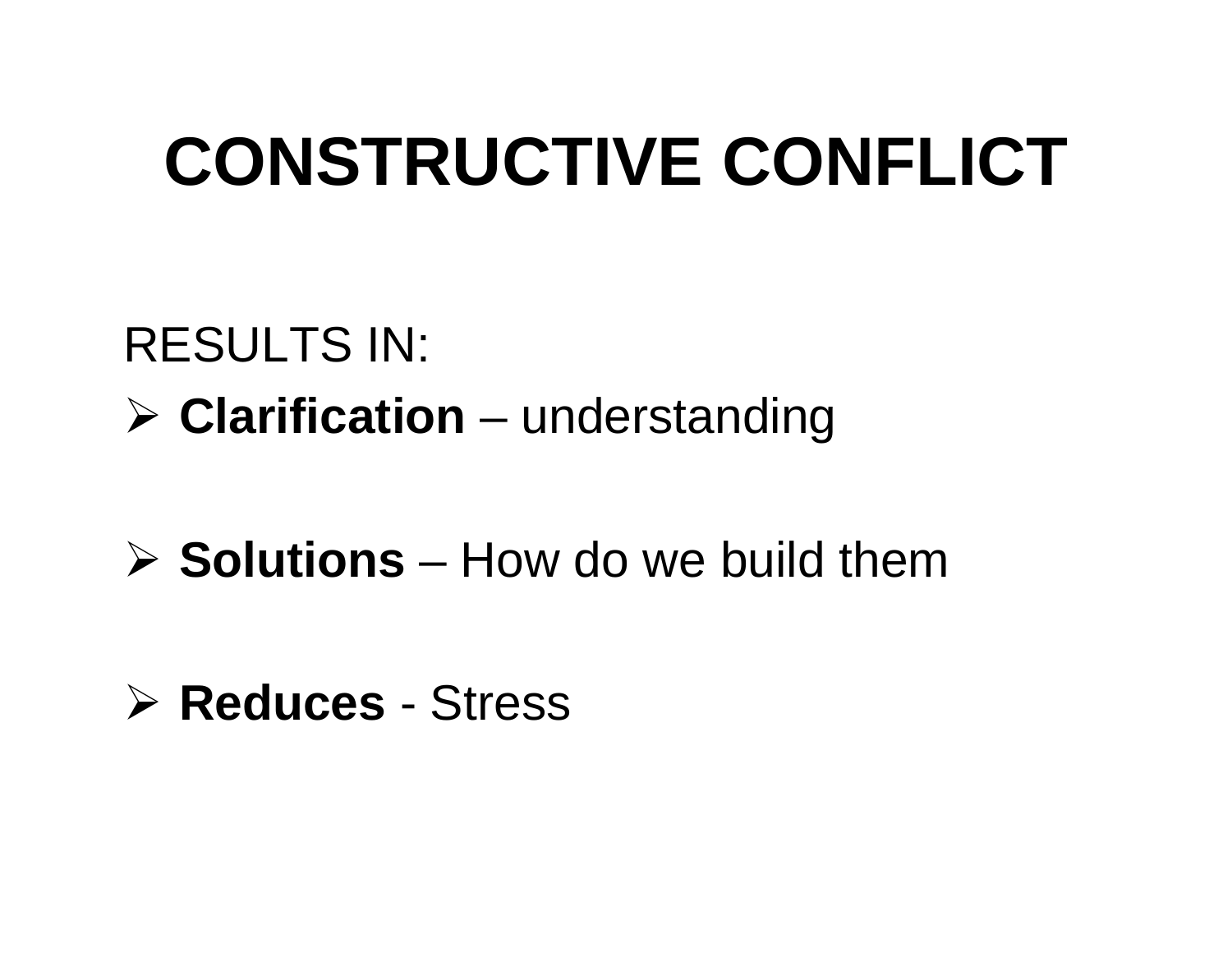#### **ESSENTIAL COMMUNICATION SKILLS**

- Assertiveness
- Listening
- Body language
- Conflict Management and Resolution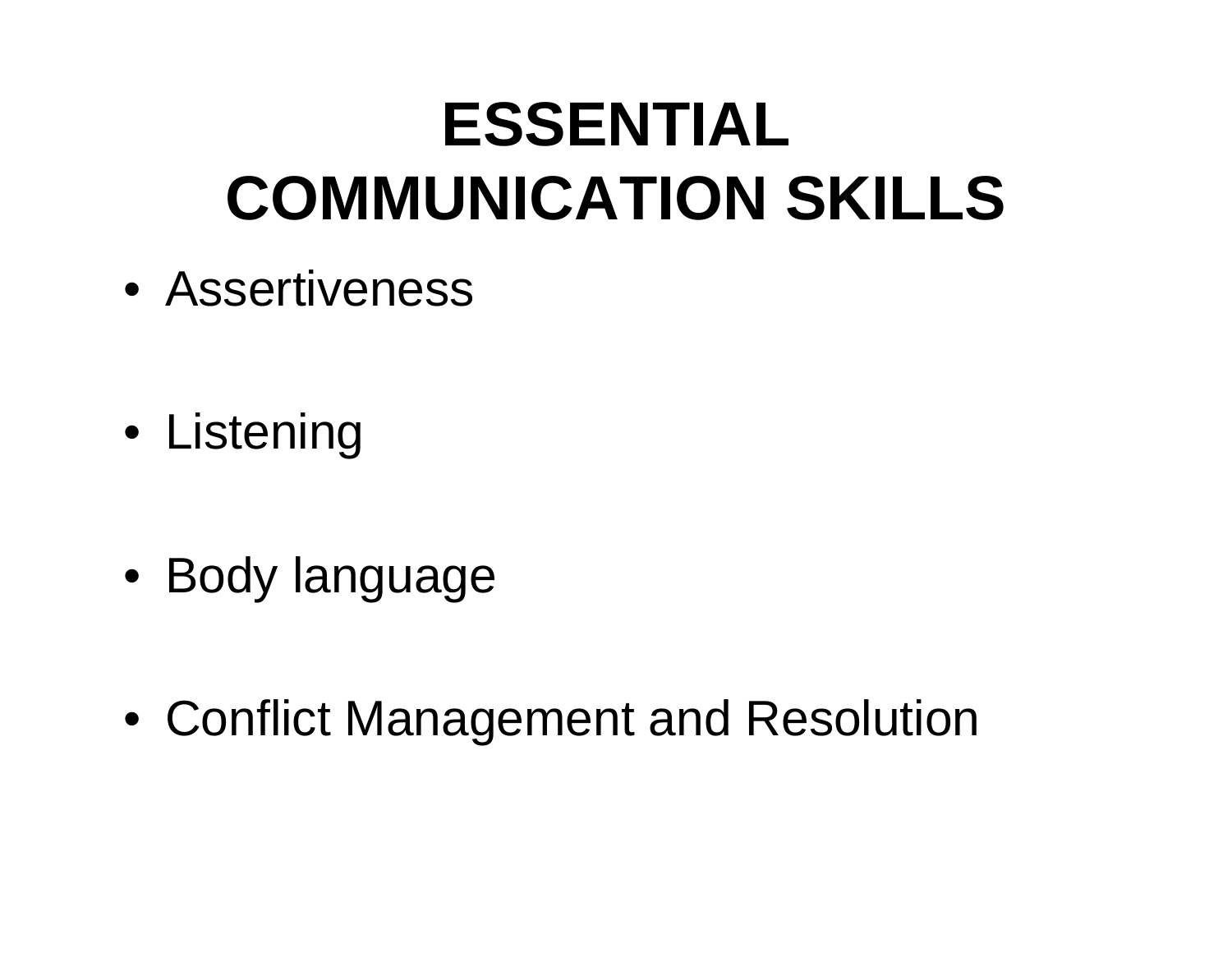#### **Conflict Management Vs Conflict Resolution**

- To manage conflict is to maintain control
- Managing conflict does not necessarily eliminate it
- Everyone handles conflict differently
- Our effectiveness in dealing with conflict is largely dependent on how we choose to react to it.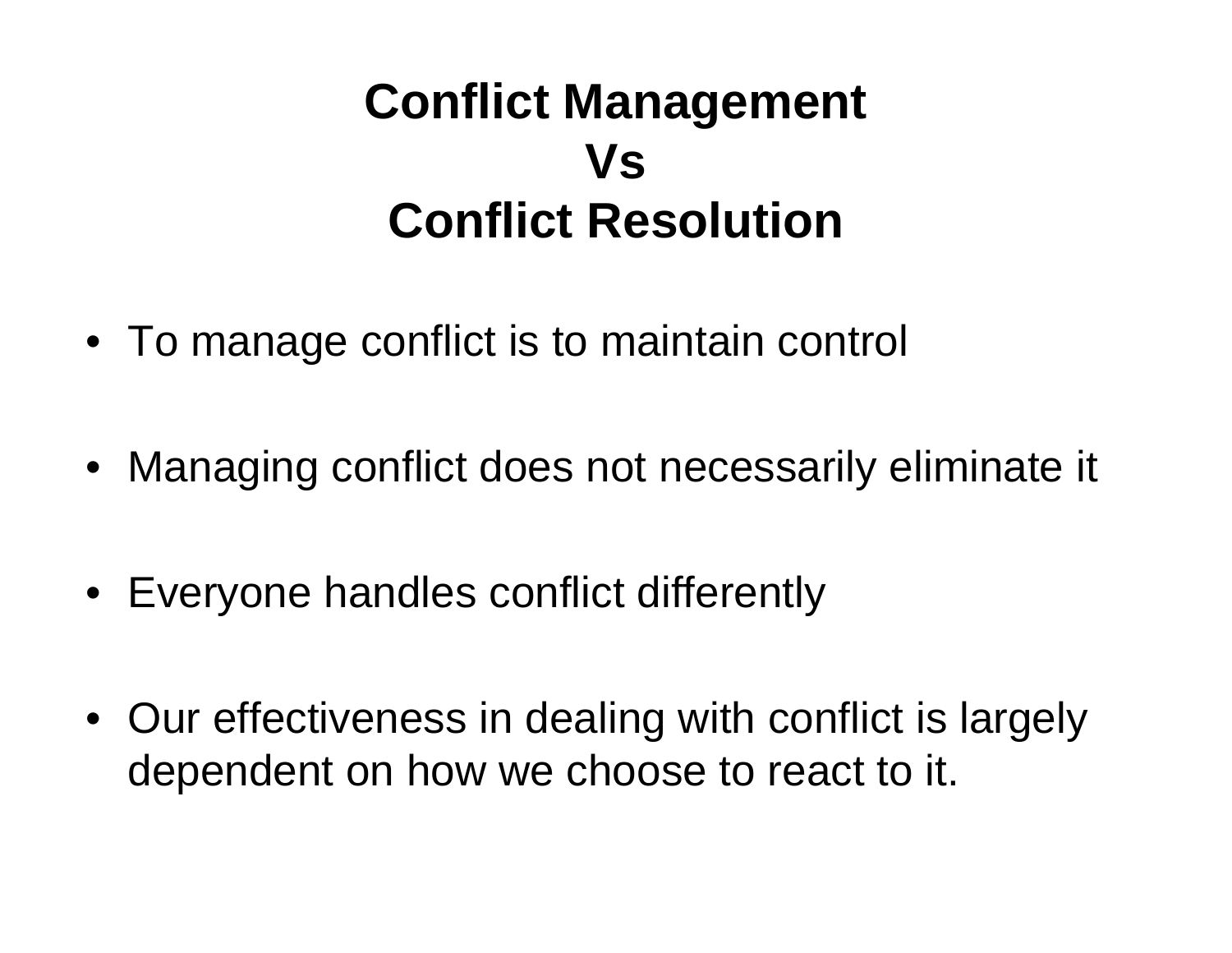# **How We Can Handle Conflict**

- **Ignore-** and forget it
- **Strive** to improve the relationship
- **End-** the relationship

NOTE: Every conflict is unique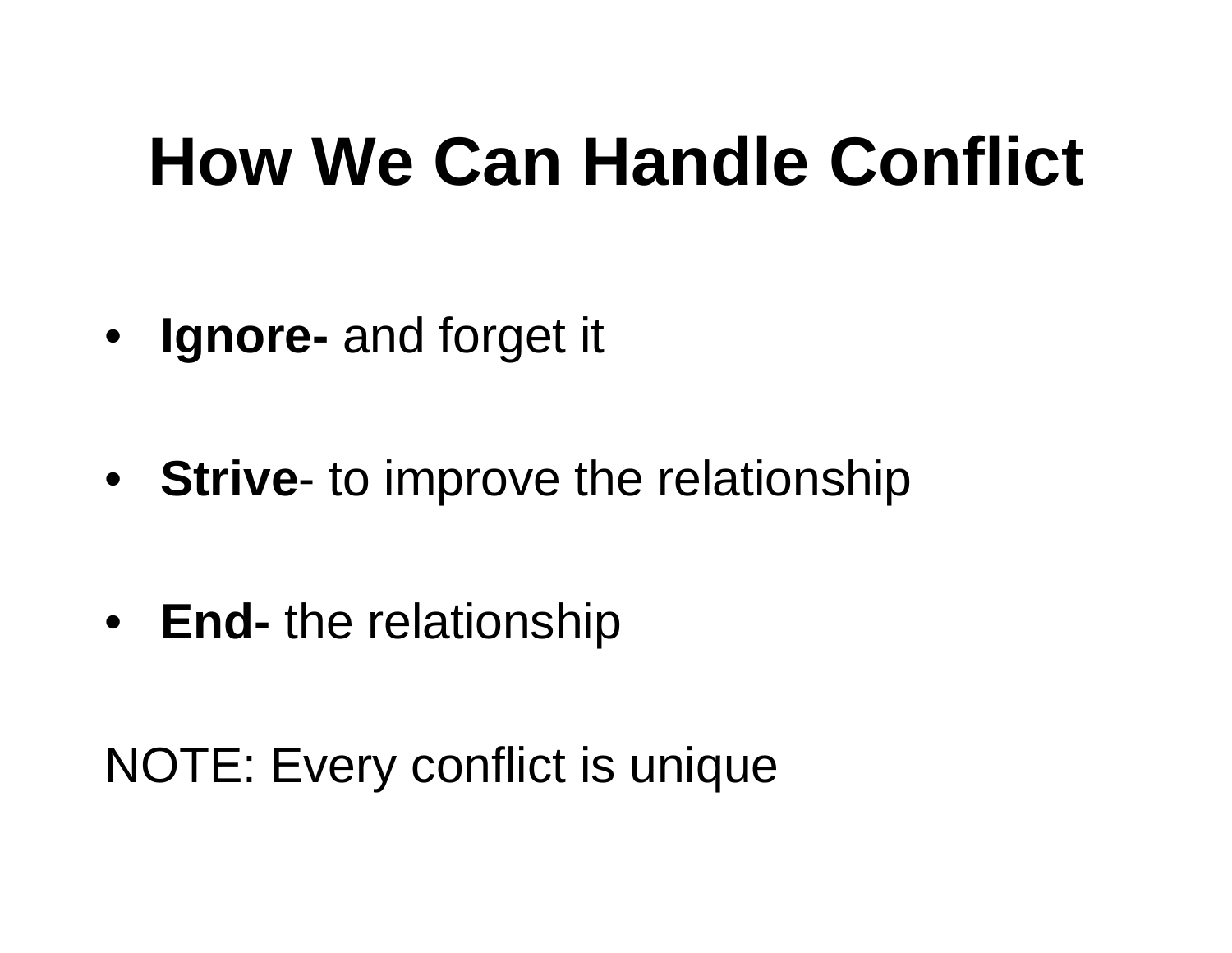# **FOOD FOR THOUGHT**

- The most basic of all human needs is the need to understand and be understood.
- **If you always do what you've always done, this is what you always get -----**
- The best way to understand people is to listen to them.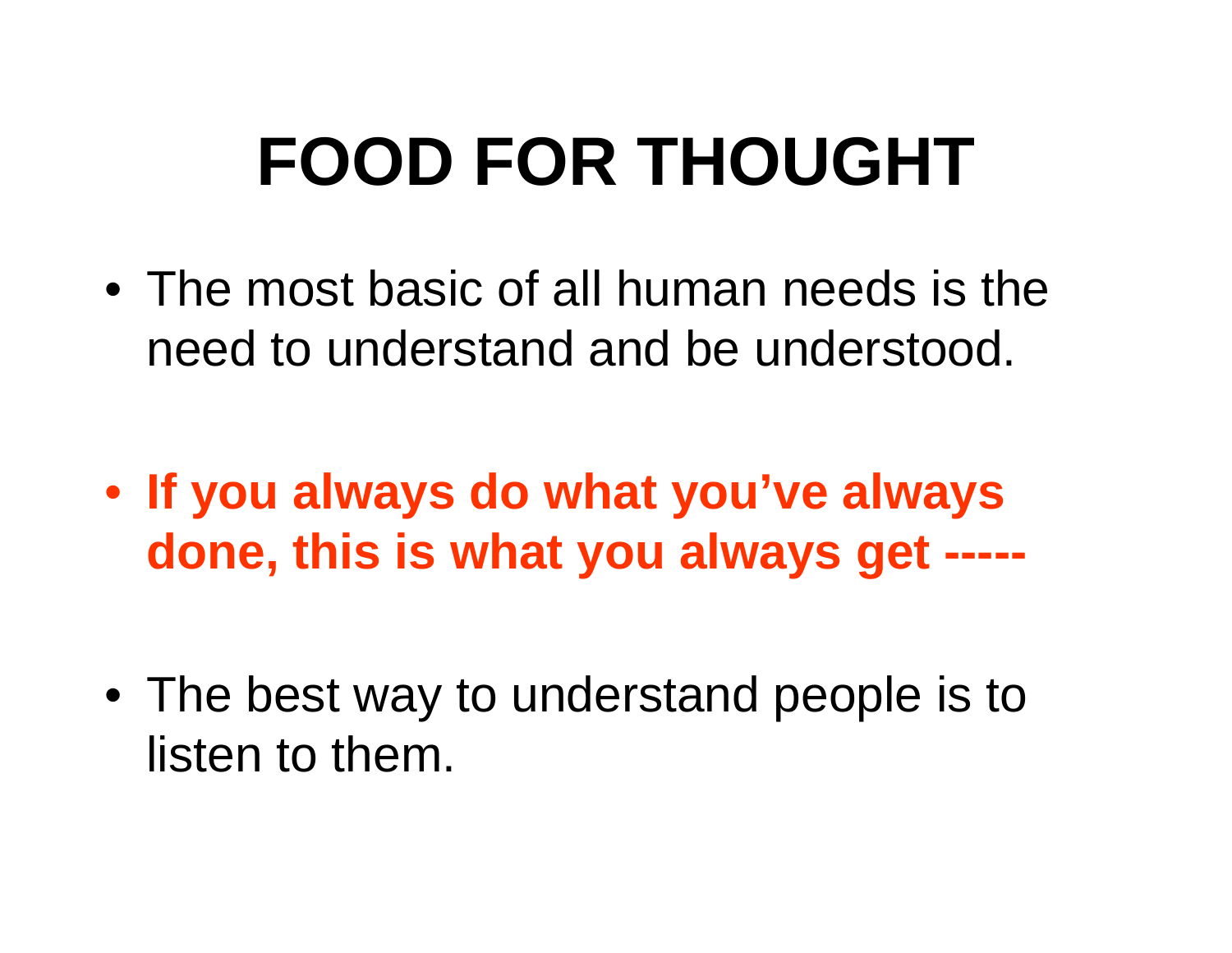## **WAYS TO IMPROVE YOUR LISTENING**

- $\bullet$ **Develop-** a desire to listen
- **Increase** capacity to listen
- $\bullet$ **Develop**- ability to evaluate what you hear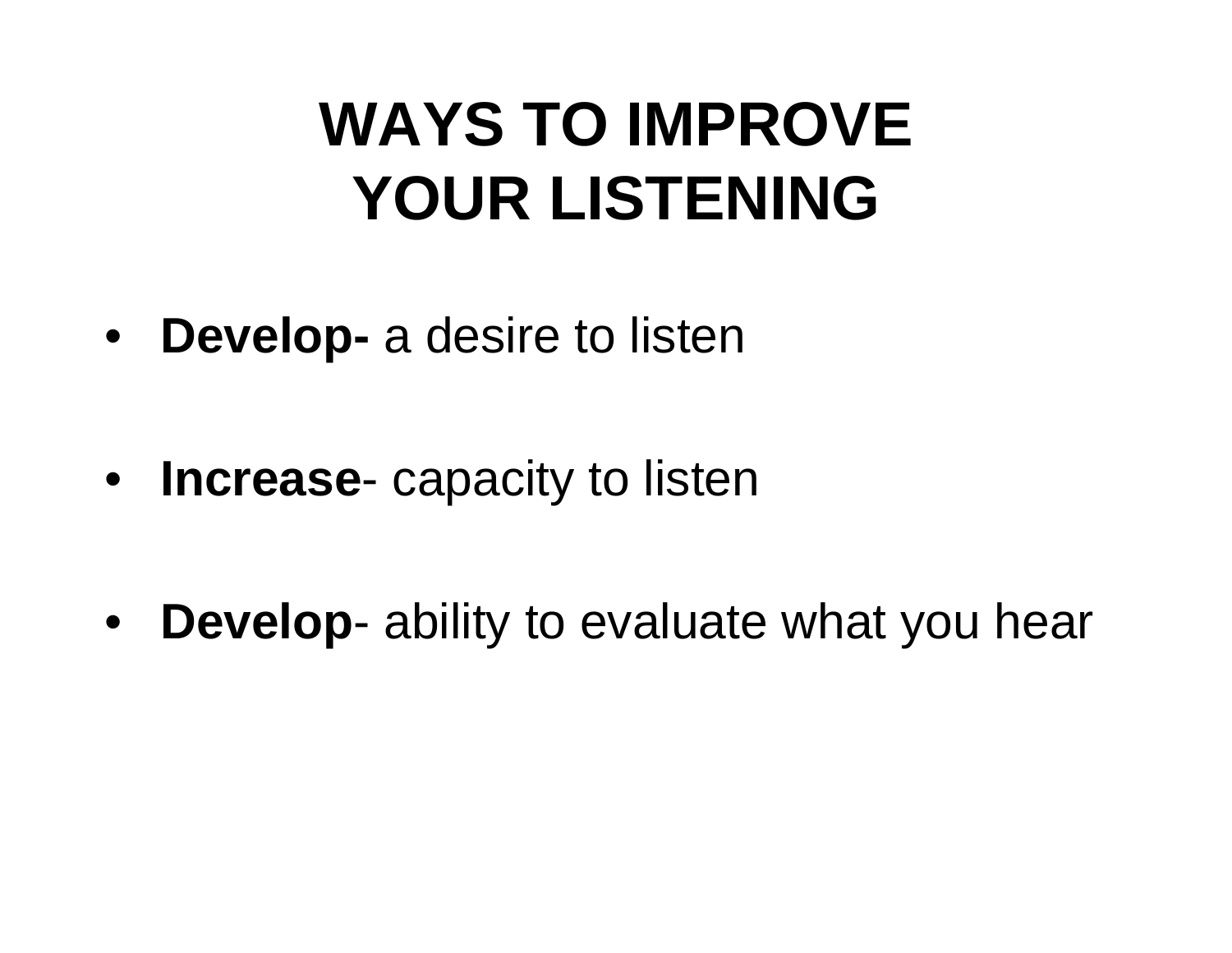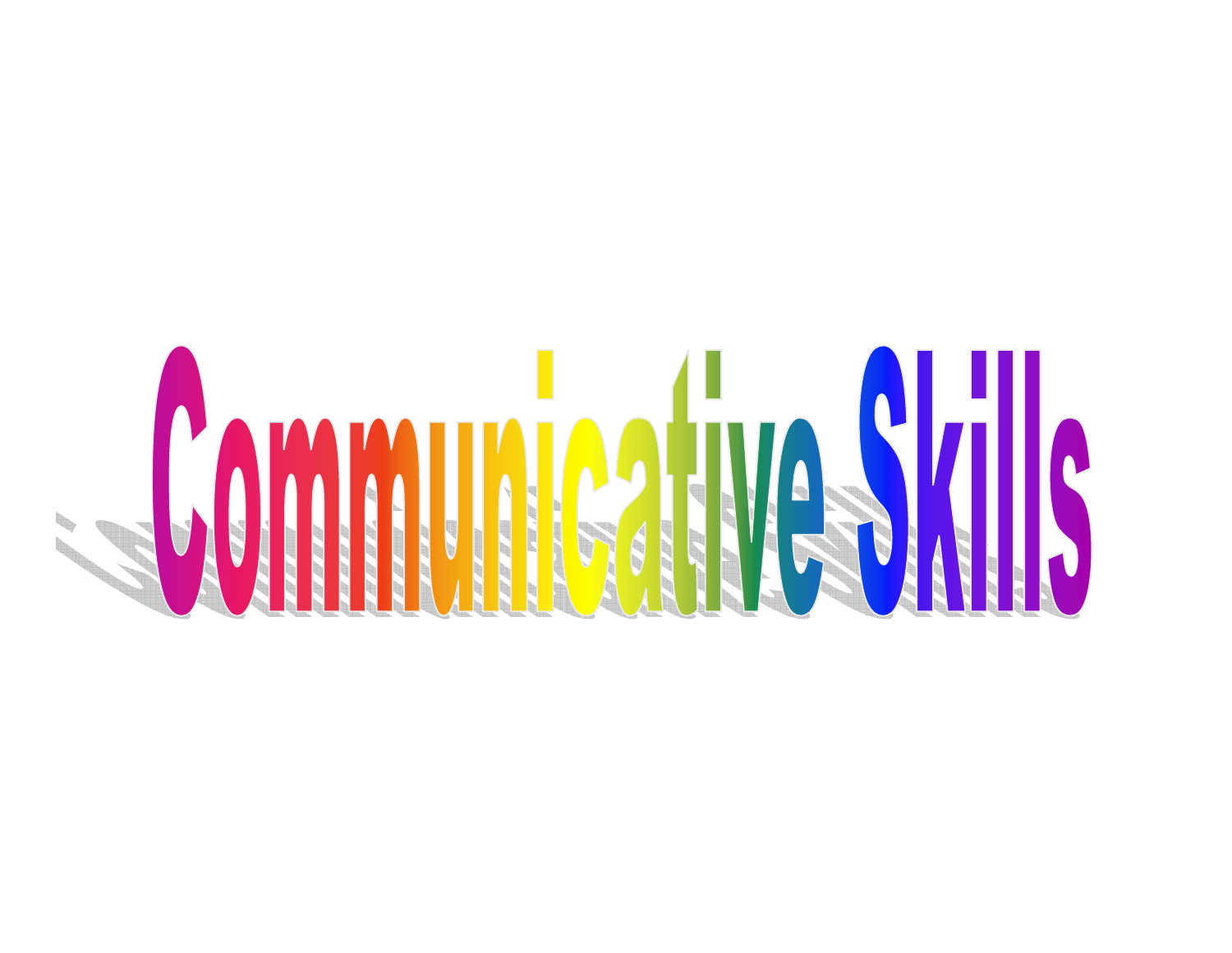# **Passive Communicators**

Don't always stand up for their rights ¾Let others take shots at them

Try to avoid conflict

- $\triangleright$  Tend to become angry, hurt, disappointed
- **≻Resent the other person**

Note: This is not a healthy place to be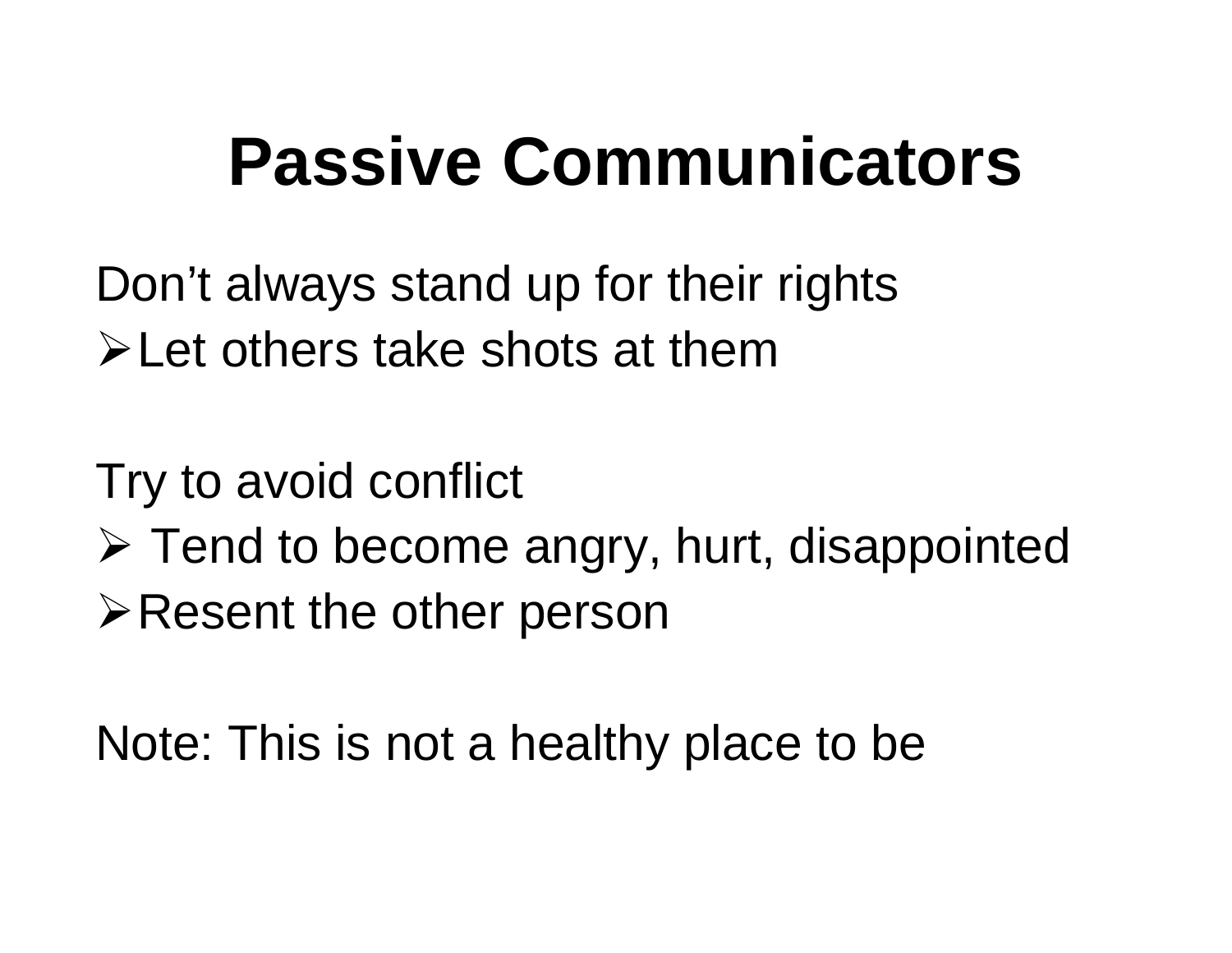### **AGGRESSIVE COMMUNICATORS**

• Get in people's faces –

1) To maintain control

2) To get the job done

NOTE: We don't have to hurt people to get things done.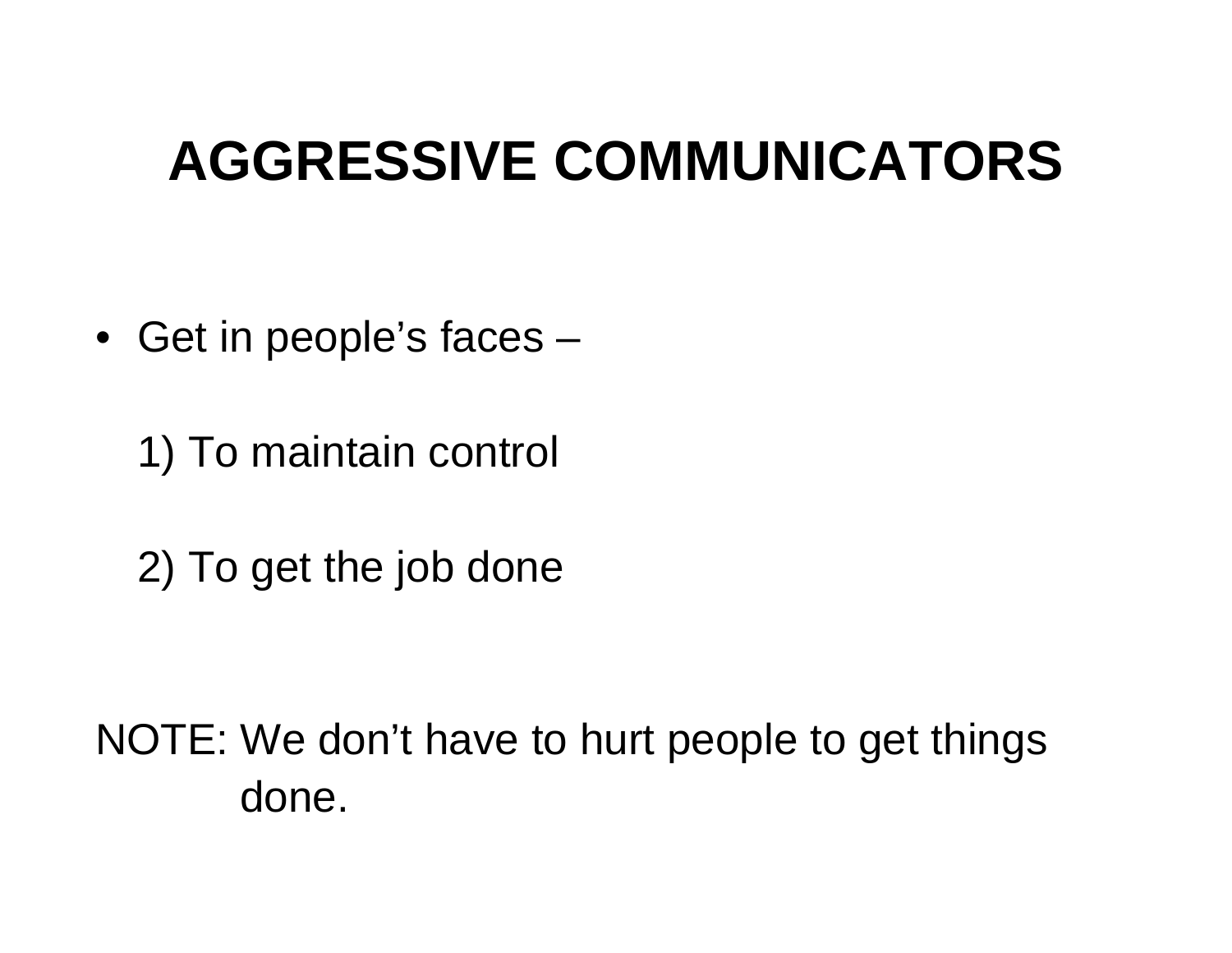# **ASSERTIVE COMMUNICATORS**

• Standing up for their rights without violating the rights of any other person.

a) Have good listening skills

b) Show good body language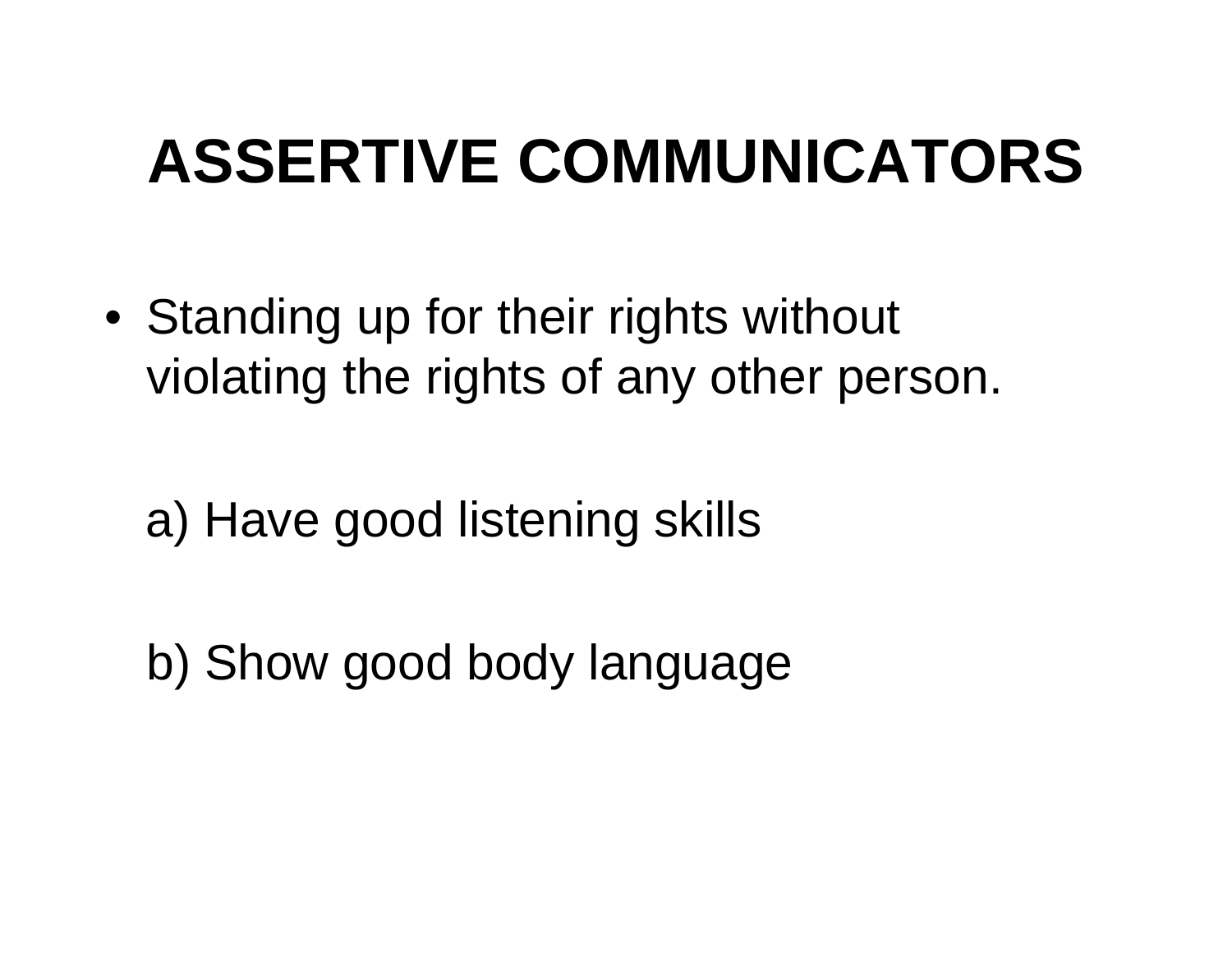## **BODY LANGUAGE CAN BE EVEN MORE POWERFUL**

The way you position your body:

❖ Tells others how available you are to interact

❖ Tells others how interested you are in what they have to say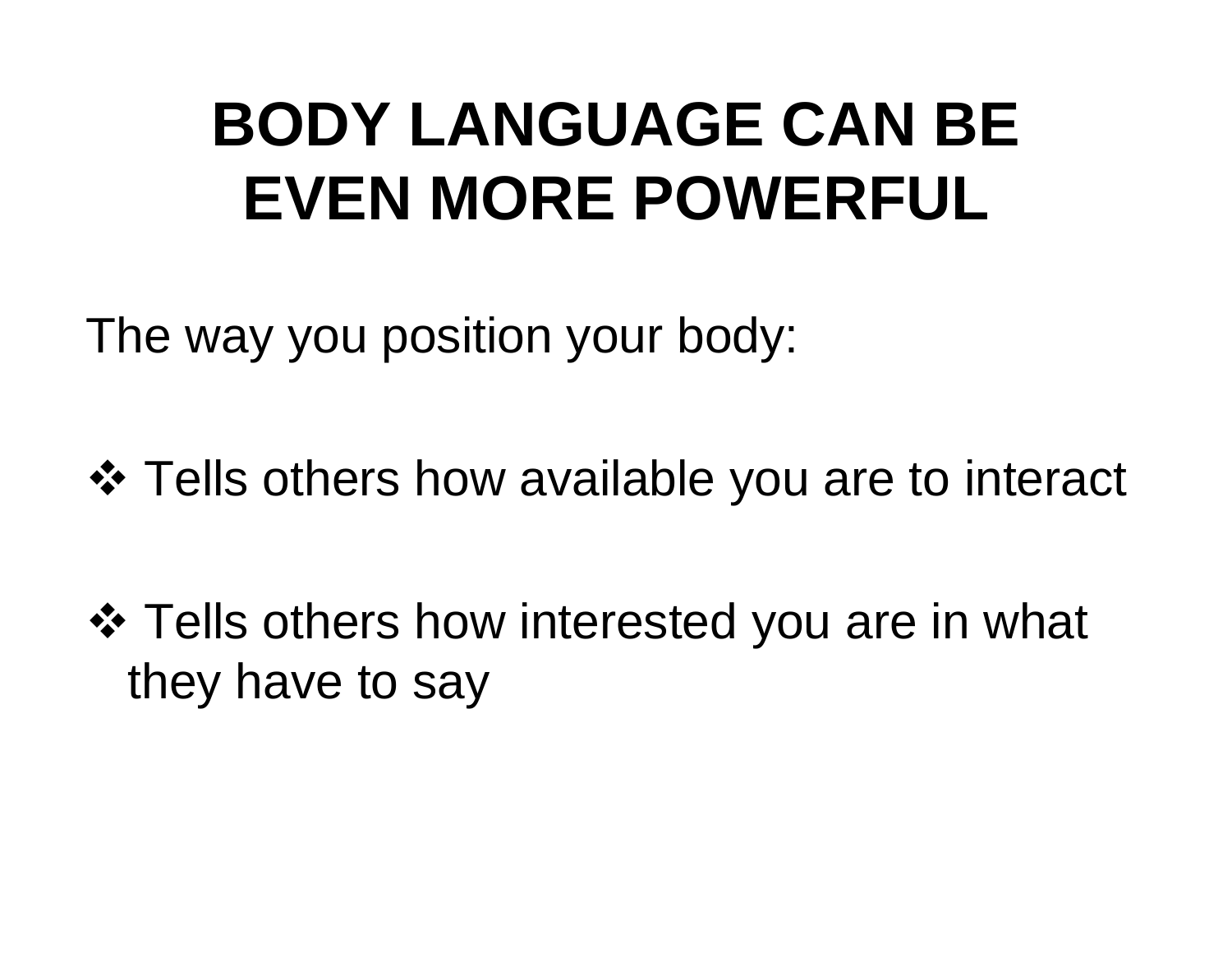# **DIFFUSING ANGER IN OTHERS**

- $\bullet$ Modeling behavior you want them to exhibit
- Sitting down
- Leaning forward
- $\bullet$ Maintaining open stance to show interest
- Speaking softly and slowly
- $\bullet$ Making eye contact, but avoiding staring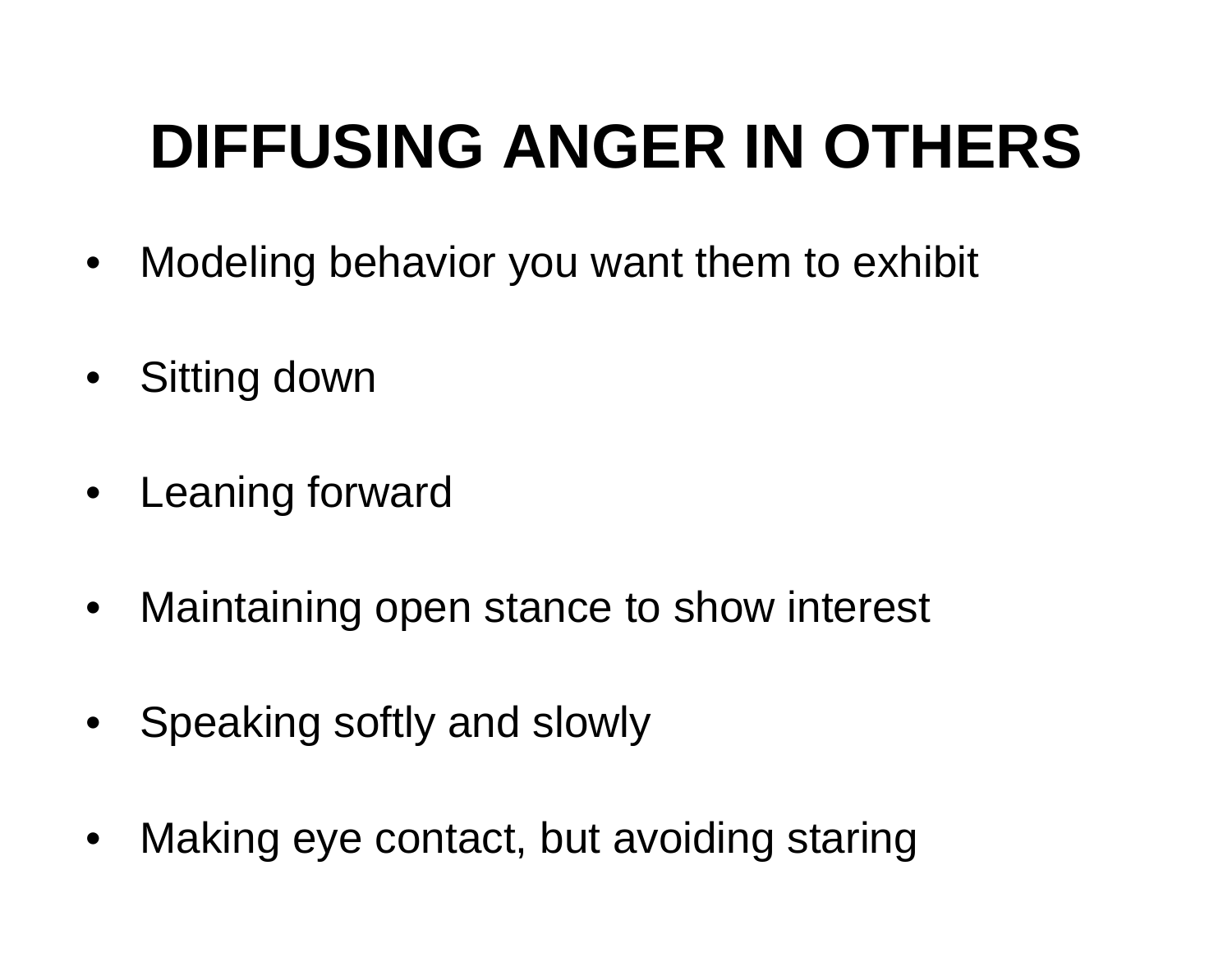### **MINIMIZE THREATENING BEHAVIORS**

•Avoiding personal space

• Avoiding pointing

• Maintaining confident body stances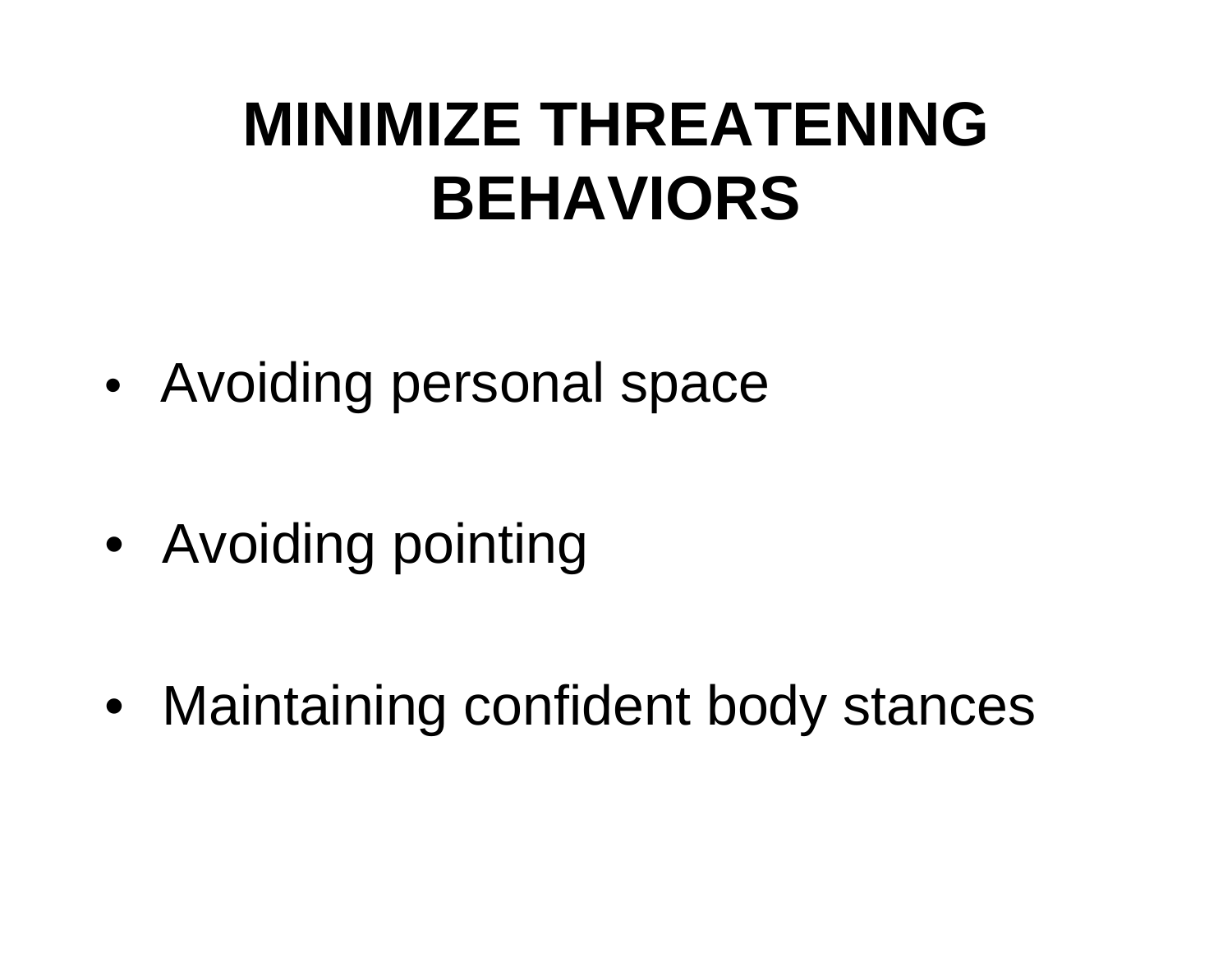## **INCREASE COMMUNICATIONEFFECTIVENESS**

Practice Some of the Following:

- $\checkmark$  Nothing Crossed implies openness and honesty
- $\checkmark$  Leaning Forward demonstrates interest
- √ Maintaining Eye Contact- builds trust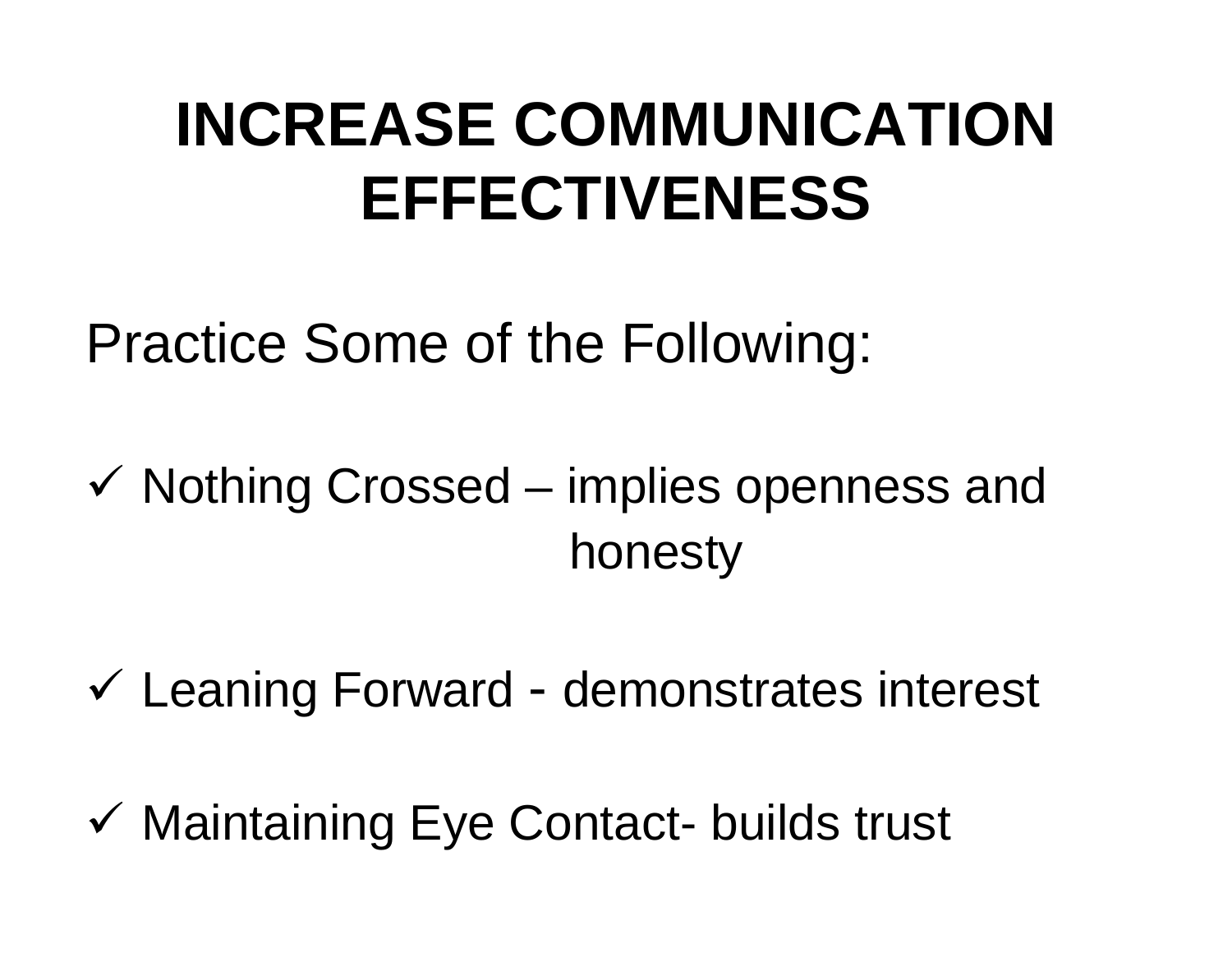# **COMMUNICATIVE SKILLS**

Passive\_\_\_\_\_\_\_\_ Assertive \_\_\_\_\_\_\_\_ Aggressive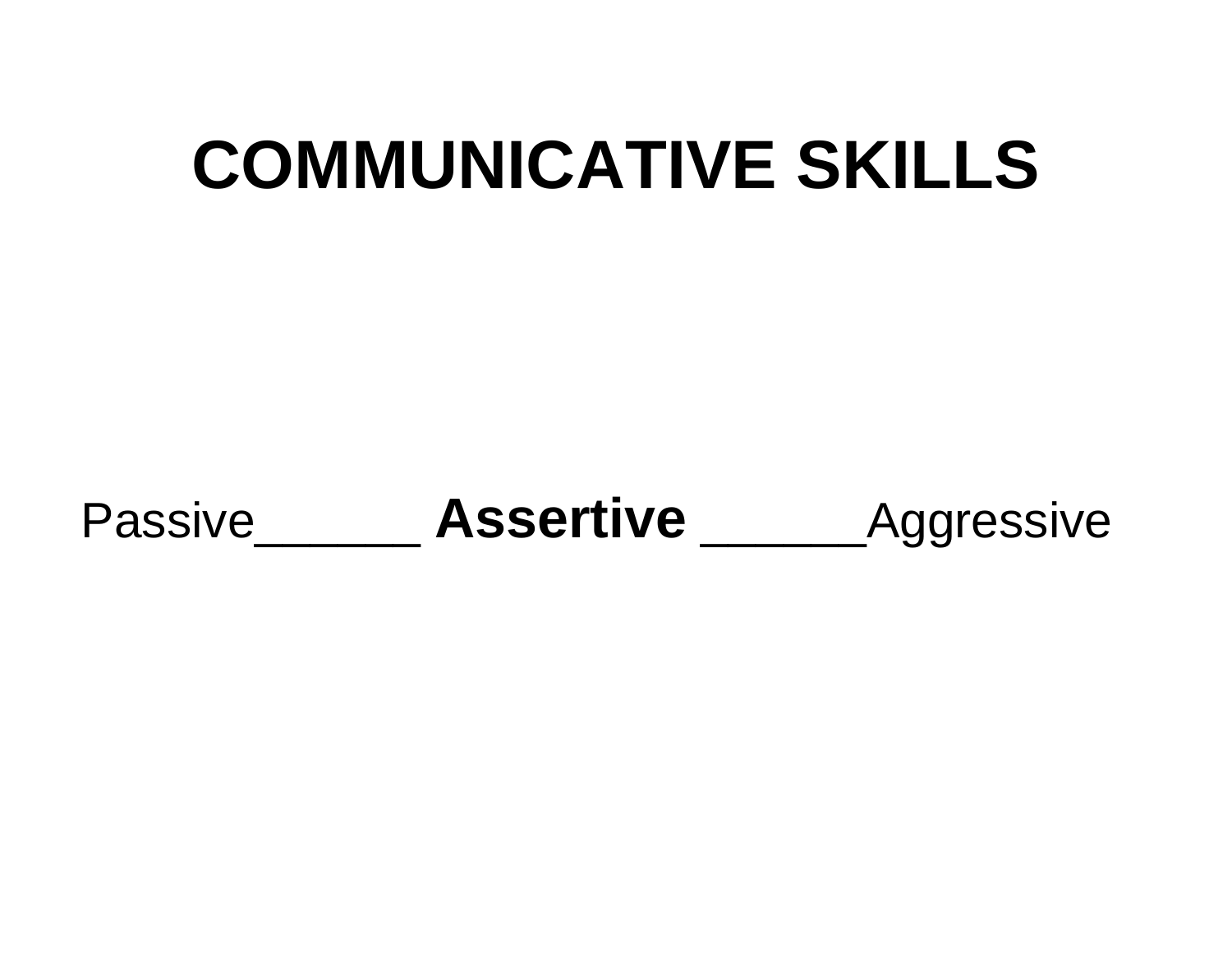## **UTILIZE ASSERTIVE COMMUNICATION**

WHAT IS ASSERTIVE COMMUNICATION?

**If means appropriately and honestly** expressing our views or feelings with another person while respecting the other person.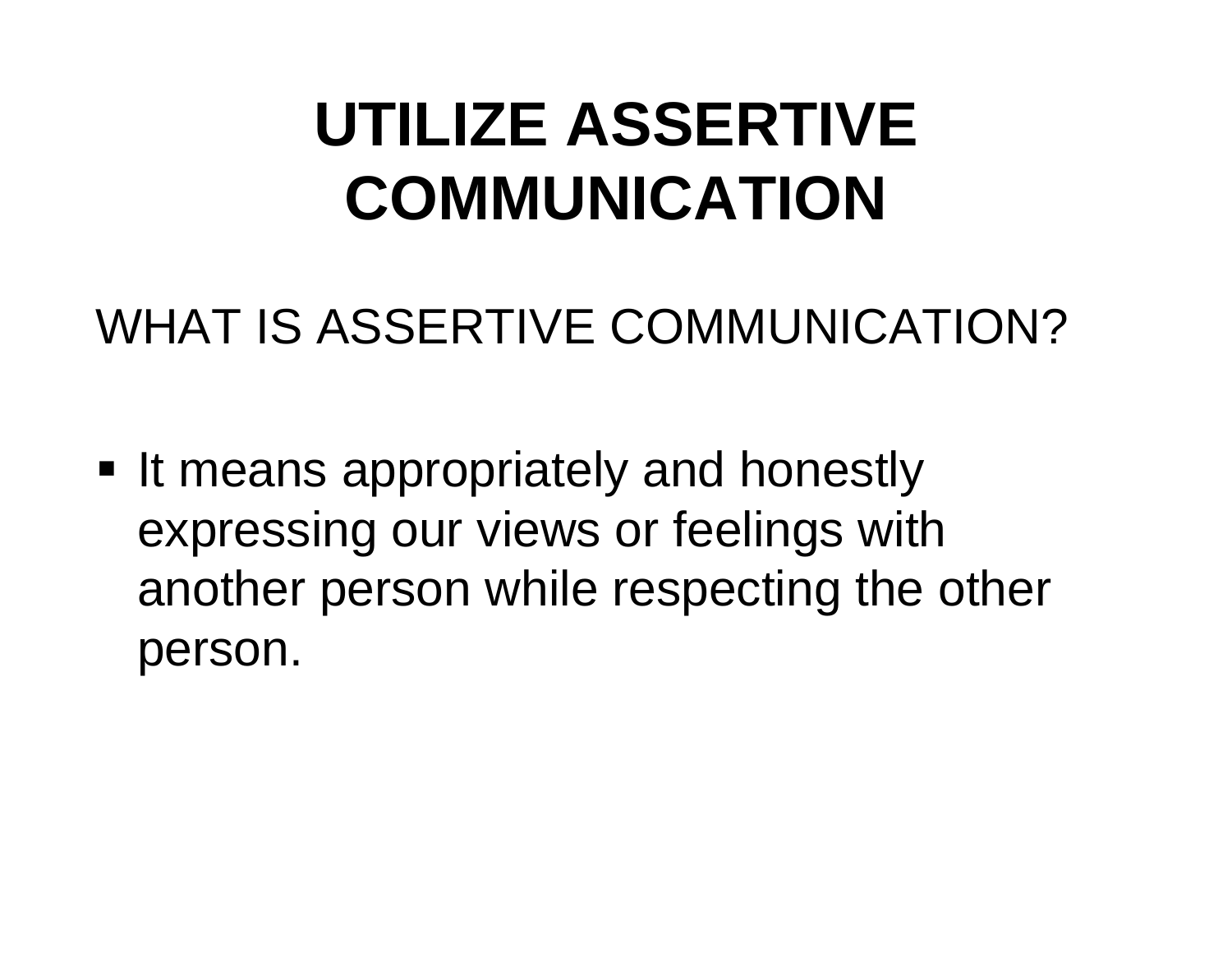# **BASIC ASSERTIVE MESSAGE**

- This is- what I think.
- This is- what I feel.
- This is- how I see the situation.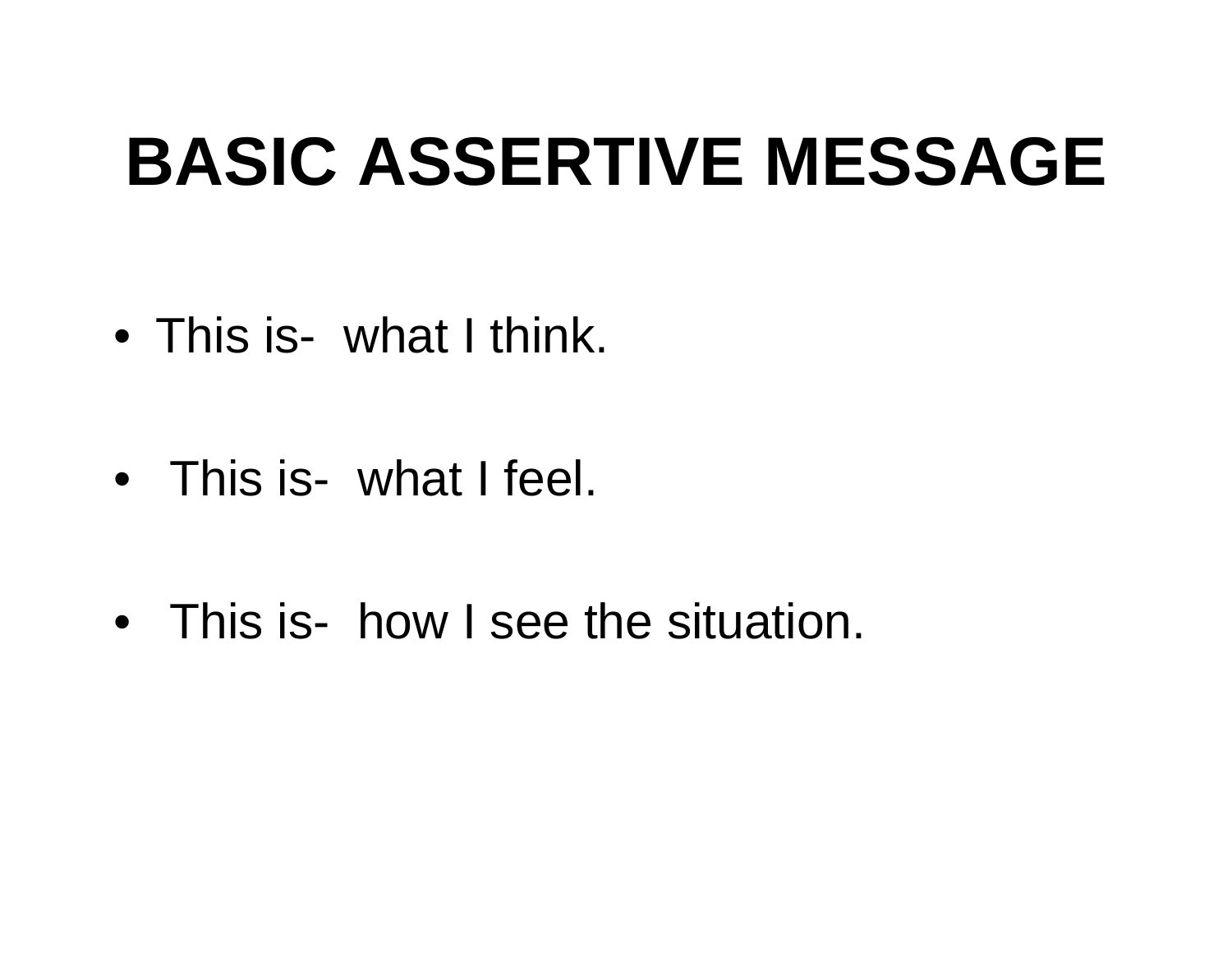# **WHY I USE 'I' MESSAGES**

- Not accusatory
- Show willingness to listen
- Show willingness to understand
- Agreeable solution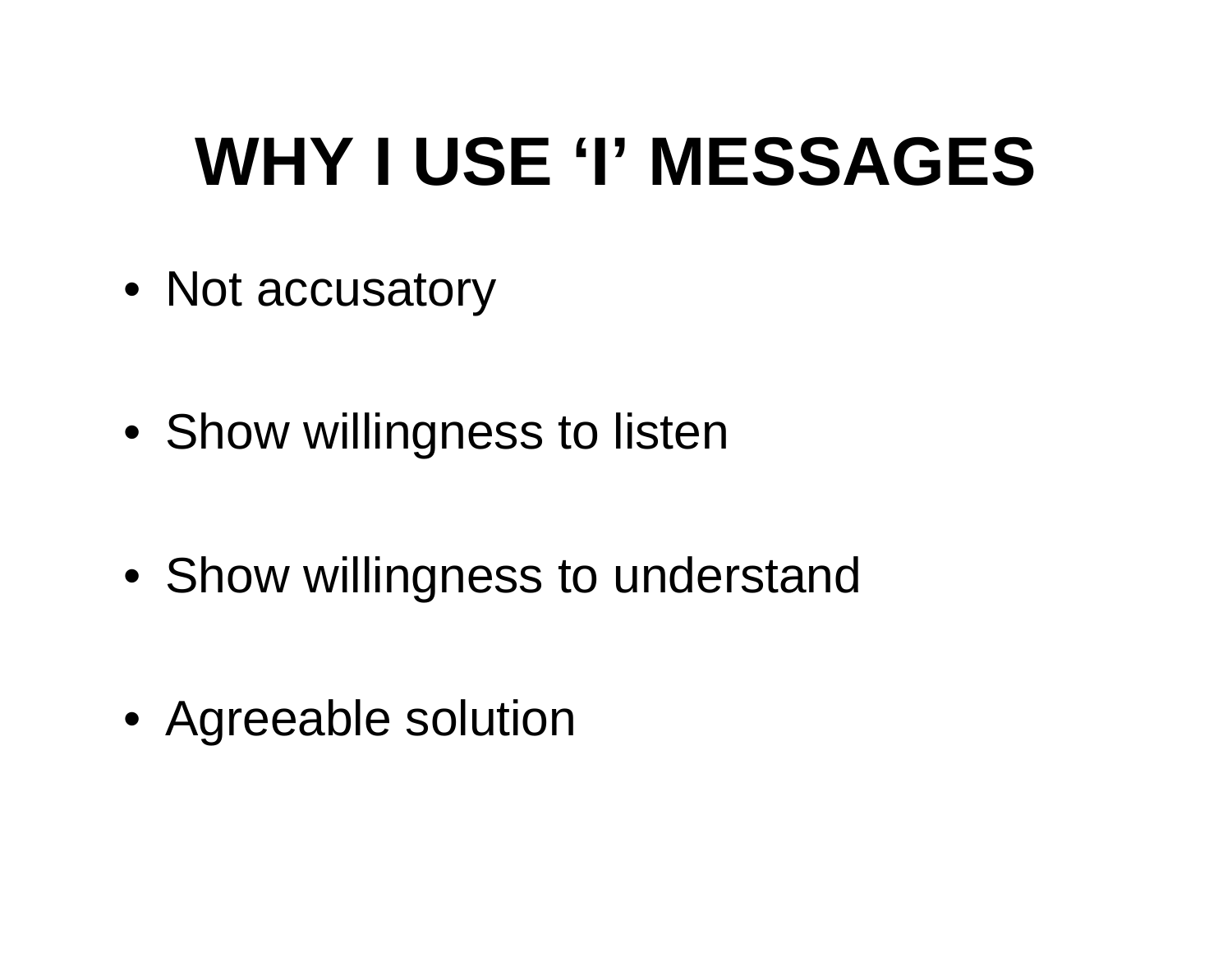## **ADVANTAGES OF ASSERTIVE BEHAVIOR**

- $\bullet$ Equalizes the balance of power
- Establishes ones relationships with others
- Makes messages more clear and have more impact

NOTE: The problem is your problem!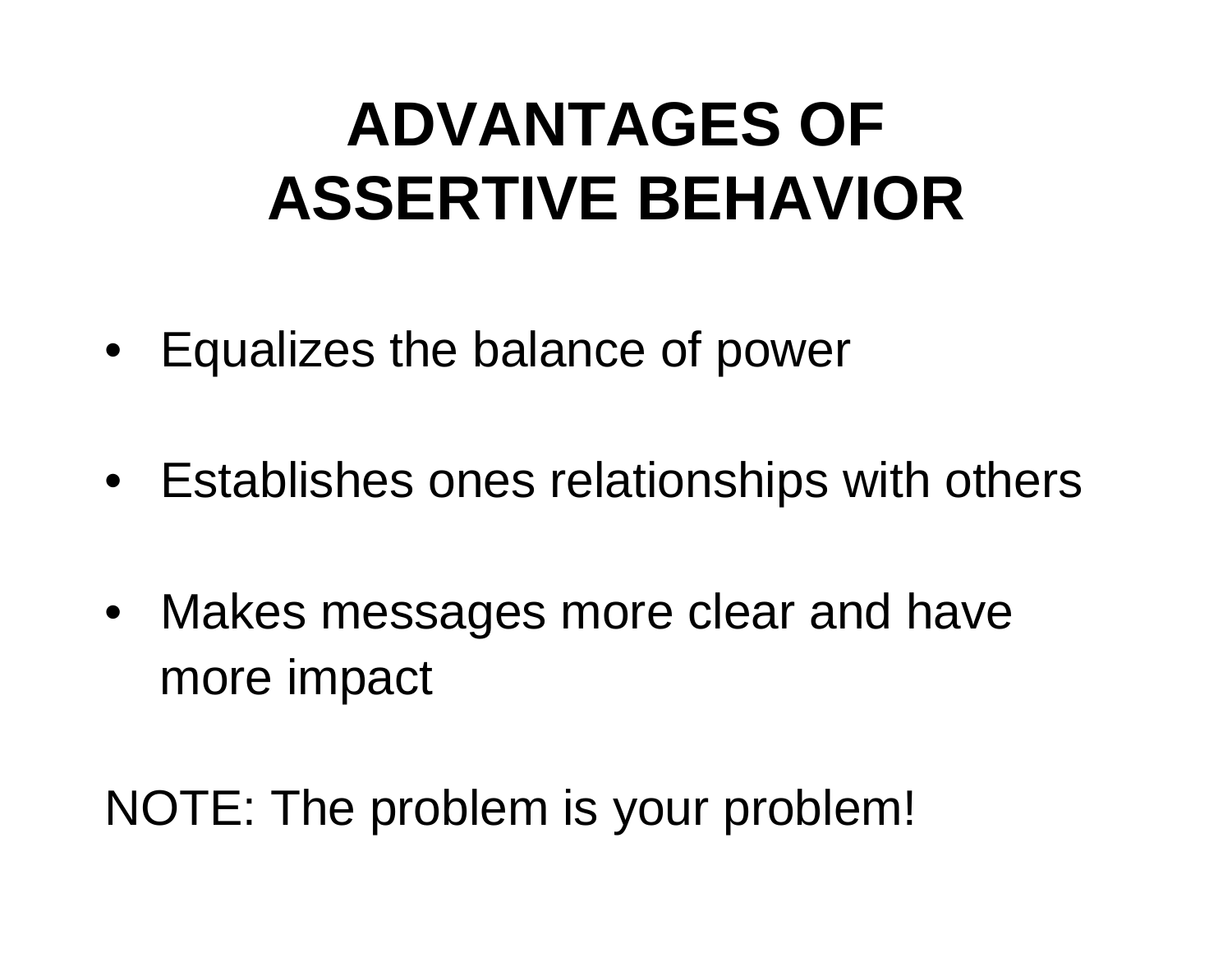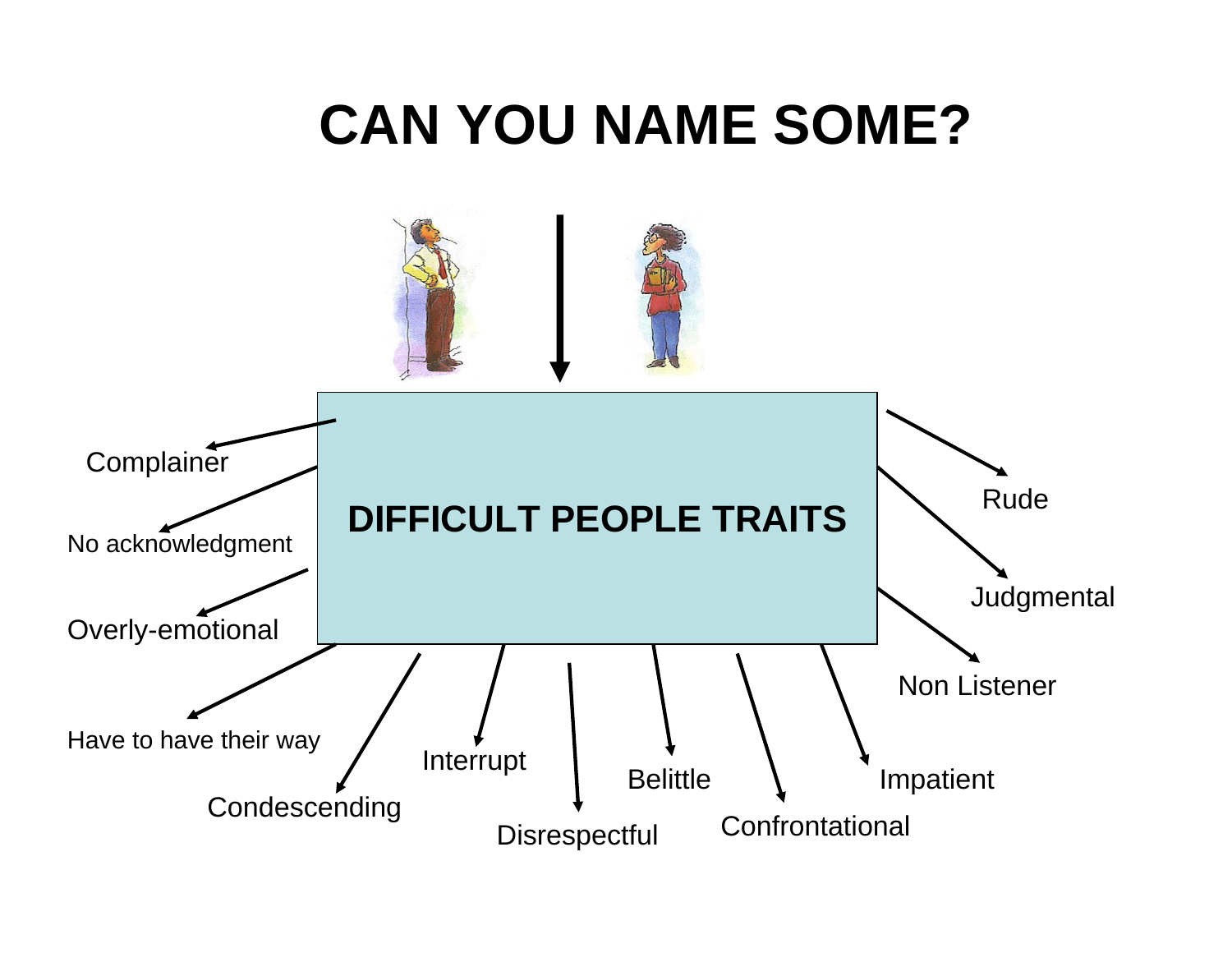### **THE FOUR QUADRANTS**

#### **TASK FOCUSED**



#### **PEOPLE FOCUSED**

**NOTE: When a person's behavior goes outside the reasonable zone, challenges arise.**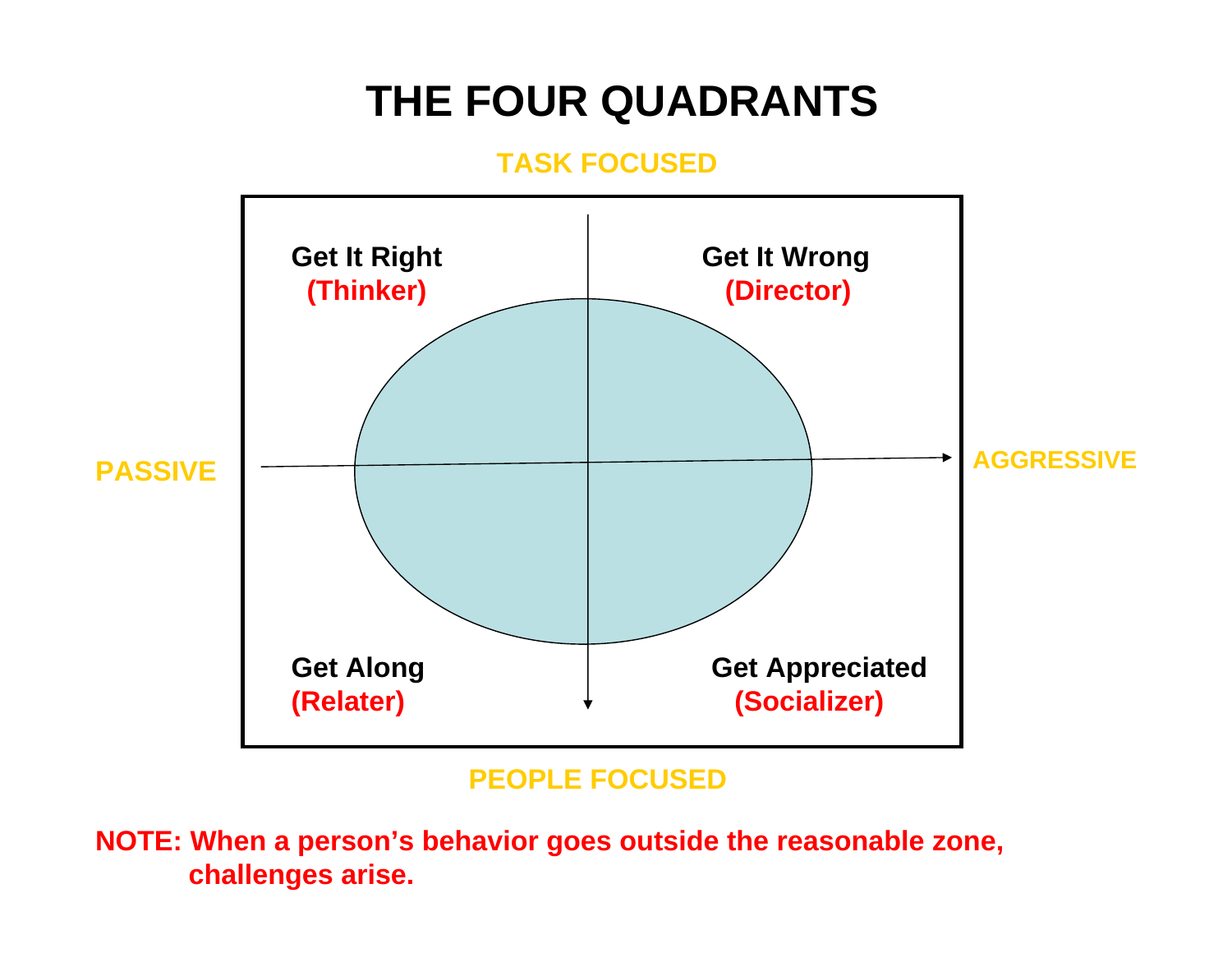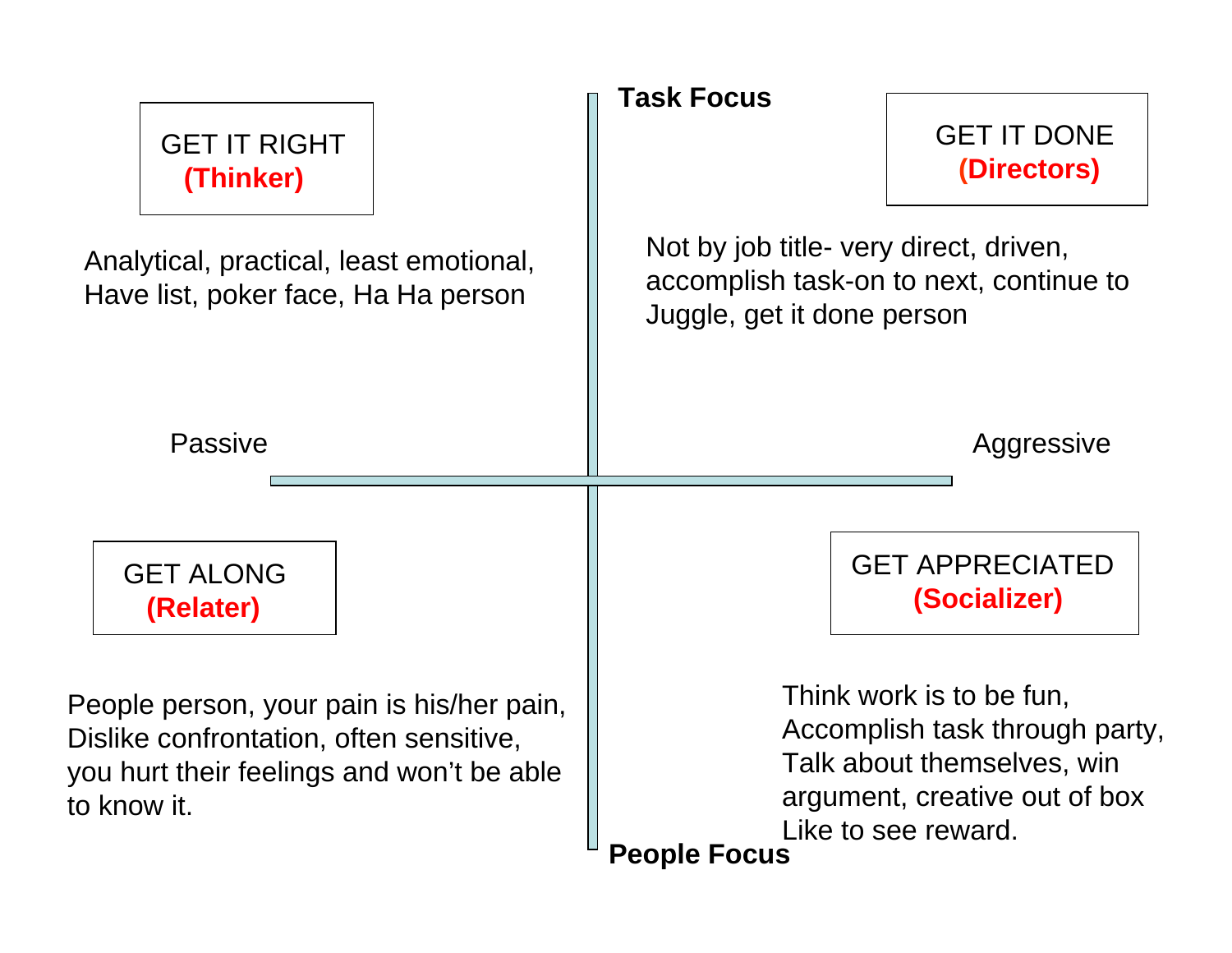### **WHAT STEPS DO I NEED TO TAKE**

 $\bullet$  **Analyze how you-** behave with other people

 $\bullet$  **Analyze how they-** behave with others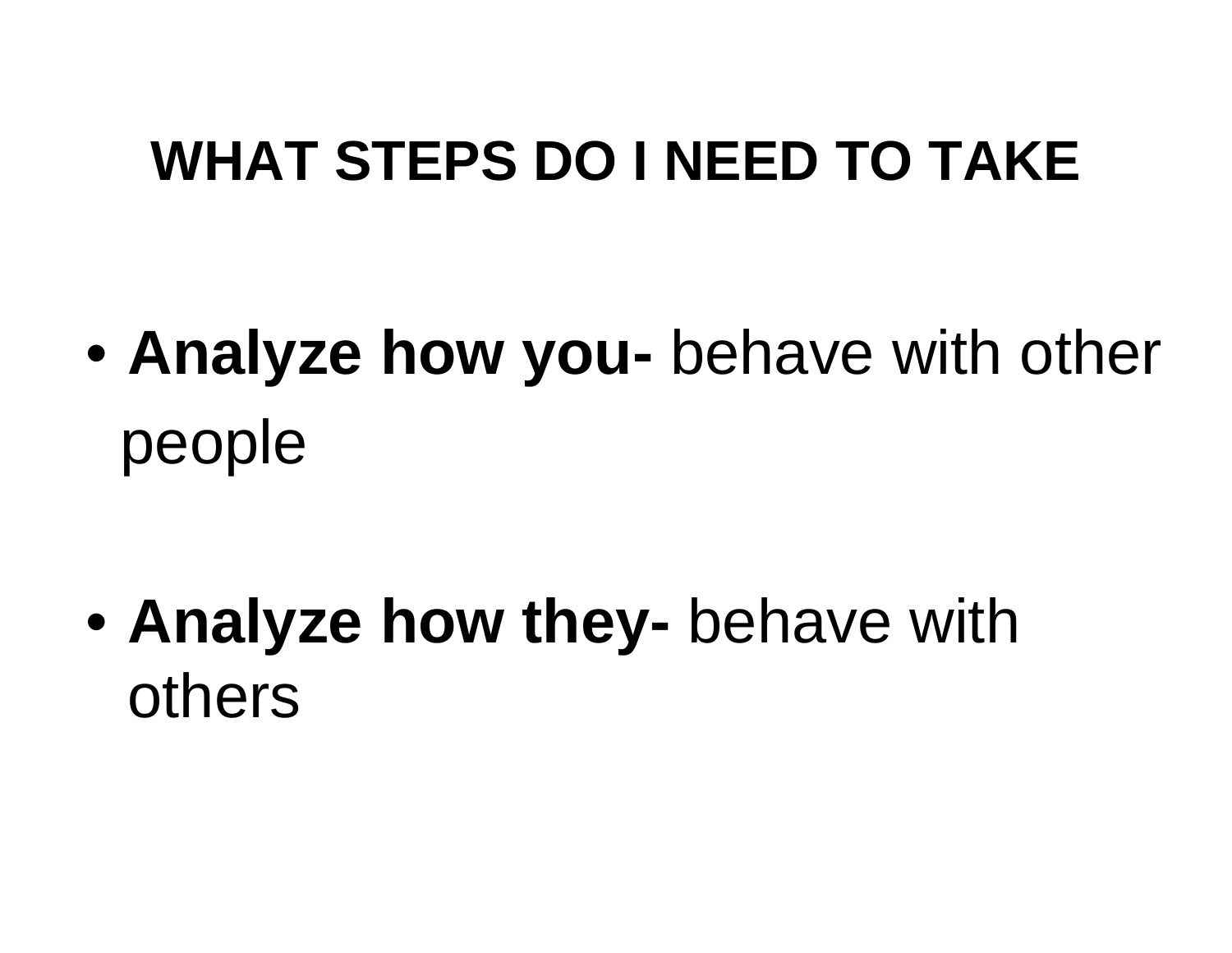# **GET IT RIGHT PEOPLE**

### **BEHAVIOR CHARACTERISTICS**

- Focus on tasks
- $\bullet$ Intend to 'get it right'
- Pay attention to details; think systematically
- Need to be correct
- $\bullet$ Communicate indirectly and detailed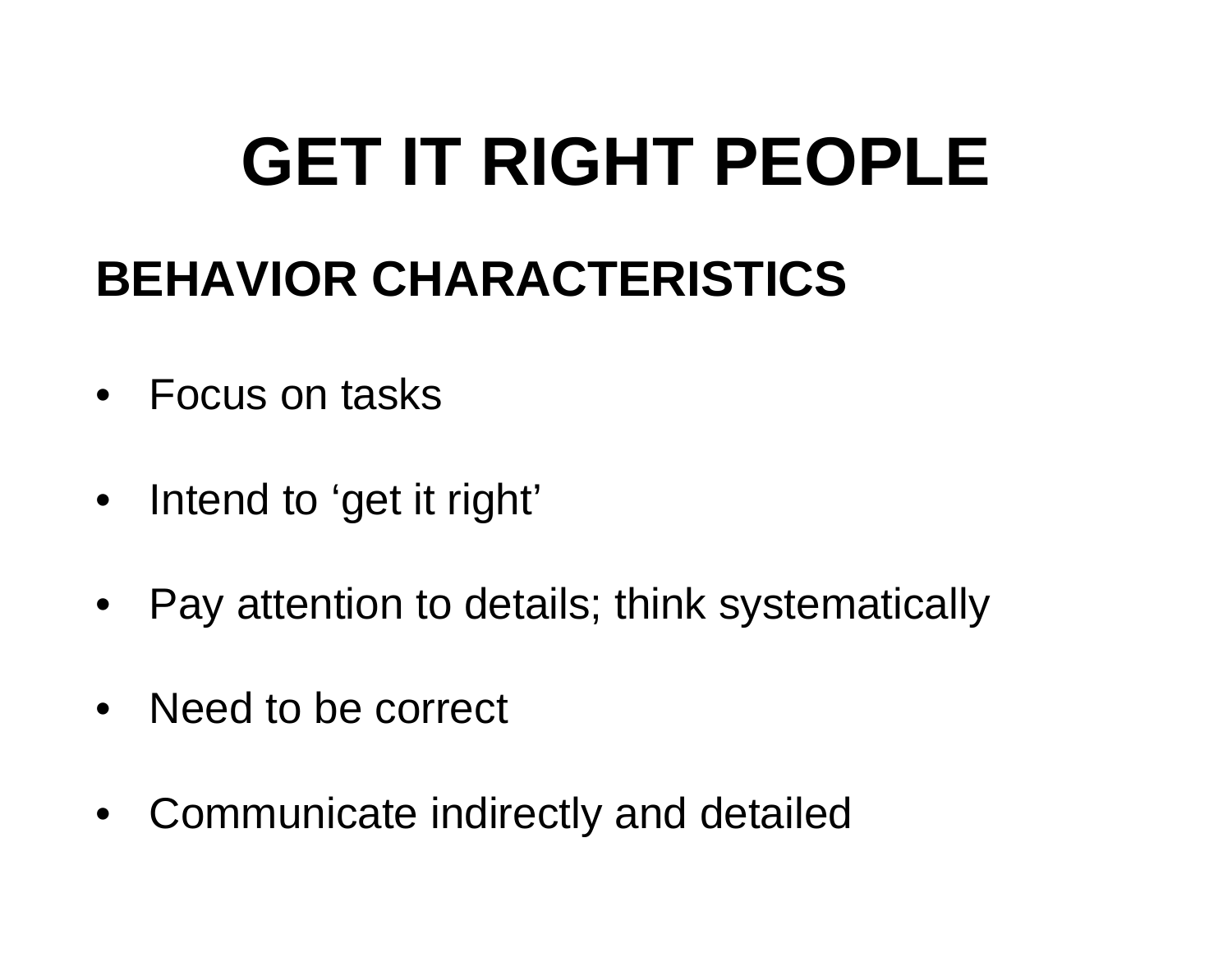## **When Under Pressure** ("Get it Right" People)

Tend to:

- 9 **Become** silent
- 9 **Flee-** or withdraw
- 9 **Exhibit-** negative behavior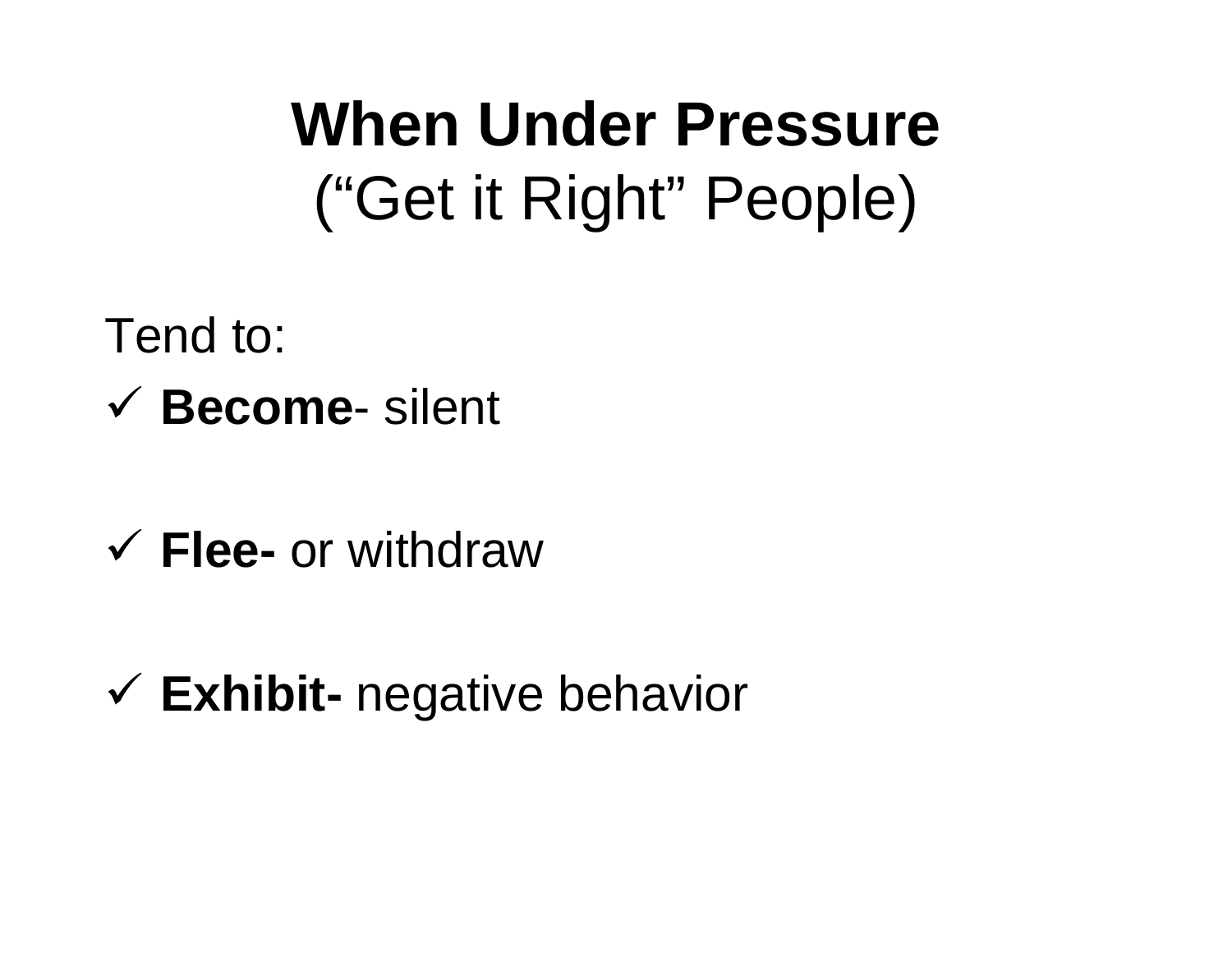### **EFFECTIVE BEHAVIORS OF** "GET IT RIGHT PEOPLE"

- **They prefer-** clear instructions
- **They want-** adequate time
- **Want you-** to be responsive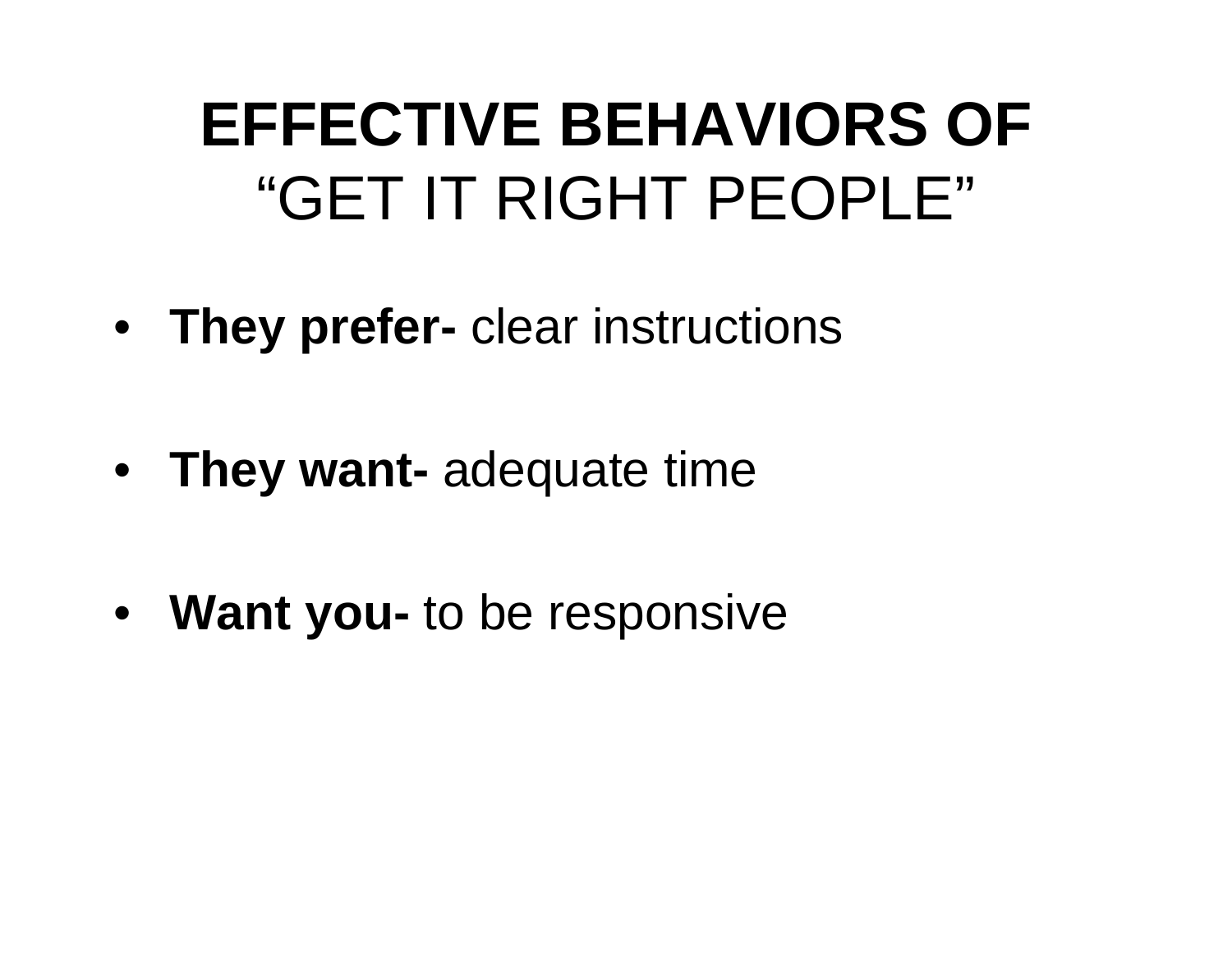# **What To Say In Tough Situations** (Get It Right People)

#### **Know your stuff-**

Research your recommendations carefully. Get it right people are often subject experts, and to deal on their level you need to earn their respect.

#### **Go step-by-step-**

Example: "John, I'd like to explain to you how I came up with this information. First, I \_\_\_\_\_\_\_\_ **(first step in process), then \_\_\_\_\_ (next step in process)" \_\_\_** and so on.

#### **Note:**

These people want to get it right. Show them how, where, and why you got your information so they can see and understand your process.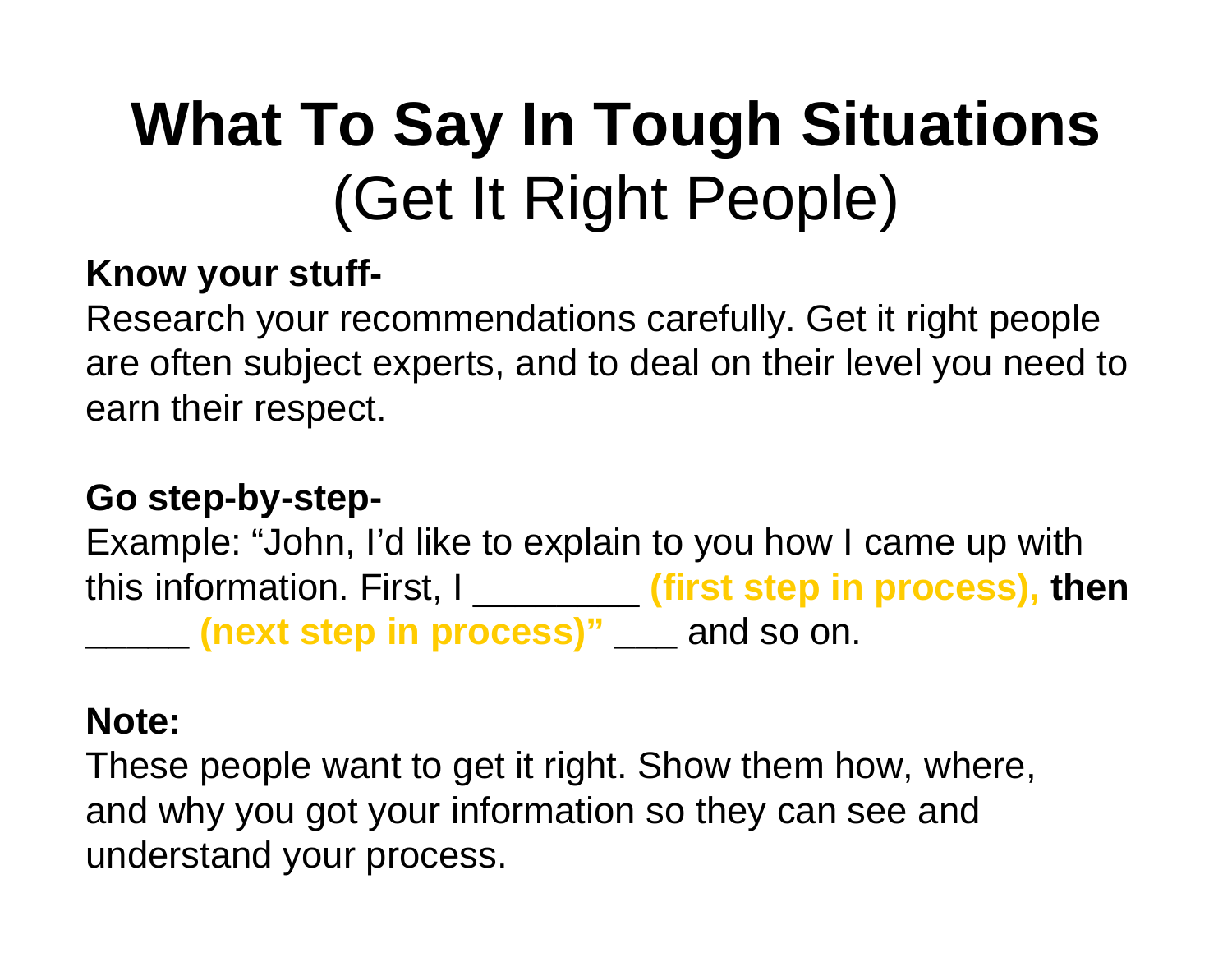# **GET IT DONE PEOPLE**

- BEHAVIOR CHARACTERISTICS
- **Focus-** on tasks
- **Intend to-** 'get it done
- **Focused-** direct, blunt
- •**Need-** to be in control
- **Communicate** directly and to the point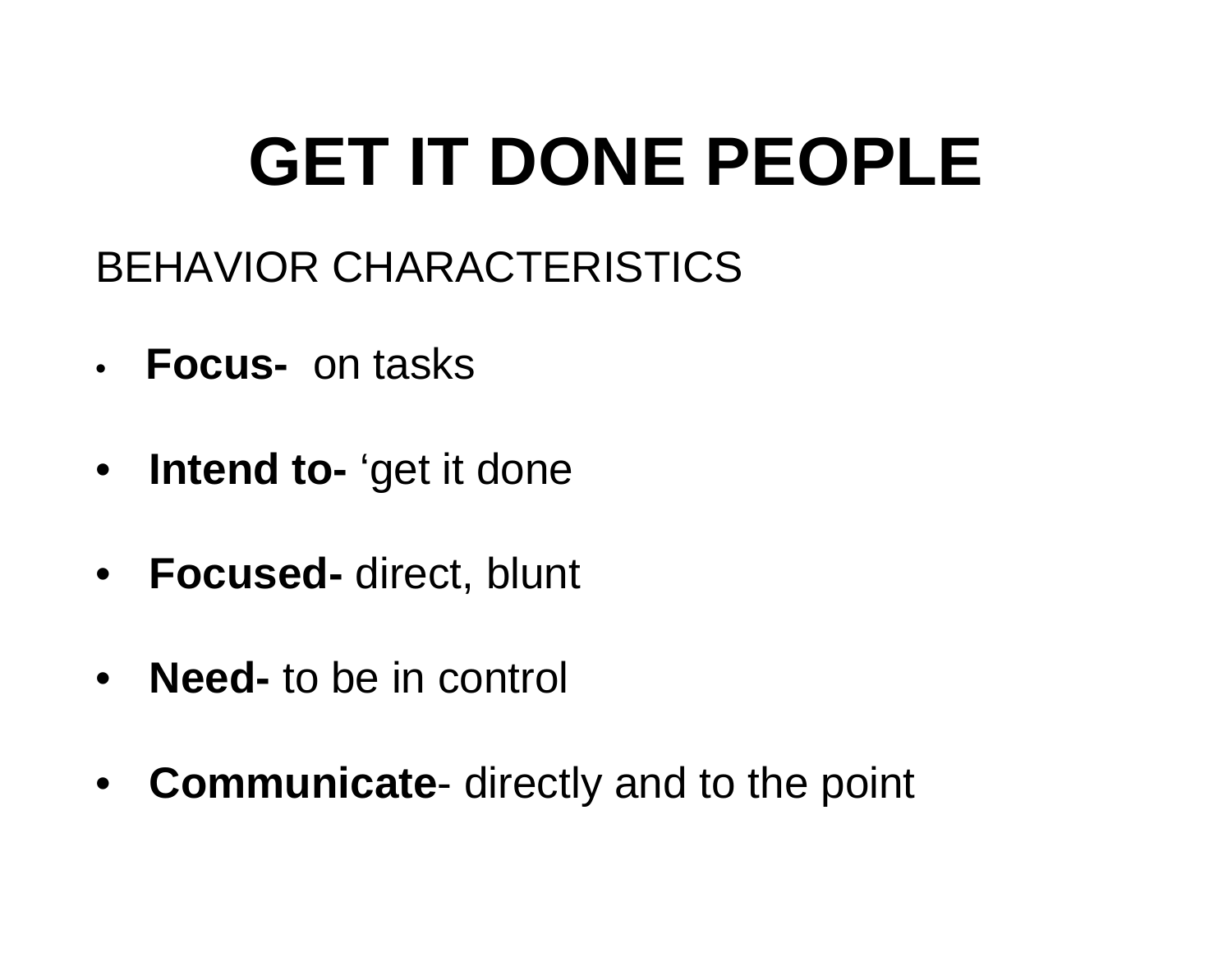### **When Under Pressure** ("Get it Done" People)

Tend to:

9 **Raise-** their voice

**√ Bully-** and take pot shots at others

9 **Behave**- arrogantly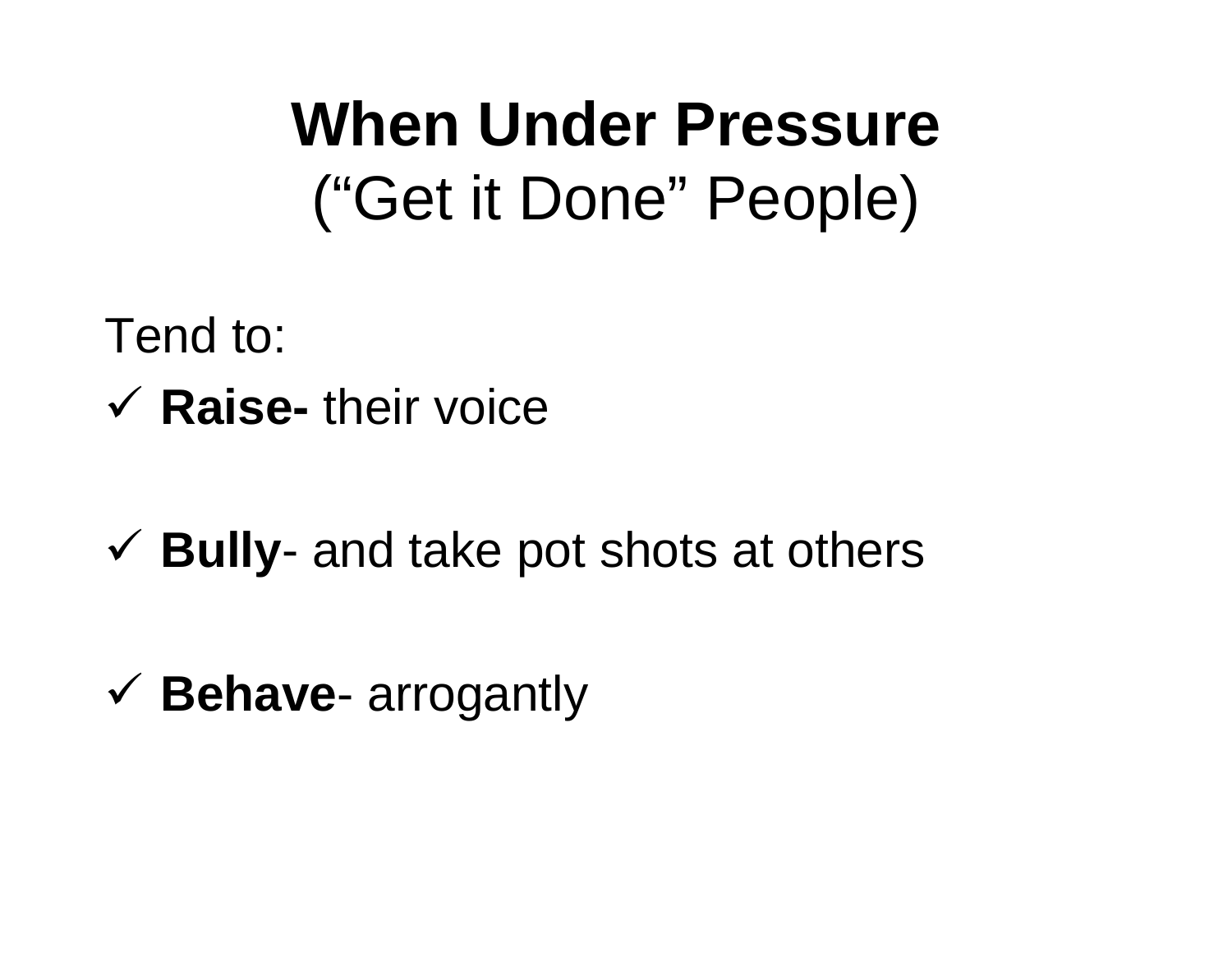### **EFFECTIVE BEHAVIORS OF** "GET IT DONE PEOPLE"

• Get- Results

•Meet- Deadlines

•Gain- Profit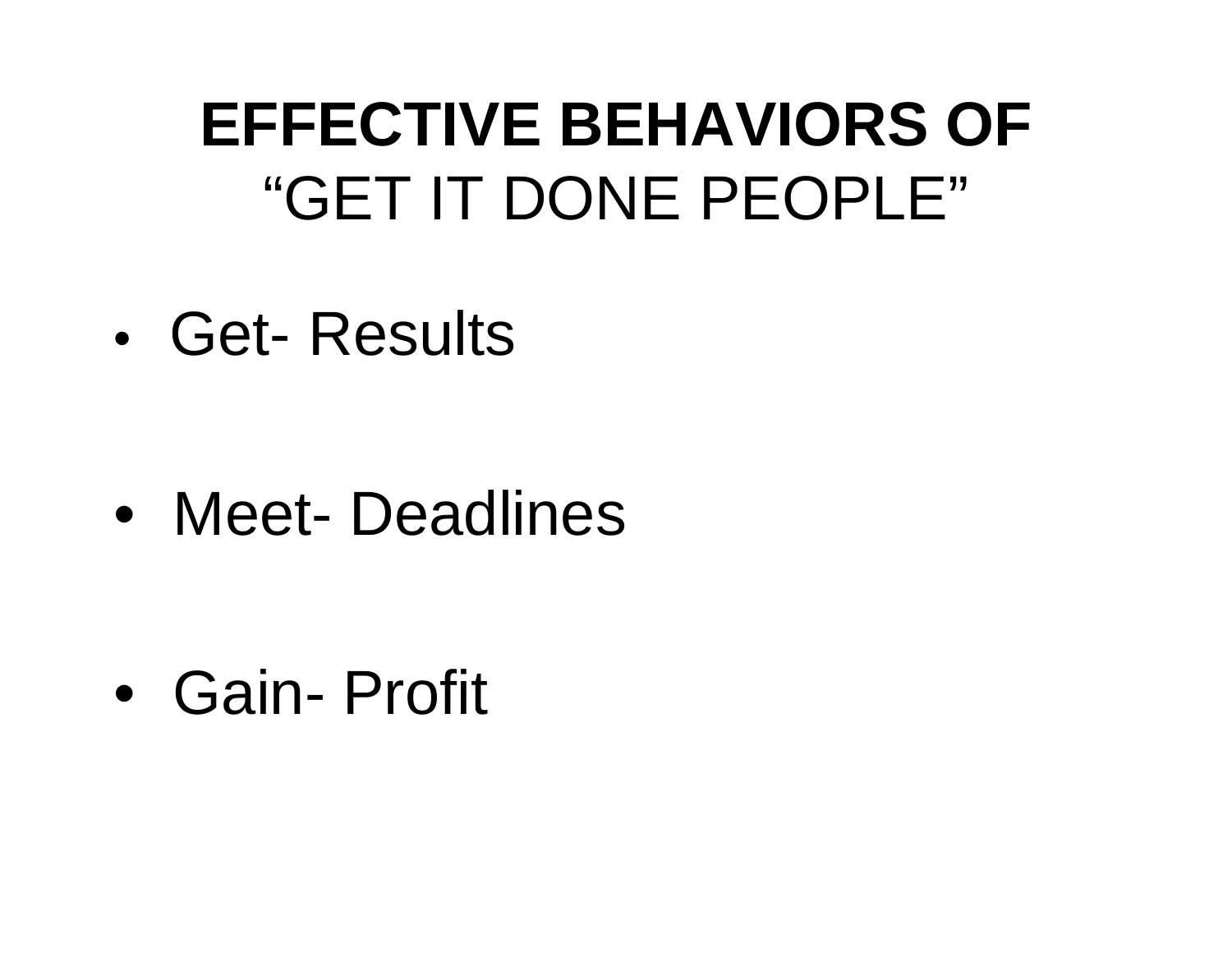## **EXTREME GET IT DONE BEHAVIORS**

- **Tank People-** are motivated by an intense need to get things done
- **Snipers-** Exhibit sarcasm, rude comments, and exaggerated body language
- **Know-it-Alls-** are highly competent and knowledgeable people that know their stuff.

Note: They are assertive and excel in presenting their viewpoints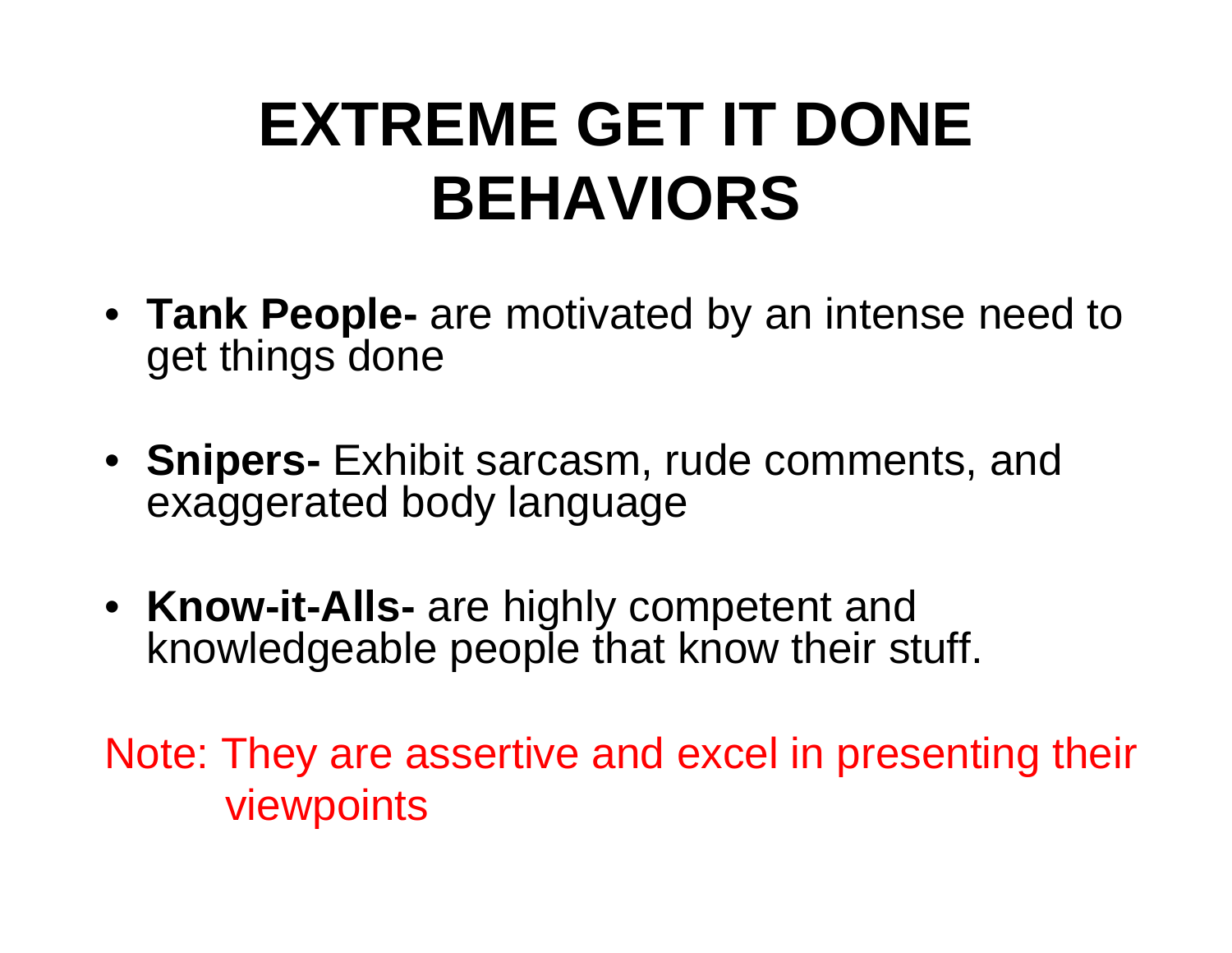# **What To Say In Tough Situations** (Get It Done People)

#### Example:

#### **Understand and support their goals.**

"Emily, I understand that your goal for this issue is \_\_\_\_\_\_\_\_, and I support you on (Find a point of agreement to build upon.)

#### **Get to the point-**

"To move us both closer to our goals, I'm proposing that we (Give a succinct synopsis of your recommendation.)

#### **Be businesslike-**

"To accomplish this would require that we \_\_\_\_\_," (Be specific about your needs, and back them up with facts.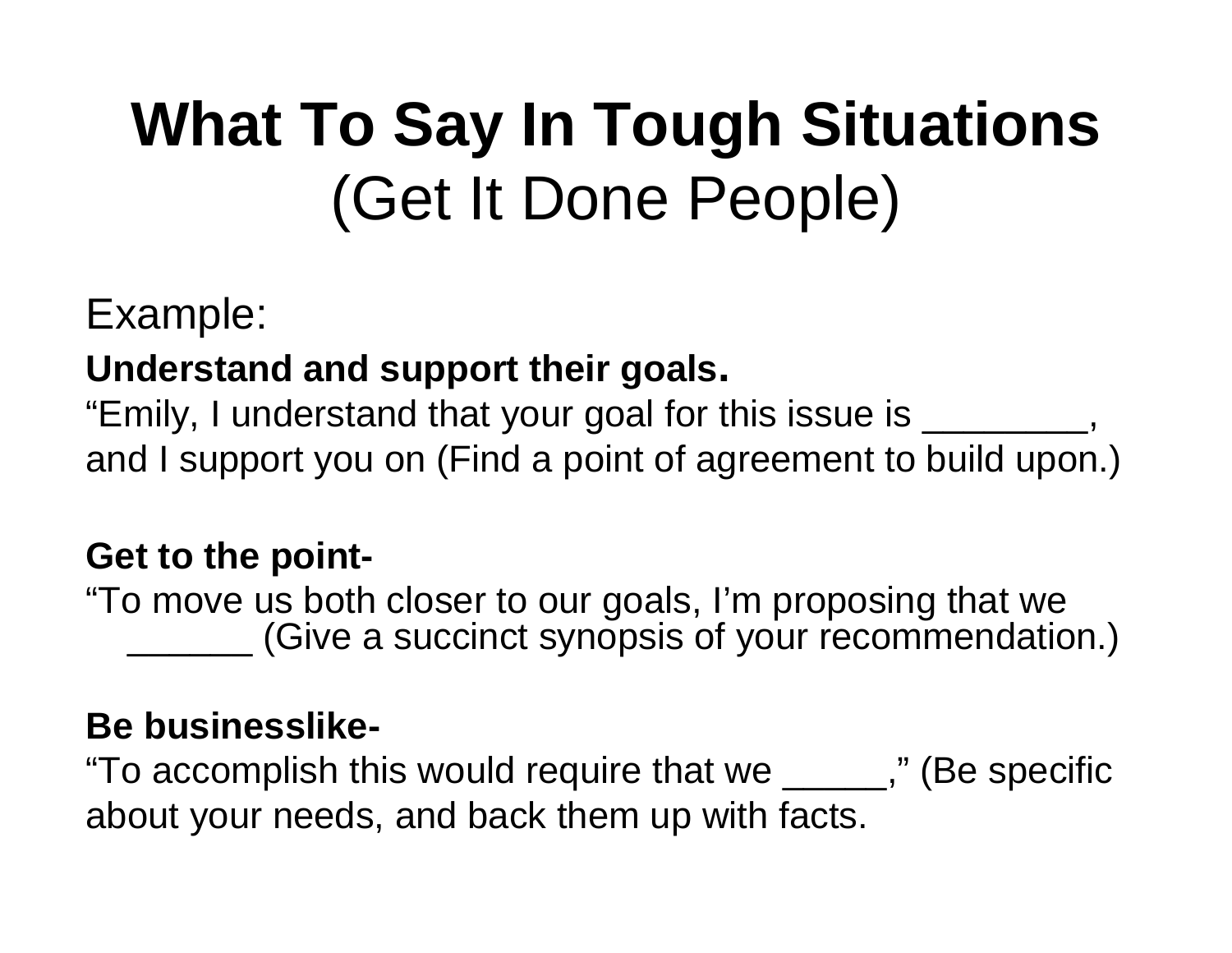# **GET APPRECIATED PEOPLE**

- BEHAVIOR CHARACTERISTICS
- **Focus-** on people
- •**Intend-** to 'get appreciated'
- $\bullet$ **Display-** creativity, warmth, charisma, and energy
- $\bullet$ **Need to be-** recognized and applauded
- $\bullet$ **Communicate**- directly and elaborately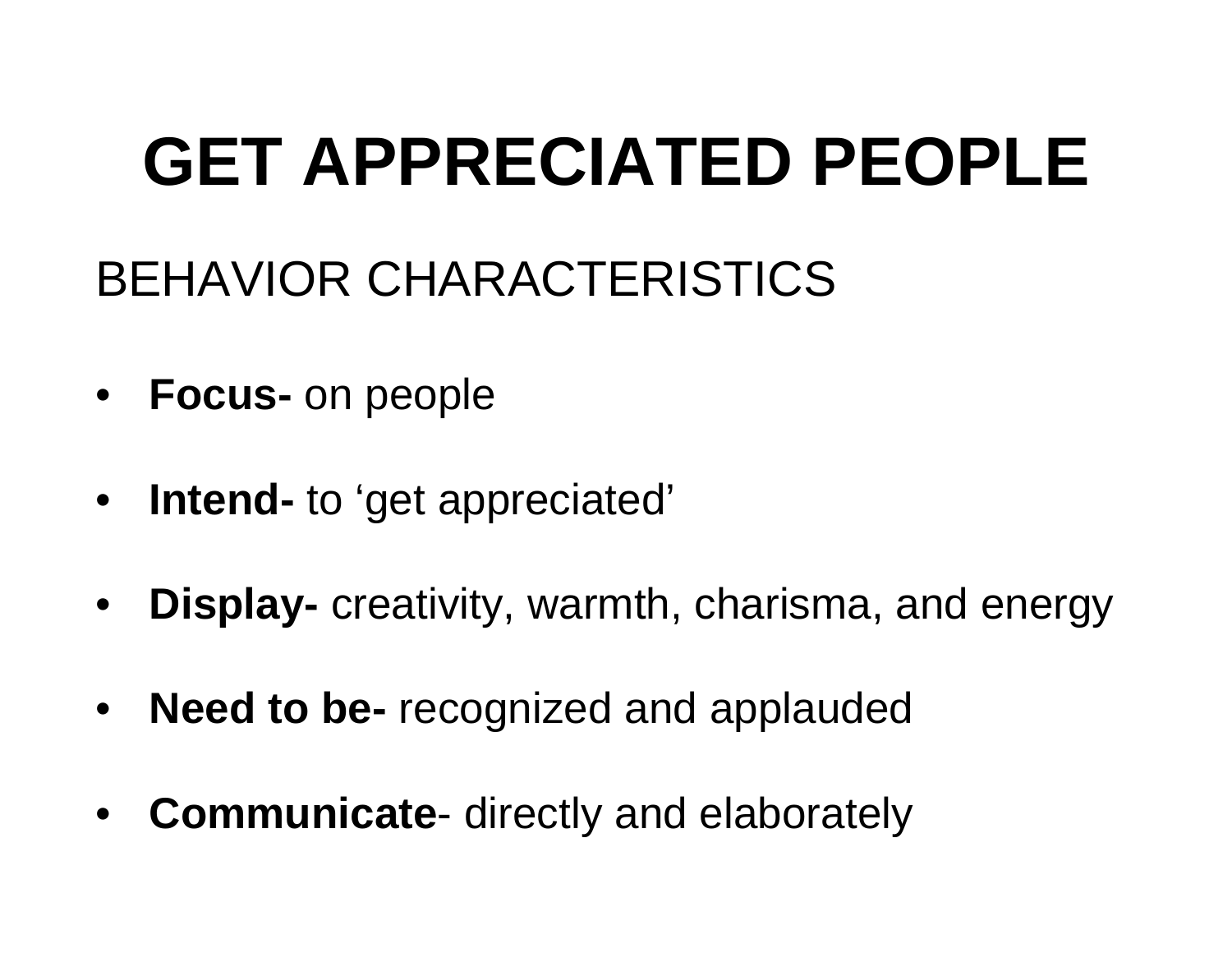## **When Under Pressure** ("Get Appreciated" People)

Tend to:

- $\checkmark$  Talk more loudly and quickly
- $\checkmark$  Throw tantrums
- $\checkmark$  Exaggerate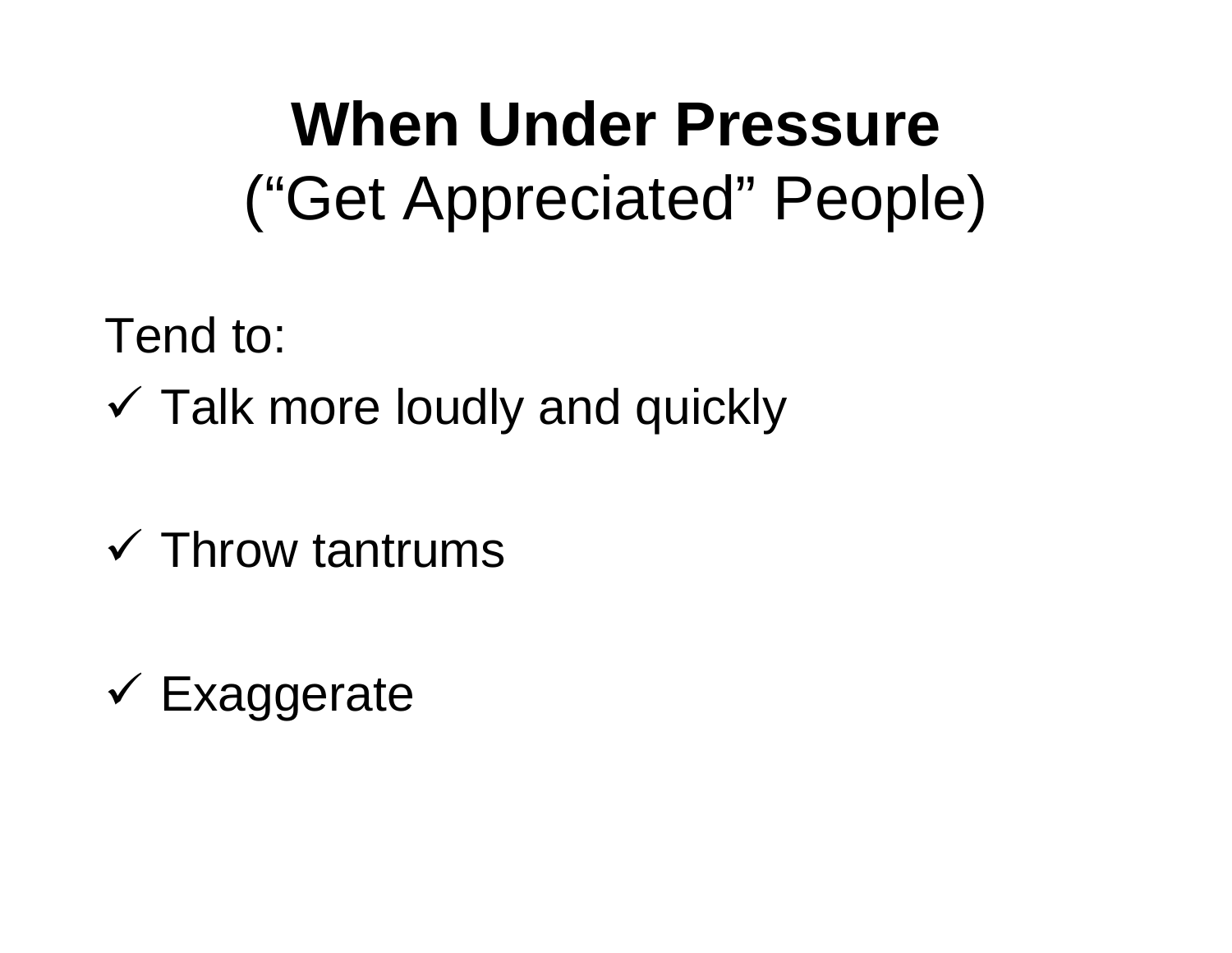# **EXTREME"GET APPRECIATED PEOPLE"**

- **Grenade People-** have a high need-craveappreciation. May explode if not noticed.
- **Think They Know It All-** have a ravenous desire to be appreciated. They are aggressive and extremely people-focused.
- **Sniper People-** want the attention of people they like and admire. This need for attention results in sarcasm, rude comments, and exaggerated body language.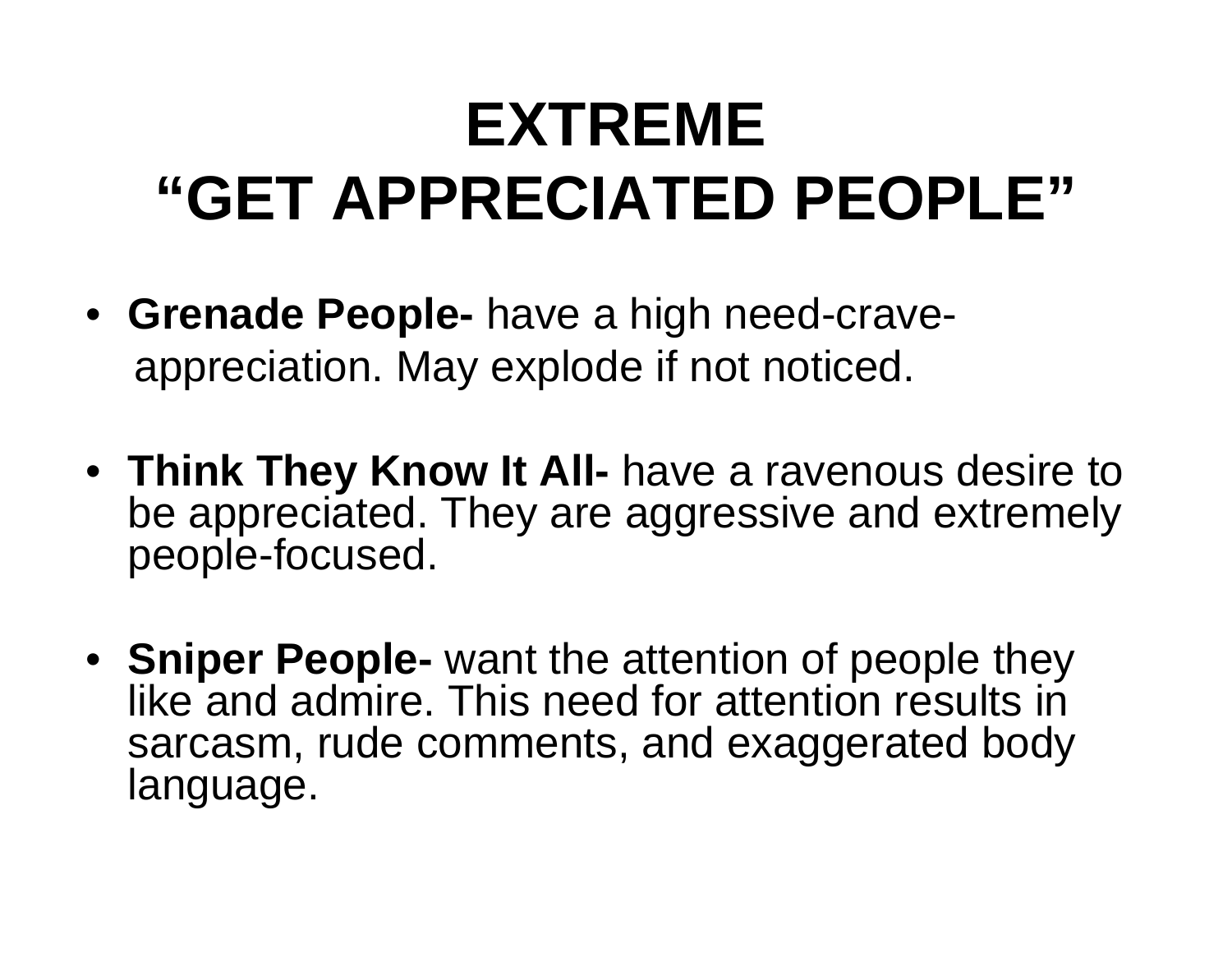# **What To Say In Tough Situations** (Get Appreciated People)

#### Example:

#### **Be flexible-**

Choose a time when the Get Appreciated Person is relaxed and open to discussion.

#### **Be enthusiastic-**

Remember these individuals seek appreciation. Begin your conversation with a sincere statement about something they do that you like. "Jay, I want you to know how much it means to me that you \_\_\_\_\_\_\_\_\_." Then, when they're feeling appreciated, describe the problem behavior that you've observed. "I also notice that when \_\_\_\_\_ happens you get very upset."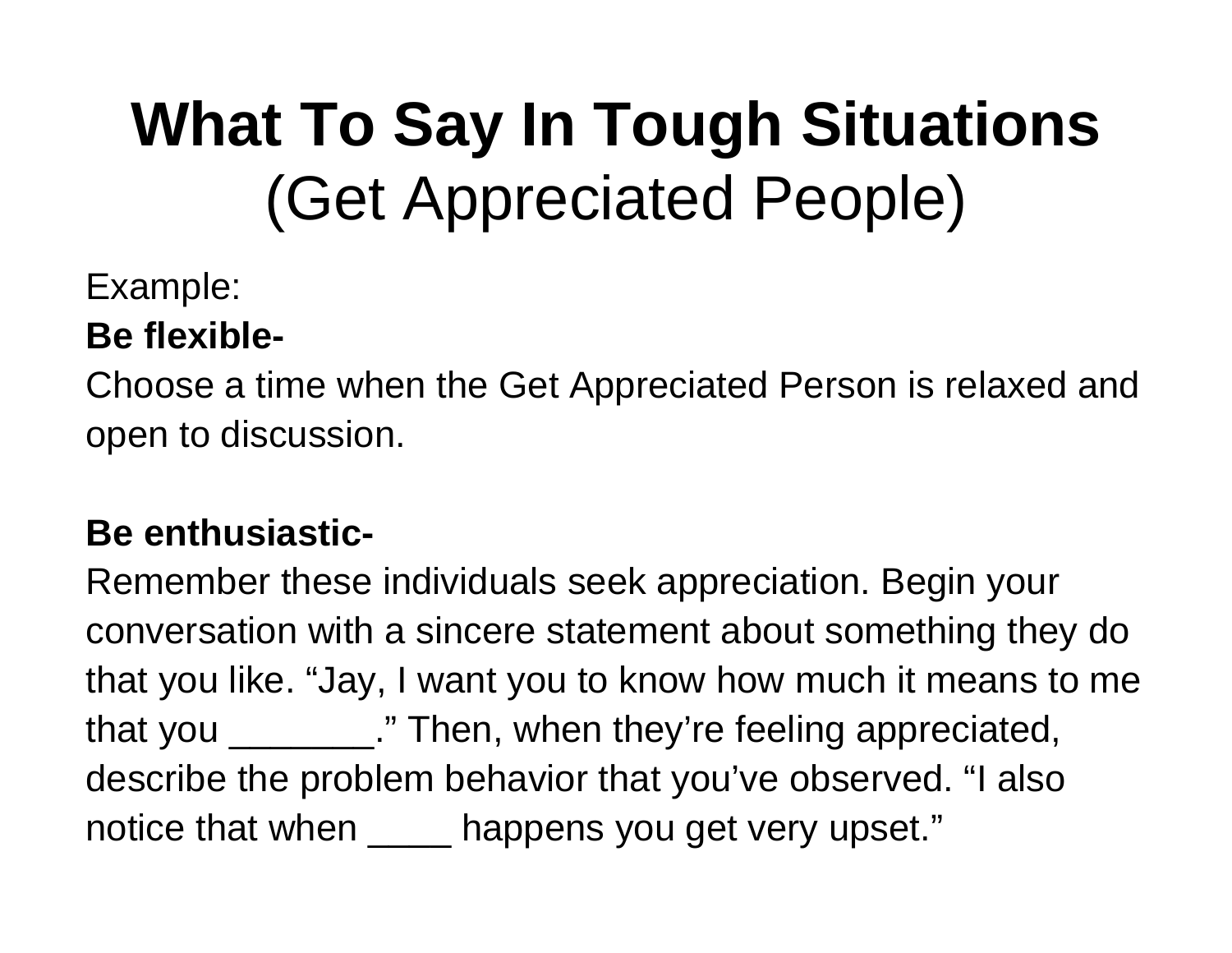# **GET ALONG PEOPLE**

### BEHAVIOR CHARACTERISTICS

- $\bullet$ Focus on people
- $\bullet$ Intend to 'get along'
- $\bullet$  Behave in an agreeable, personable, friendly, caring, and helpful manner
- $\bullet$ Need to be liked
- •Communicate indirectly and considerately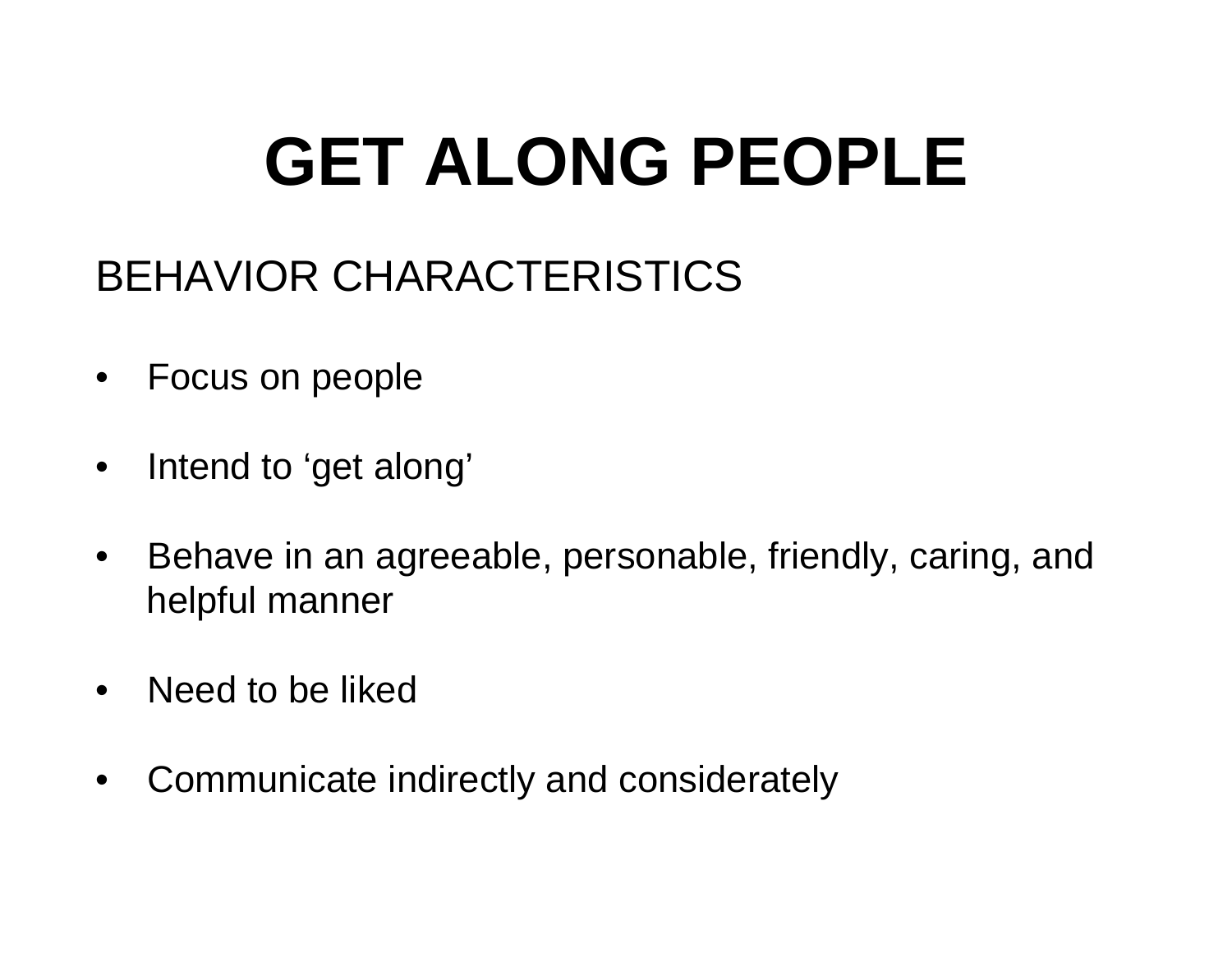## **When Under Pressure** ("Get Along" People)

Tend to:  $\checkmark$  Submit

- $\checkmark$  Accommodate
- $\checkmark$  Exhibit passive-aggressive behavior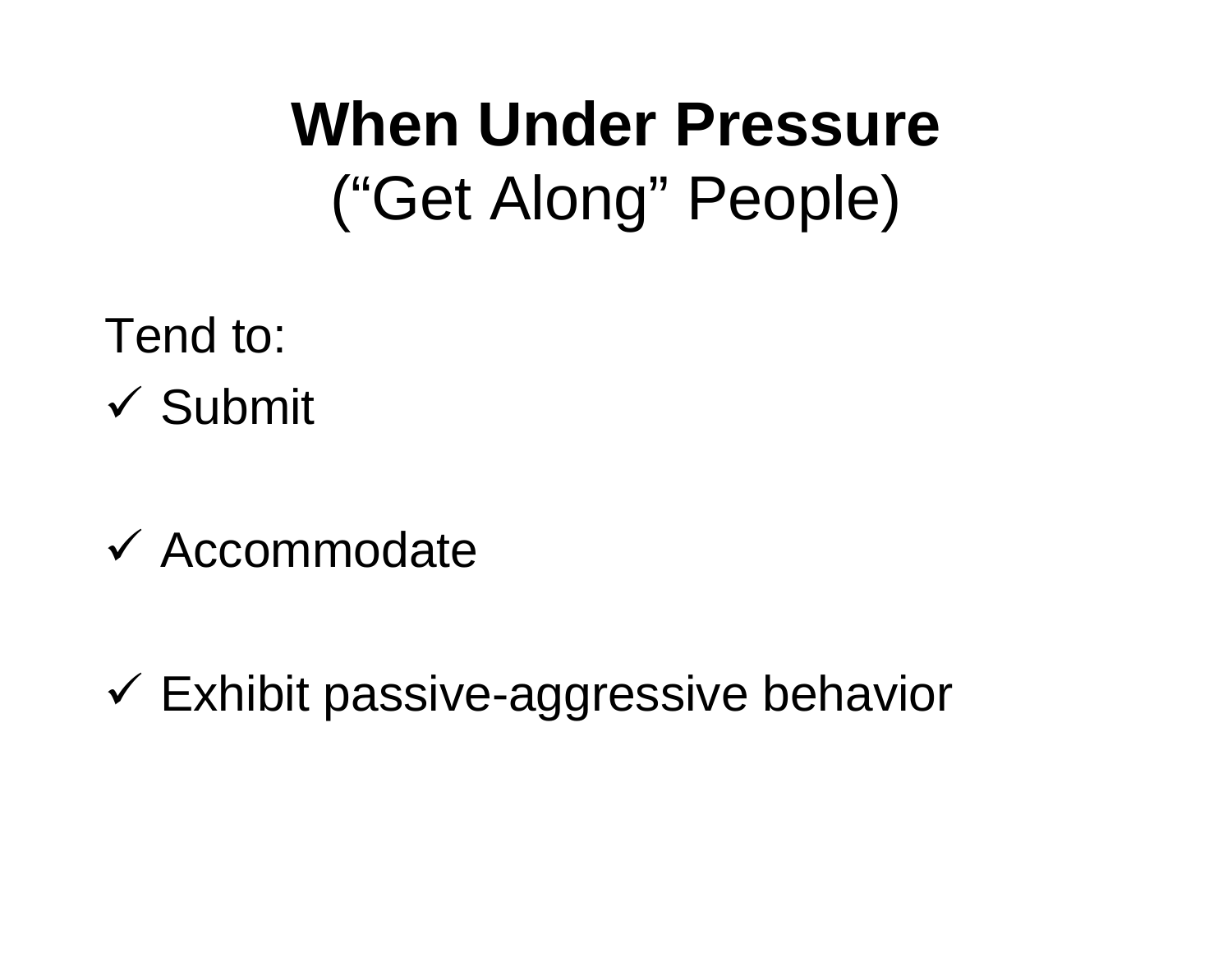# **EXTREME GET ALONG PEOLE**

#### • **Yes People-**

Extreme desire to get along with others. When confronted generally perpetuate 'yes' behavior.

#### • **Maybe People-**

Focus on 'getting along'. Decision making is extremely difficult because their decision may make someone unhappy.

#### • **Nothing People-**

Practice the belief that 'unless you have something nice to say, don't say anything at all.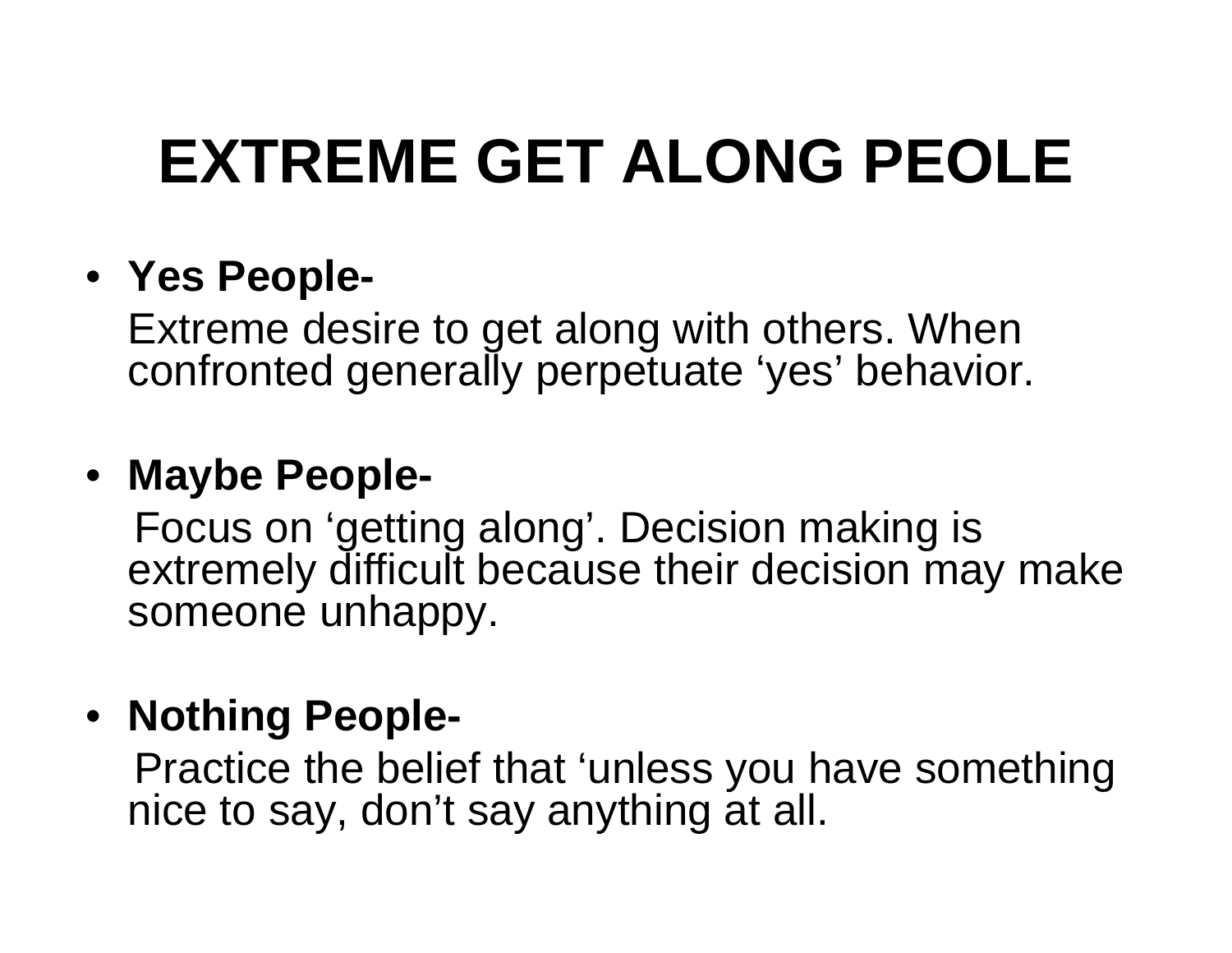# **What To Say In Tough Situations** (Get Along People)

#### Example:

**Be casual and sincere-**

Reinforce your interest in getting along with this individual. "Robert, I really enjoy \_\_\_\_\_\_ with you, and because of that, I'm hoping we can find a way to make that happen more smoothly."

#### **Slow down and listen-**

Give them a chance to tell how they're feeling about the issue. Ask clarifying questions until you understand their perspective well.

#### **Make honesty safe-**

Be open and patient. "Our relationship is important to me. I really want to hear what you think about this issue, good or bad."

#### **Build them up-**

Reinforce to them how important it is to you that you both continue to get along. "It sounds like this may work better for both of us, and I'm so glad. It's really important to me that we well together.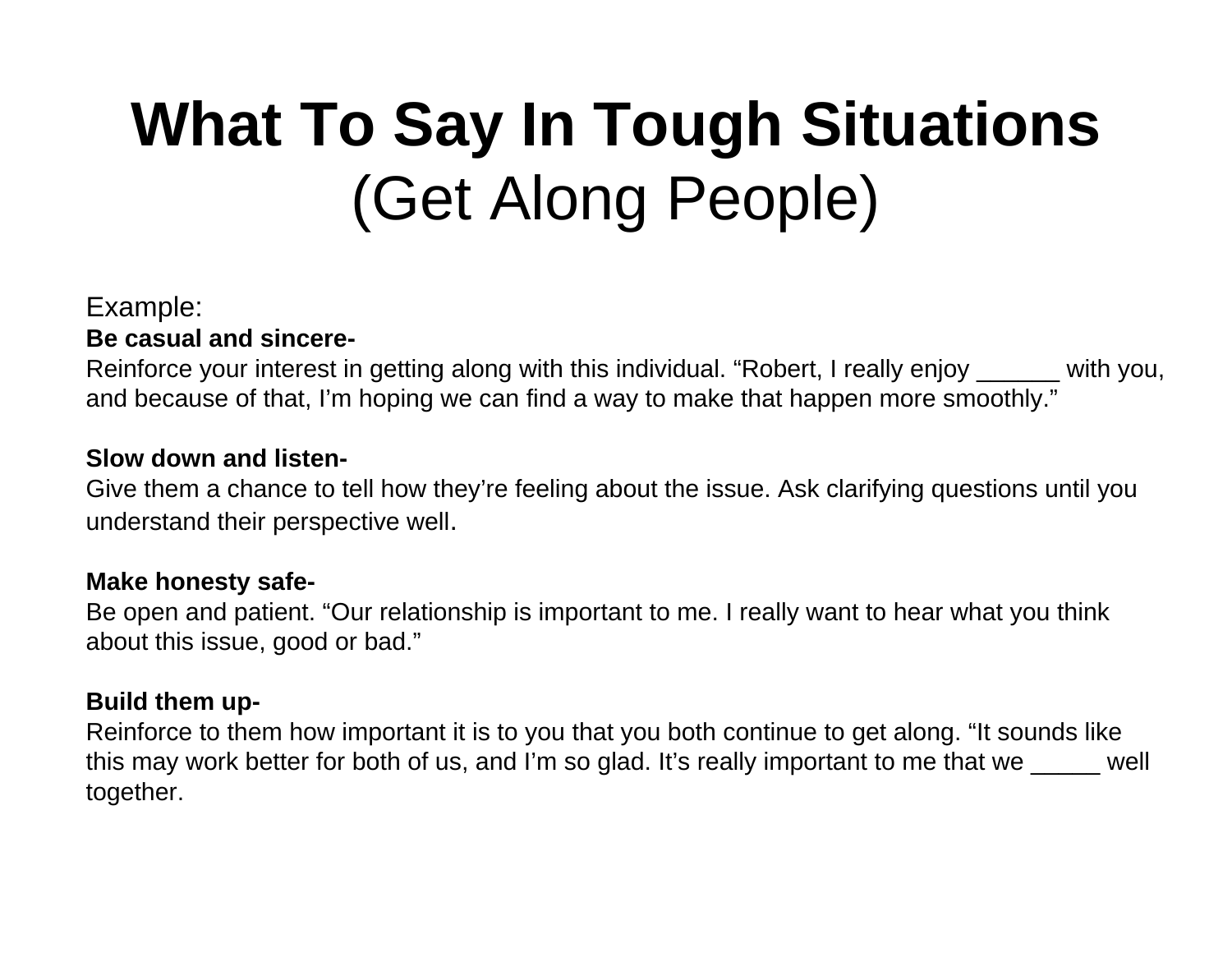## **FUNDAMENTALS FOR DEALING WITH DIFFICULT PEOPLE**

- Prepare- do your homework
- Listen
- $\bullet$ Identify priorities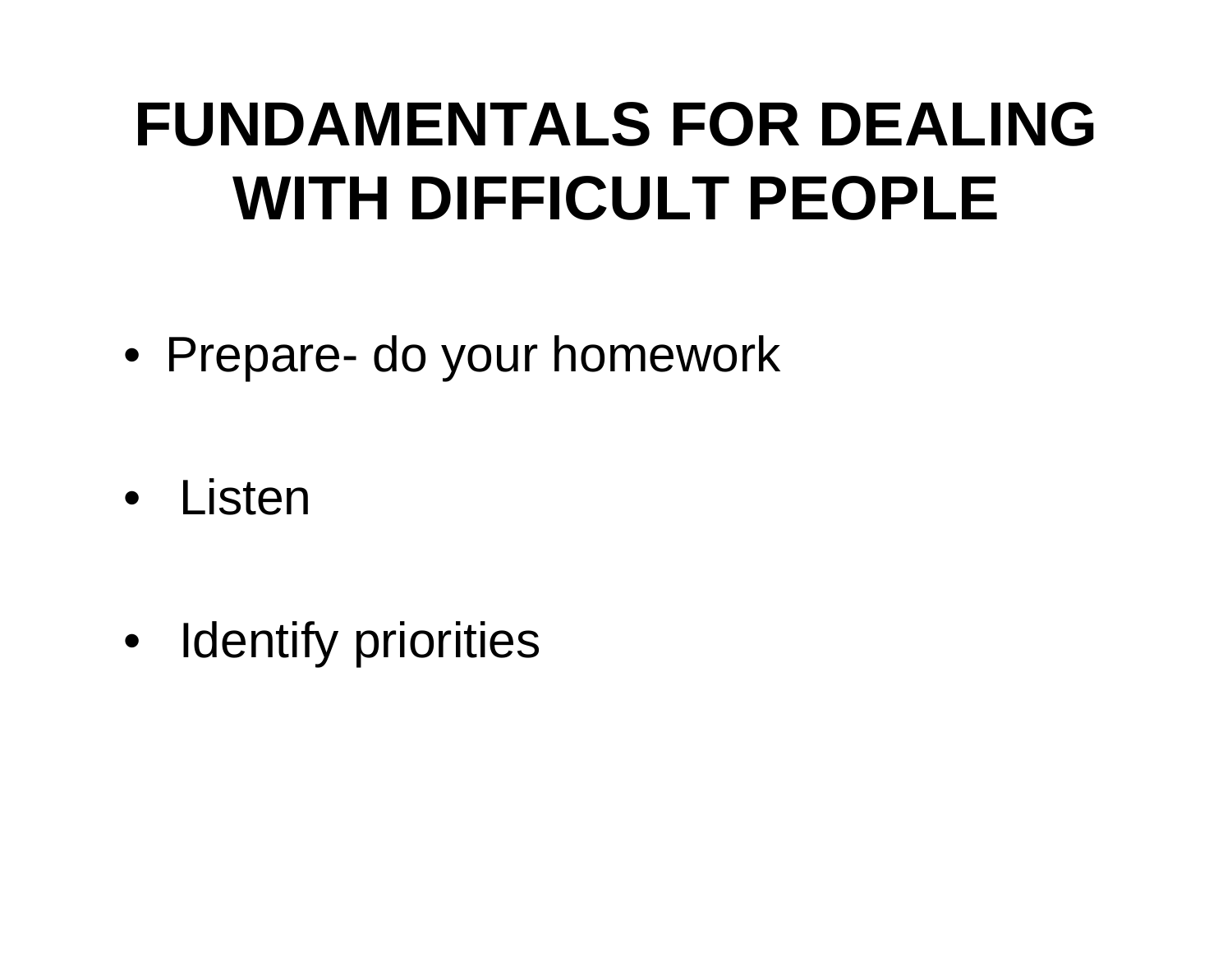### **PUT DIPLOMACY AND TACT INTO ACTION**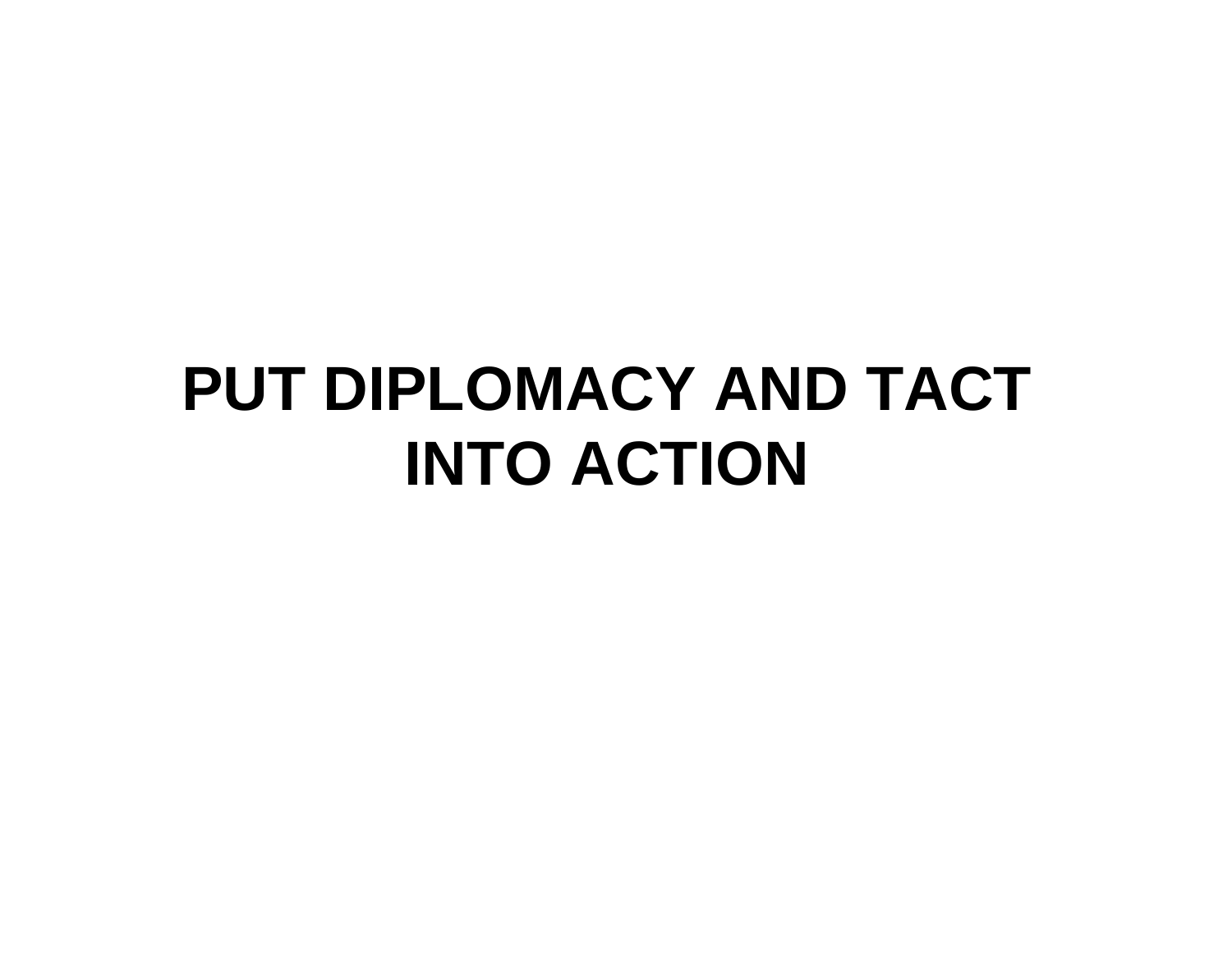| <b>BEHAVIOR</b>               | <b>STRATEGIES FOR DEALING</b><br><b>WITH BEHAVIOR</b> |
|-------------------------------|-------------------------------------------------------|
| <b>Get It Right People</b>    | Know your stuff                                       |
|                               | Go step-by-step                                       |
|                               | Use facts, logic and structure                        |
|                               | Backtrack to address their concerns                   |
|                               | Turn the person into a mentor                         |
| <b>Get It Done People</b>     | Understand and support their goals                    |
|                               | Get to the point                                      |
|                               | Be business like                                      |
|                               | Be task-oriented                                      |
| <b>Get Appreciated People</b> | Be flexible                                           |
|                               | Be enthusiastic                                       |
|                               | Let them talk                                         |
|                               | Use demonstrations                                    |
| <b>Get Along People</b>       | Be casual and sincere                                 |
|                               | Slow down and listen/ Build them up                   |
|                               | Make honesty safe/ Set Goals                          |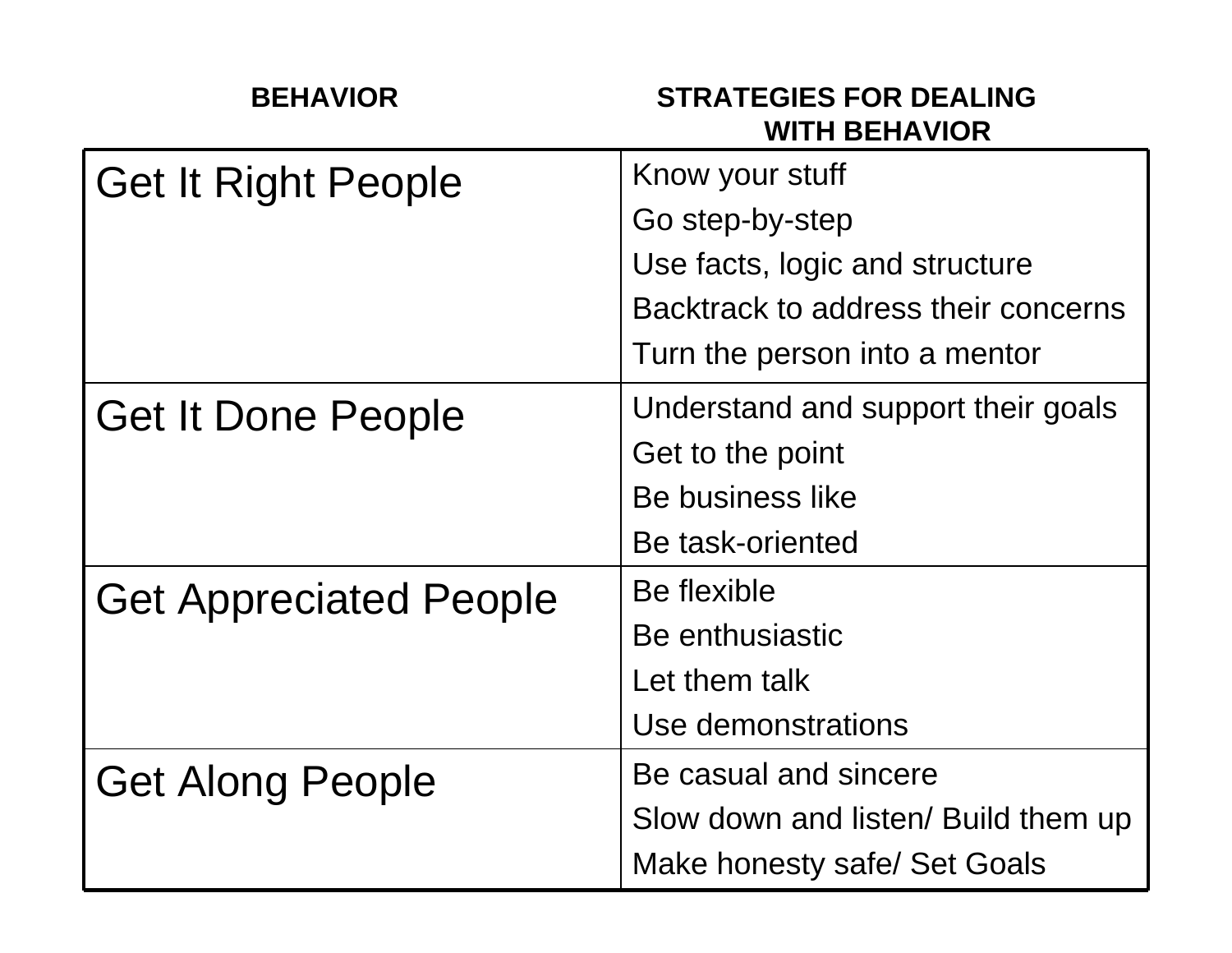## **DEVELOP A PERSONAL ACTION PLAN**

- Understand the problem / issue you're trying to resolve
- •Develop goals and solutions to the problem
- •Evaluate possible goals and solutions
- Make a decision
- $\bullet$  Identify the steps you're going to take to achieve goals and solutions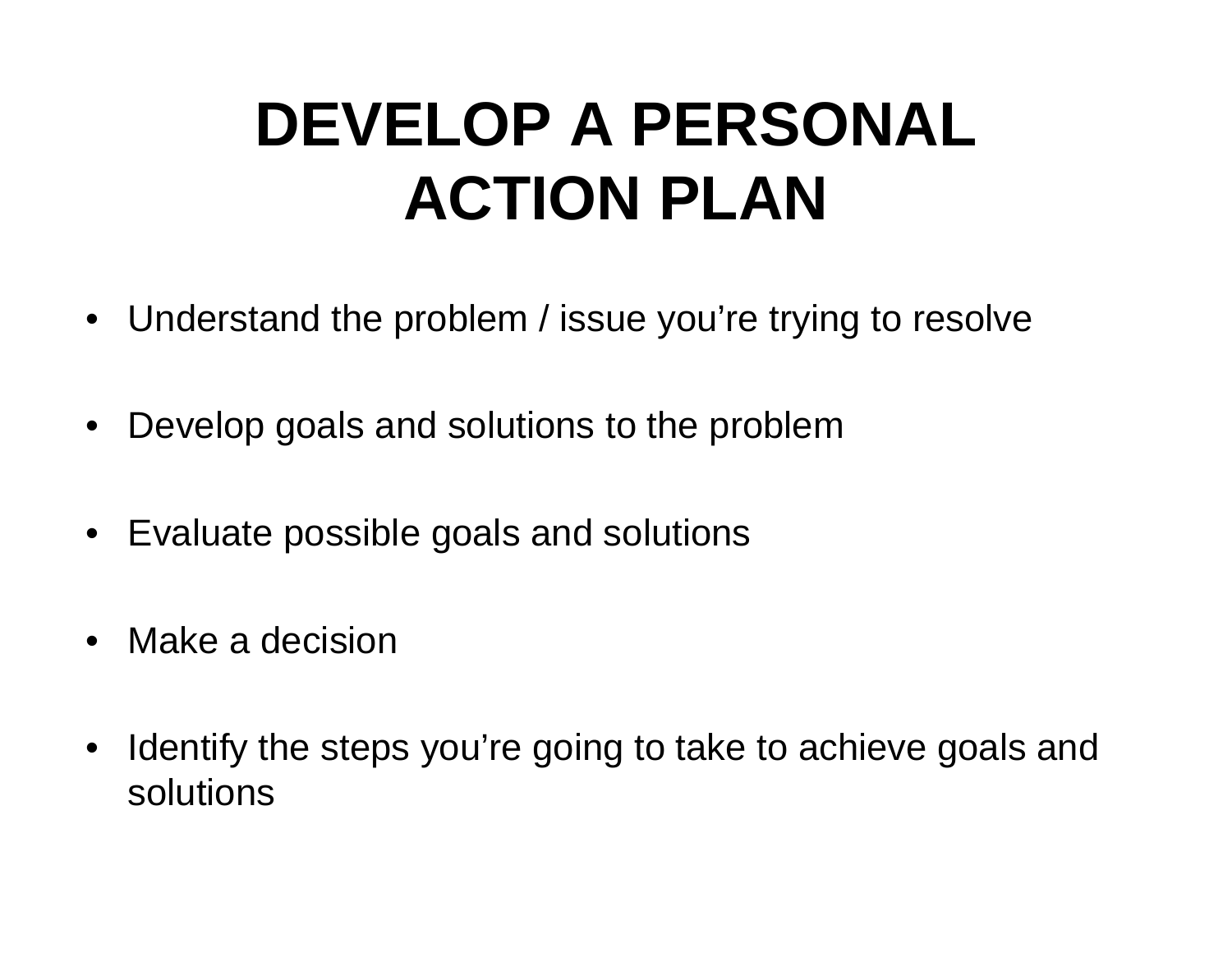## **(4) STEPS TO TAKE WHEN COMMUNICATING**

- 1. Establish a direction- begin with the end in mind
- 2. Focus on the pattern of communication
- 3. Be flexible
- 4. Commit to a solution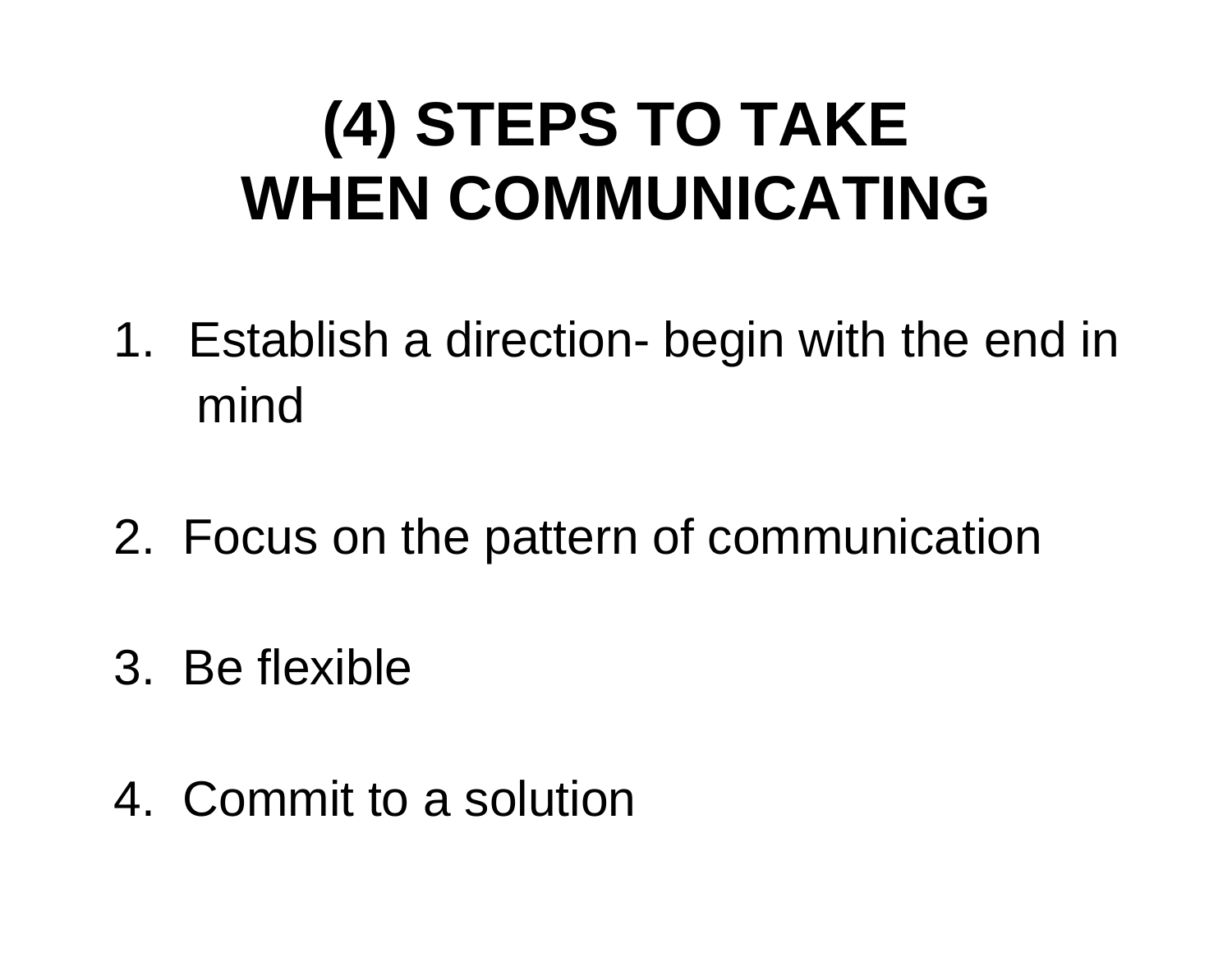### **COPING MECHANISM**

- **Distance yourself-** from the behavior to help you think clearly and gain perspective
- **Change** how you interact
- **Select an optimal time-** to confront the person(s)
- **Choose techniques-** that respond to specific difficult behavior
- **Understand** the other person's point of view or point of reference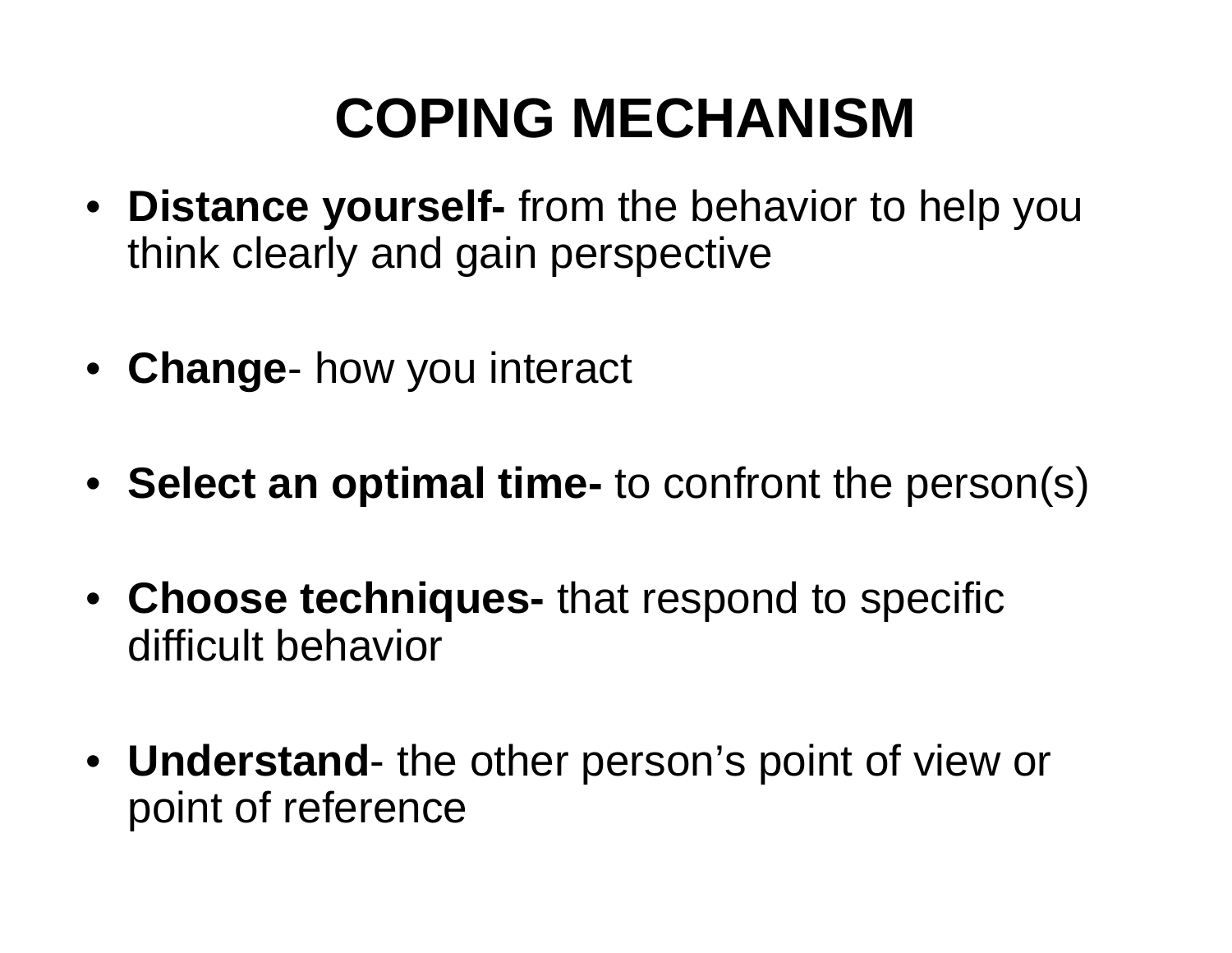# **SAVE FACE**

- **WHEN-** stakes are minimal, a lose-lose situation exists, or one of the parties doesn't want a confrontation
- **HOW-** use 'I' instead of 'You," avoid backing your opponent in a corner, give the other person a way out.

Note: Face-saving skills allow you to leave a conflict situation not just unharmed, but depart gracefully.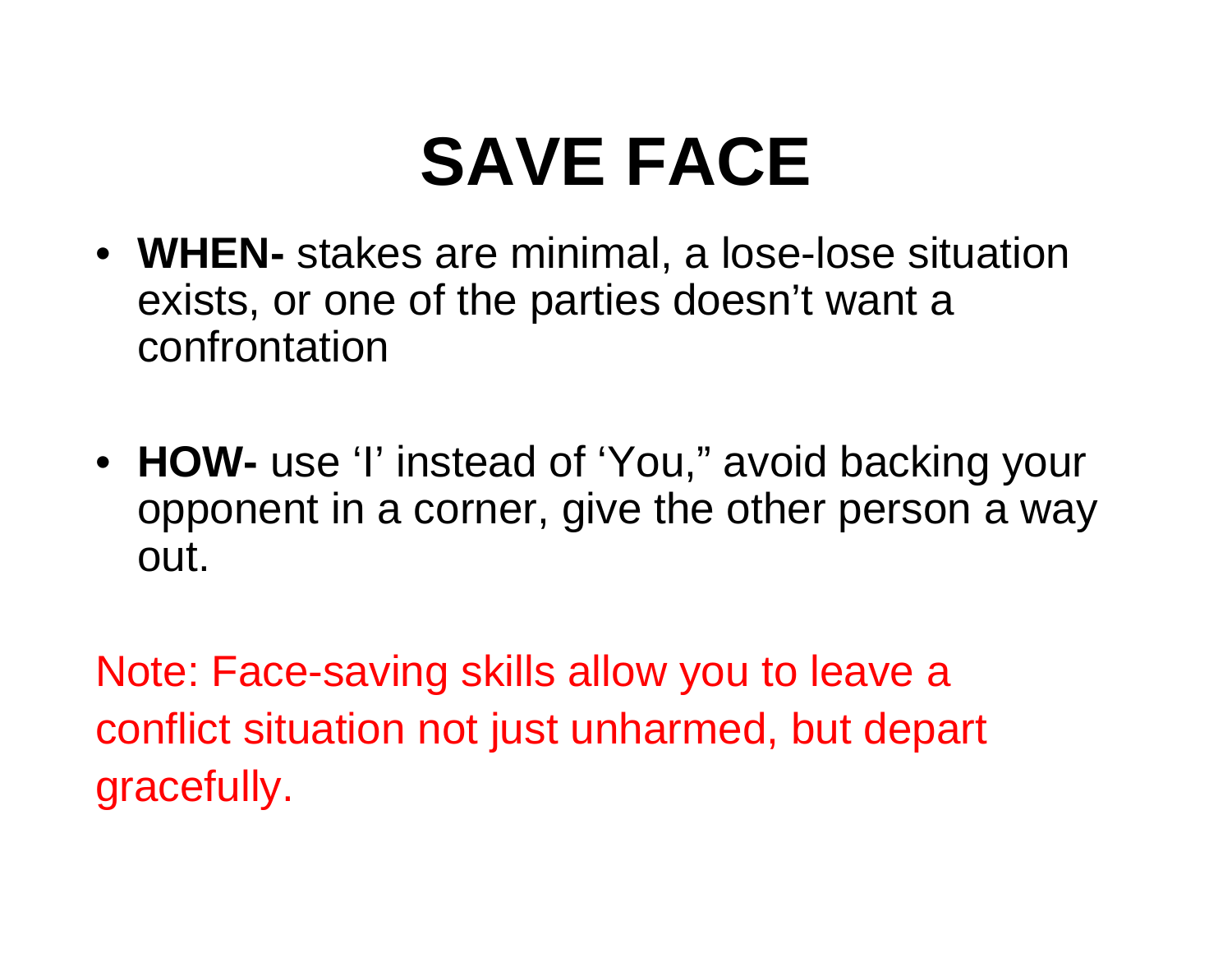## **IF YOUR EFFORTS DO NOT WORK**

Difficult behavior can be:

 $\mathbf{I}$ Intentional

- □ Aggressive
- Sustained
- **Q** Extreme

Note: If your efforts do not work, it makes senses to seek help...Mediation/Arbitration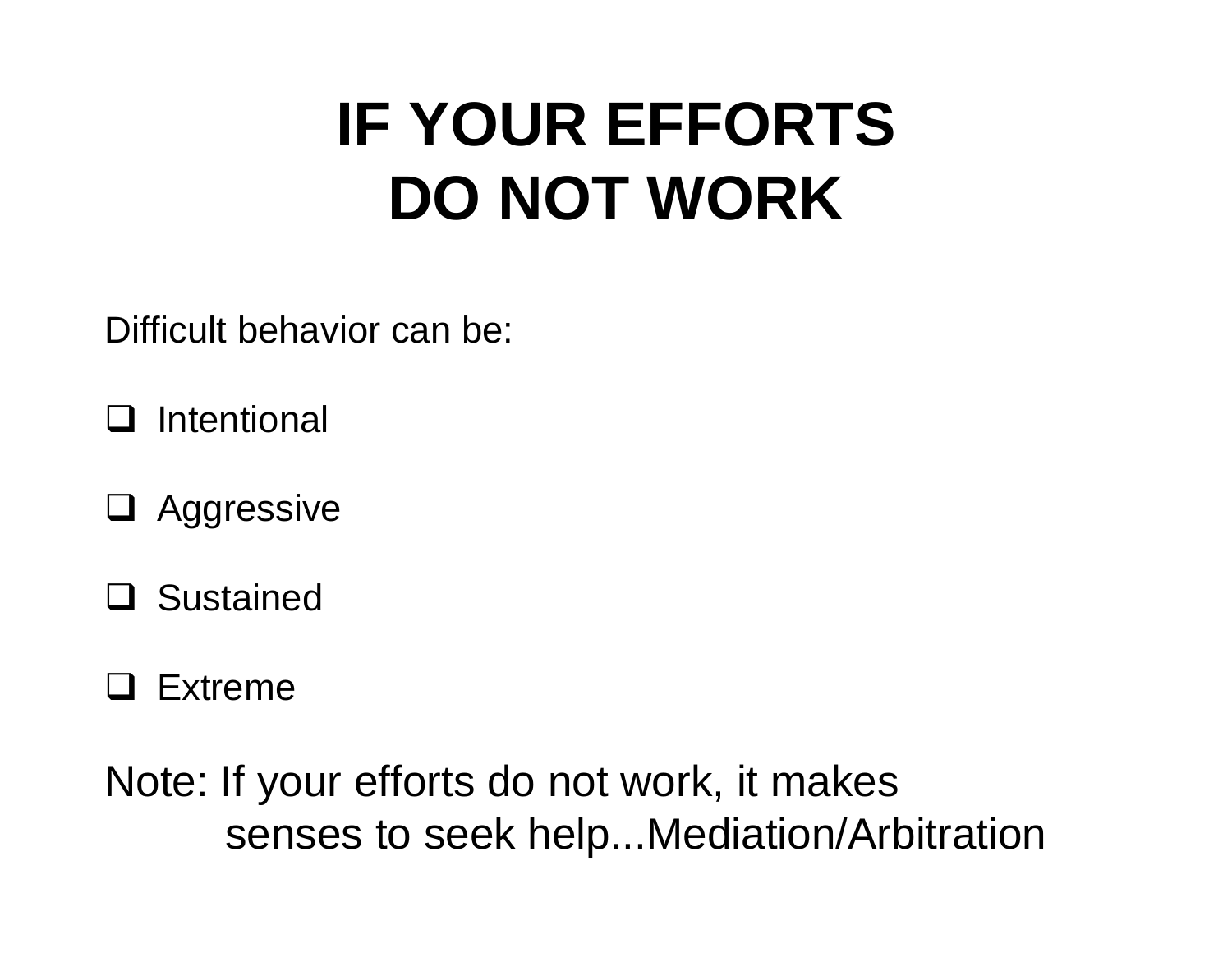# **TEN TIPS FOR TELEPHONE**

- 1. Speak professionally and calmly at all times
- 2. Do acknowledge their concerns-
- 3. Communicate desire to help resolve concerns
- 4. Repeat what they said- Gives you more mileage
- 5. Take notes-
- 6. Don't interrupt
- 7. Don't yell or use sarcasm
- 8. Don't disconnect the call
- 9. Don't leave them on hold indefinitely
- 10. Don't allow abusive behavior to continue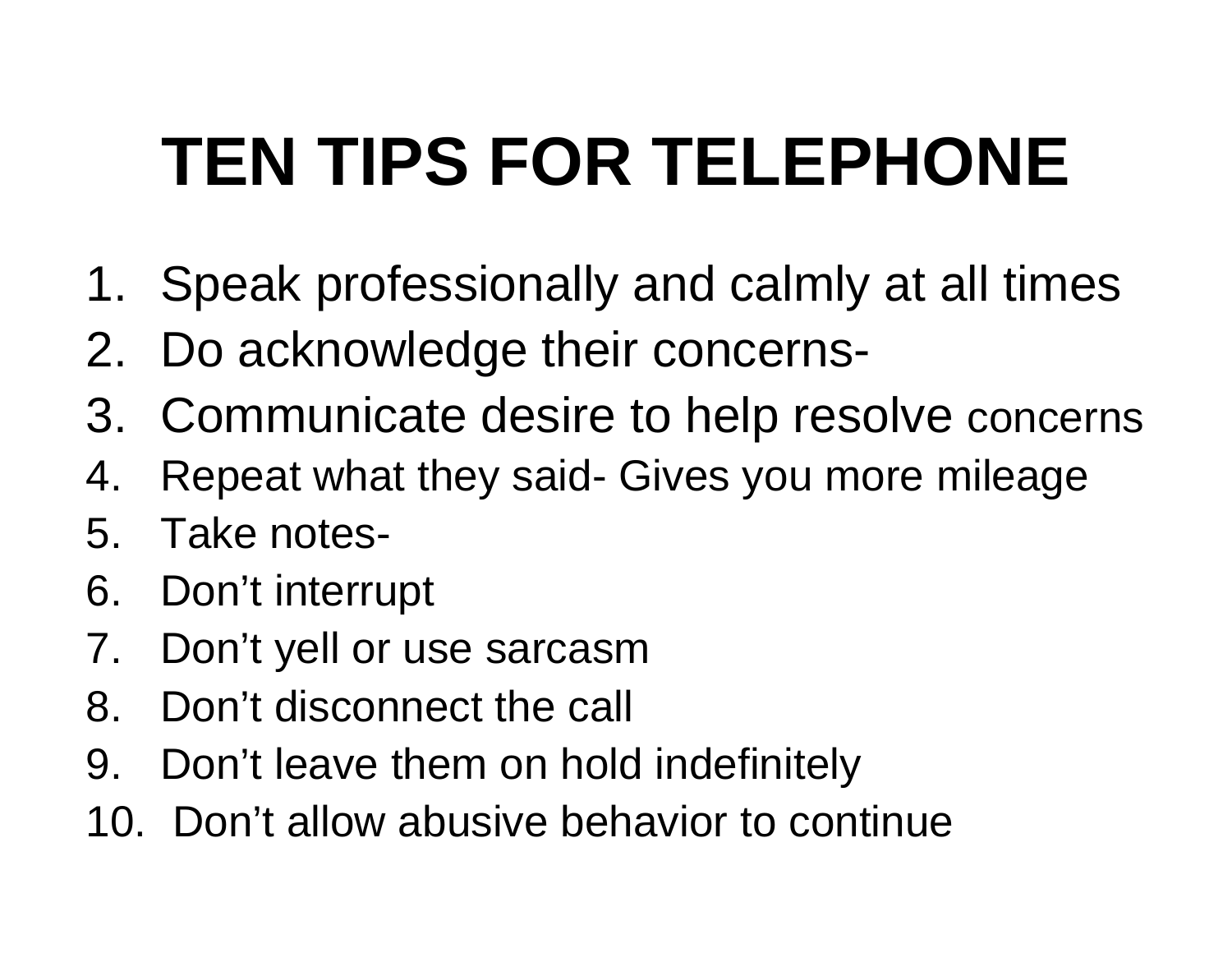

#### **SHOP STEWARDS** (REPRESENTATIVES)







APWU OFFICE



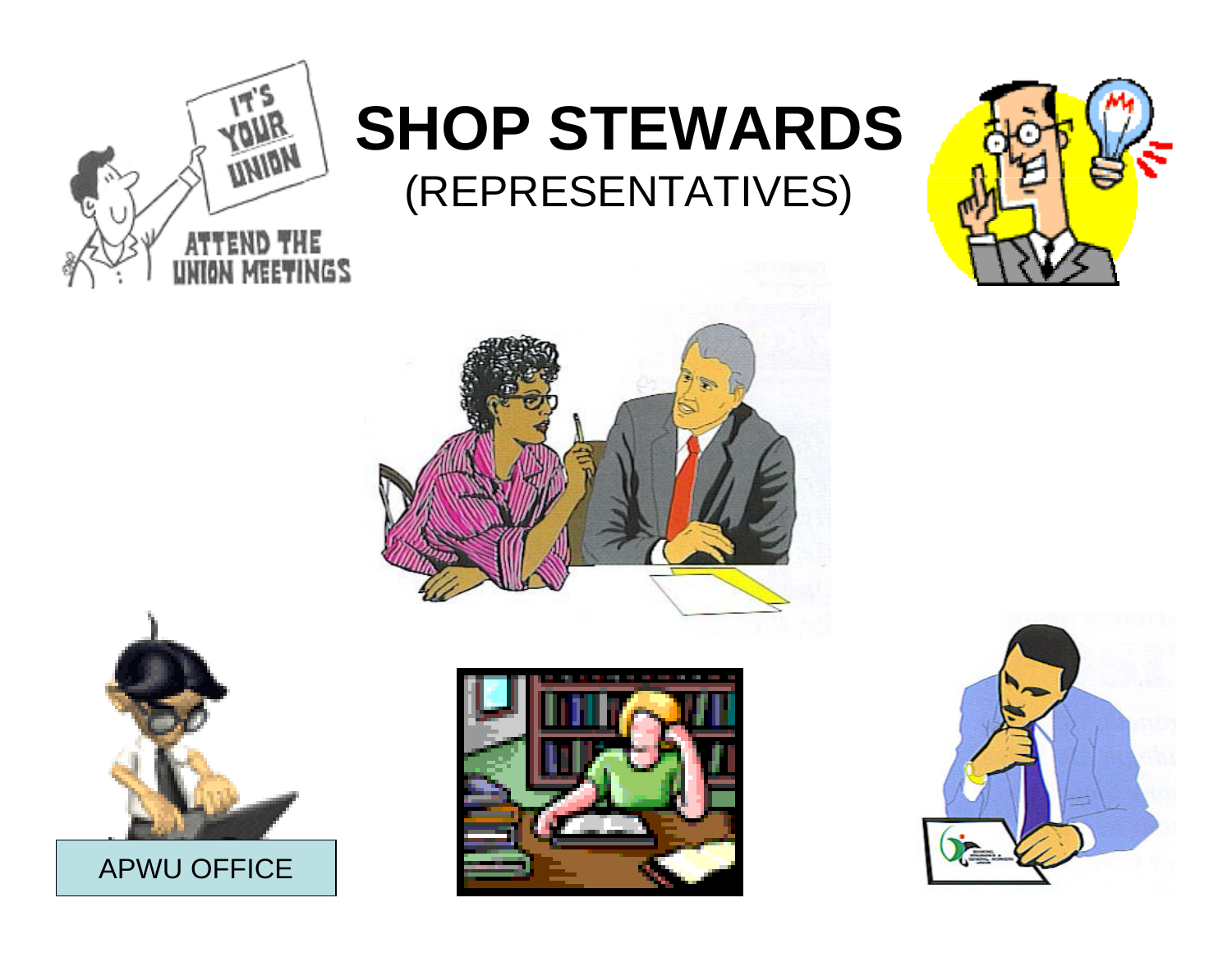### **WHY WE NEED SHOP STEWARD**

- **They are one of the most important work floor figures**
- The best Union Contract in the world is not worth the paper it is written on if it is not properly policed and enforced
- Article 17, Section 3: the parties recognized the mutual benefit of having Shop Stewards available during working hours to discuss problems and potential grievances with the Bargaining Unit

#### \*\*Arbitration Decision **N8C1EC24632**

Summed up the method for policing and enforcing agreements:

"...Stewards are the best vehicle for airing complaints, and resolving potential disputes to avoid escalating into grievances...."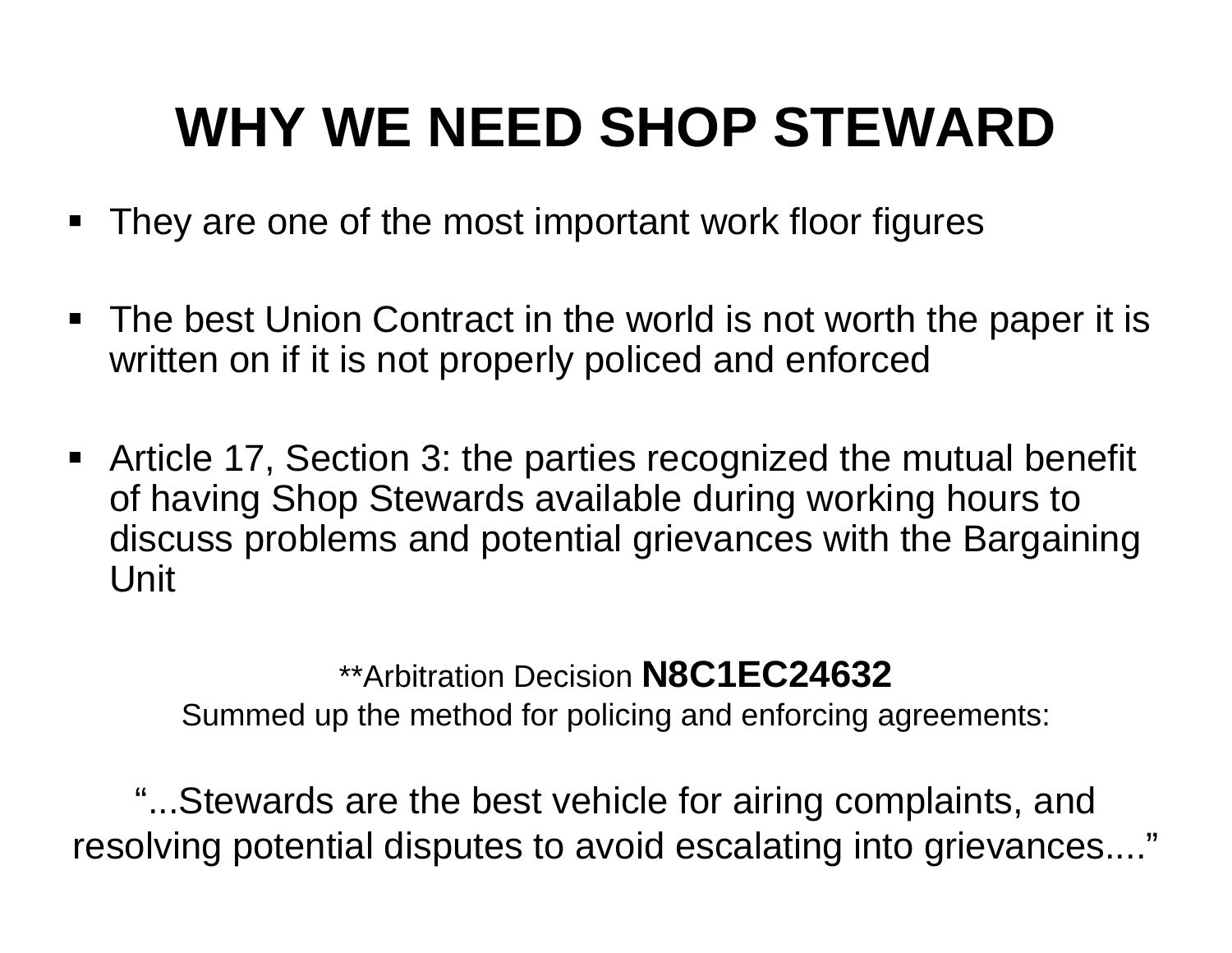### **ATTRIBUTES OF AN EFFECTIVE SHOP STEWARD**

- Awareness of challenges he/she faces
- Desire to compete and achieve
- **Courage to stand out among the crowd and be** different
- Enthusiasm for creating new opportunities
- Ability to serve Understands DFR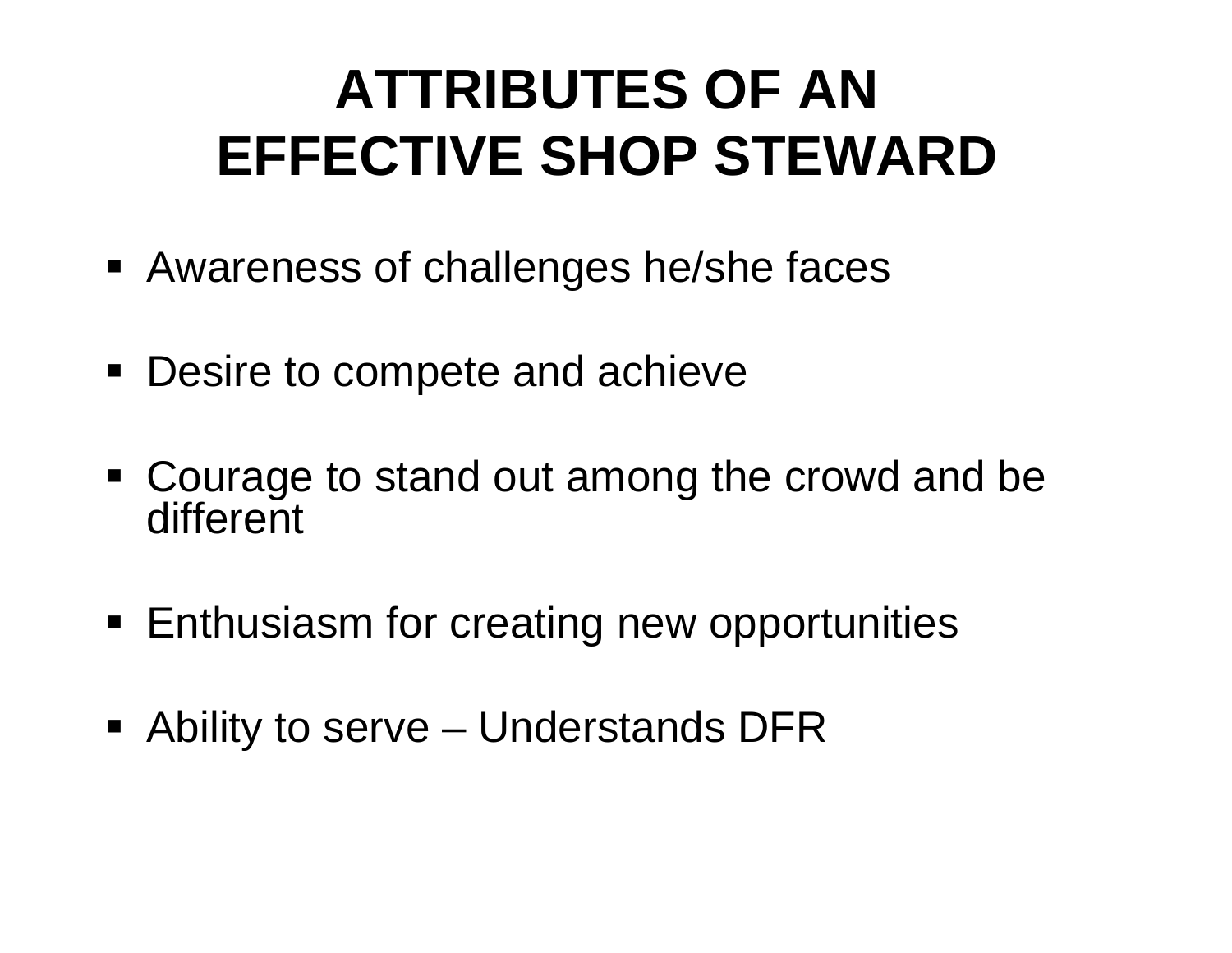### **Union Representatives**

Often employees ask for our assistance in issues that are not contractual violations, but instead:

- $\triangleright$  Valid complaints
- $\triangleright$  Personality conflicts
- $\triangleright$  In some cases gripes
- The member is often
- ¾ Angry
- ¾ Hostile
- ¾Demanding

Their solution is

¾ Often self serving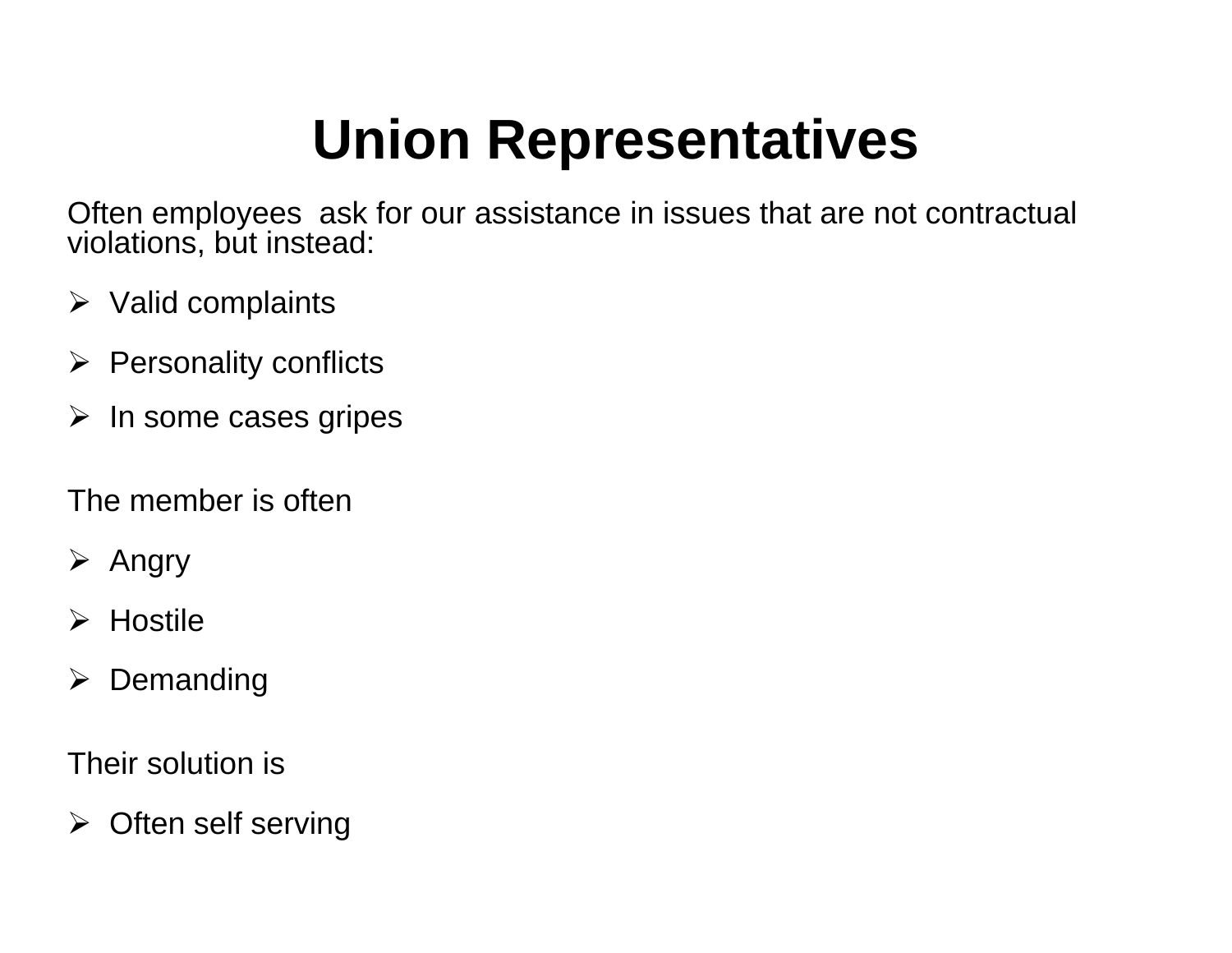#### **SECTION 1: DFR**

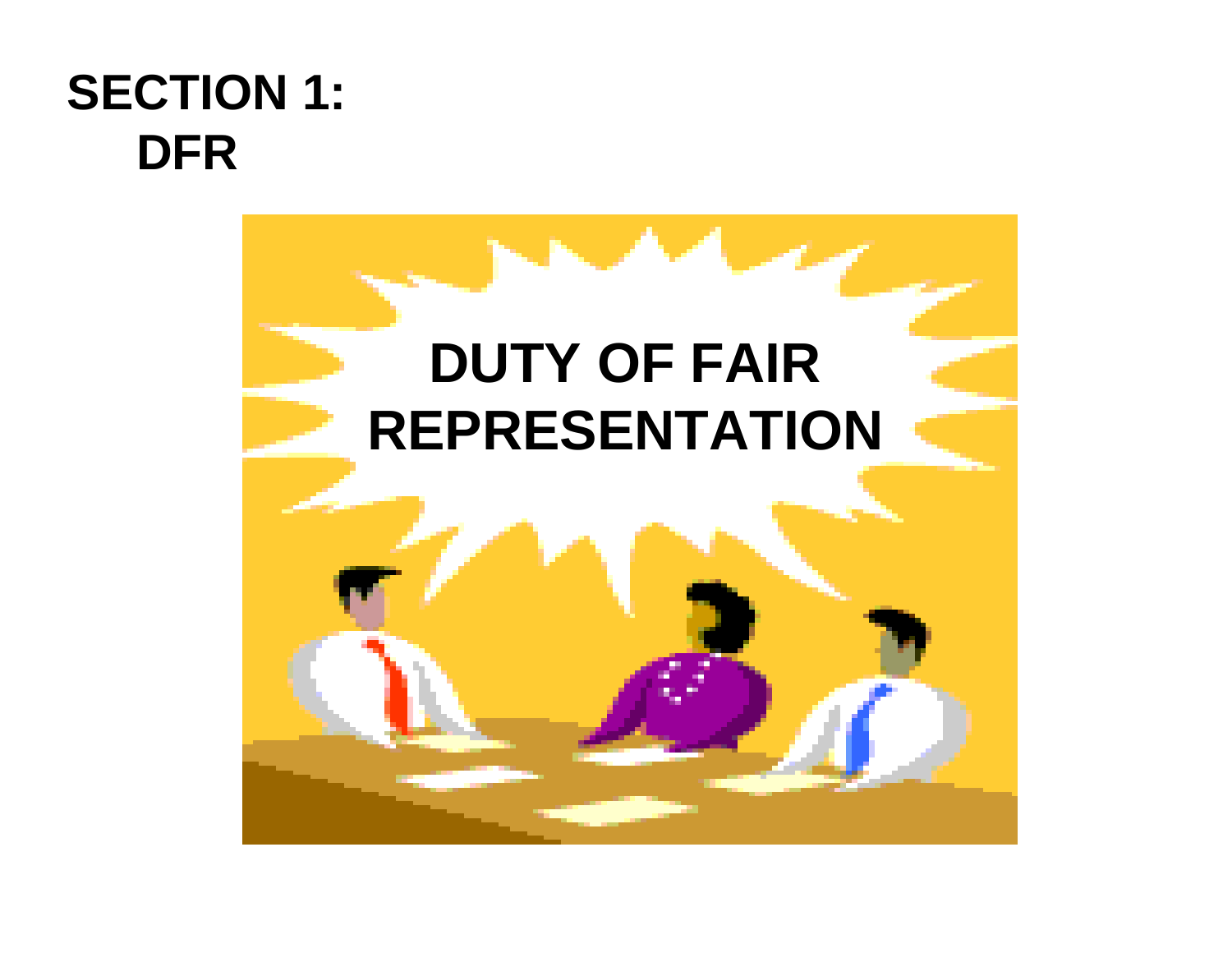

#### **DFRIS REQUIRED OF ALL SHOP STEWARDS/ OFFICERS**

**Duty of Fair Representation-** Derives from Section 9(2) of the National Labor Relations Act (NLRA) and Section 2 of the Railway Labor Act (RLA).

The First Supreme Court decision reg. duty of fair representation was Steele Vs. Louisville & Nashville Railroad, a case under the RLA.

Workers increasingly bring lawsuits against their union and employers outside the normal channels of dispute settlement .

Most generally, the claim of performing their duty in a capricious or perfunctory manner is the charge against the union.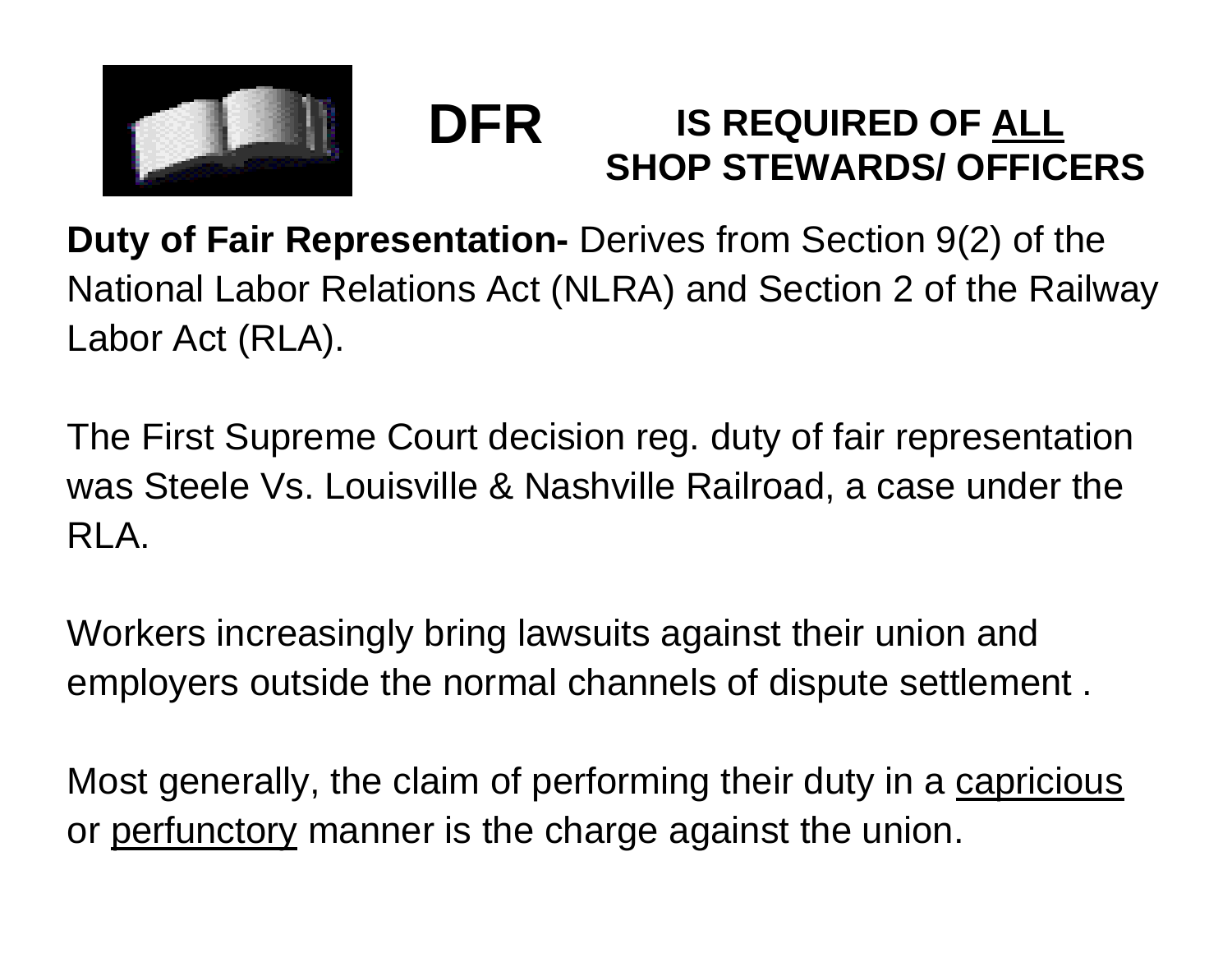# **DFR AND THE UNION**

- ¾The Union is vested with responsibility to represent:
	- All employees (members and non members) to the BEST of its ability.
- ¾Duty of Fair Representation dictates that: No union official may represent an employee in a capricious, perfunctory, arbitrary or bad faith manner.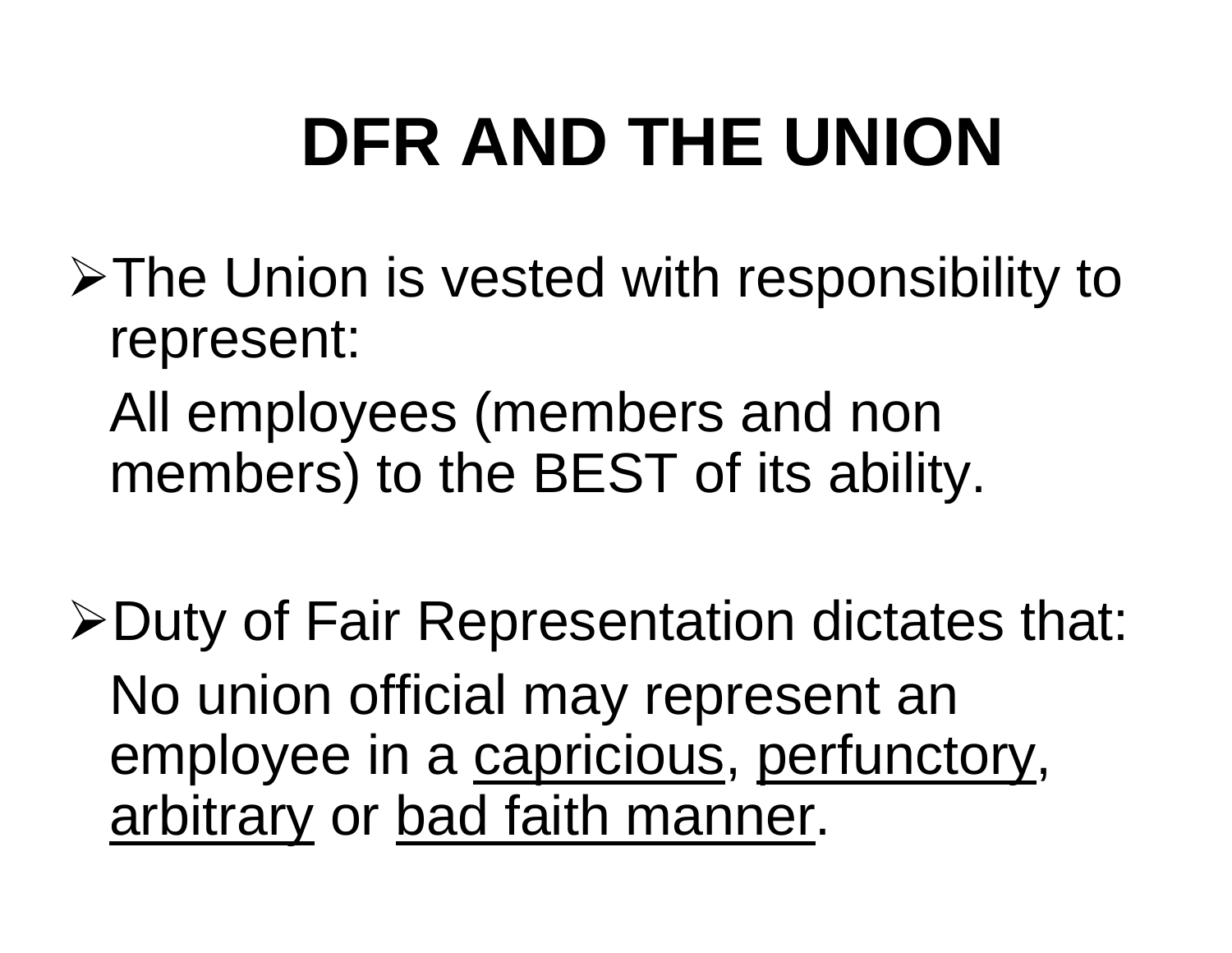- **Arbitrary** Shop steward doesn't have an explanation why he/she failed to appeal the grievance.
- **Capricious-** Shop steward has a reason why he or she did not appeal the grievance, but the reason is not logical. (i.e. it ended in #5)
- **Perfunctory** Shop steward does not conduct a proper investigation before closing the case and puts forth little or no effort to determine the facts.
- **Bad Faith-** Shop steward allows personal feelings, union politics or bias to interfere with the representation of the employee.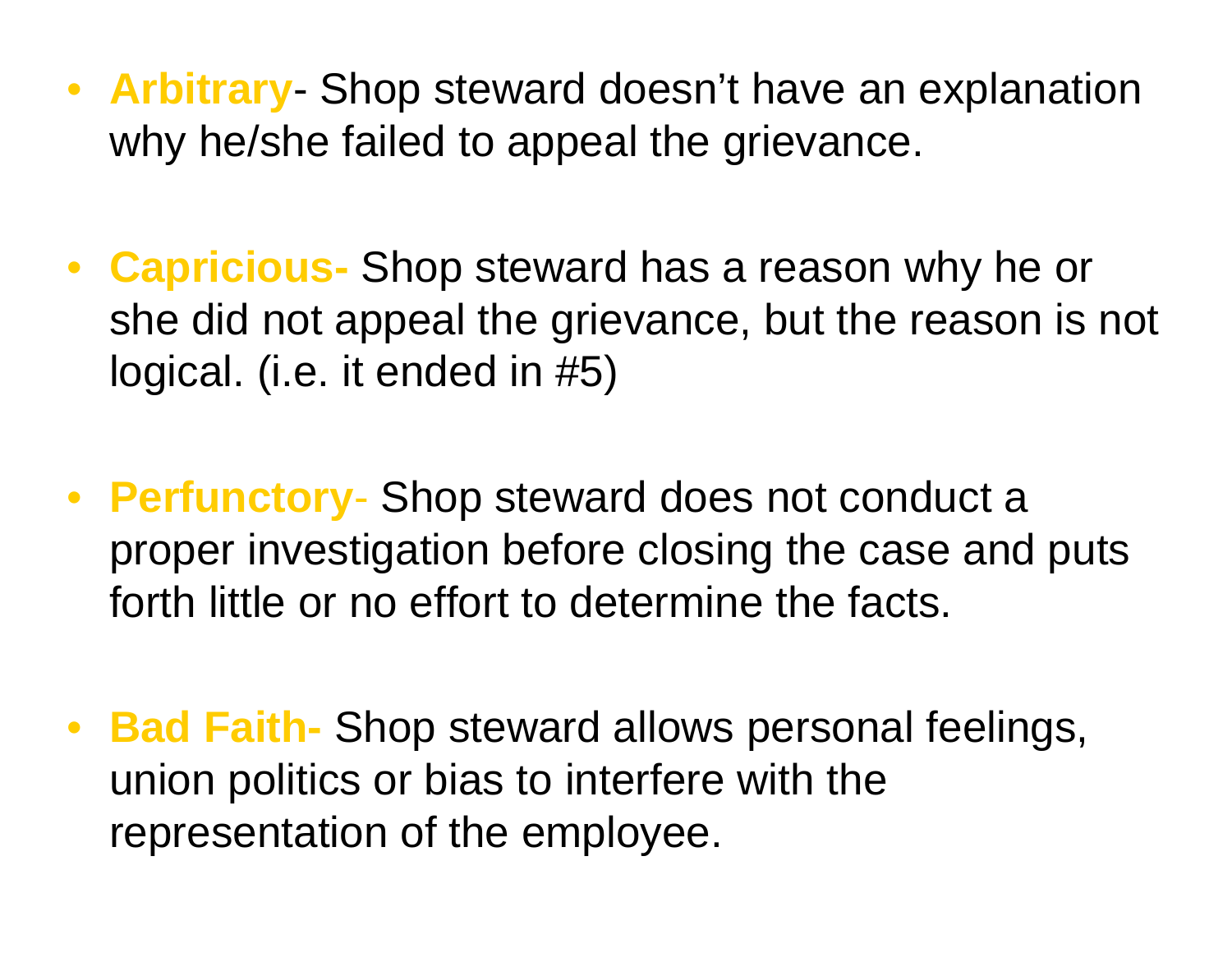## **Rights of the Employee Under DFR**

- To clear and unquestionable terms of the CBA. Union cannot refuse to follow or enforce the rules and standards that it has established on behalf of B.U. employees.
- To have his/her grievance decided on its own merits. Union is in violation when it trades a meritorious grievance, to secure a benefit for another individual or group of individuals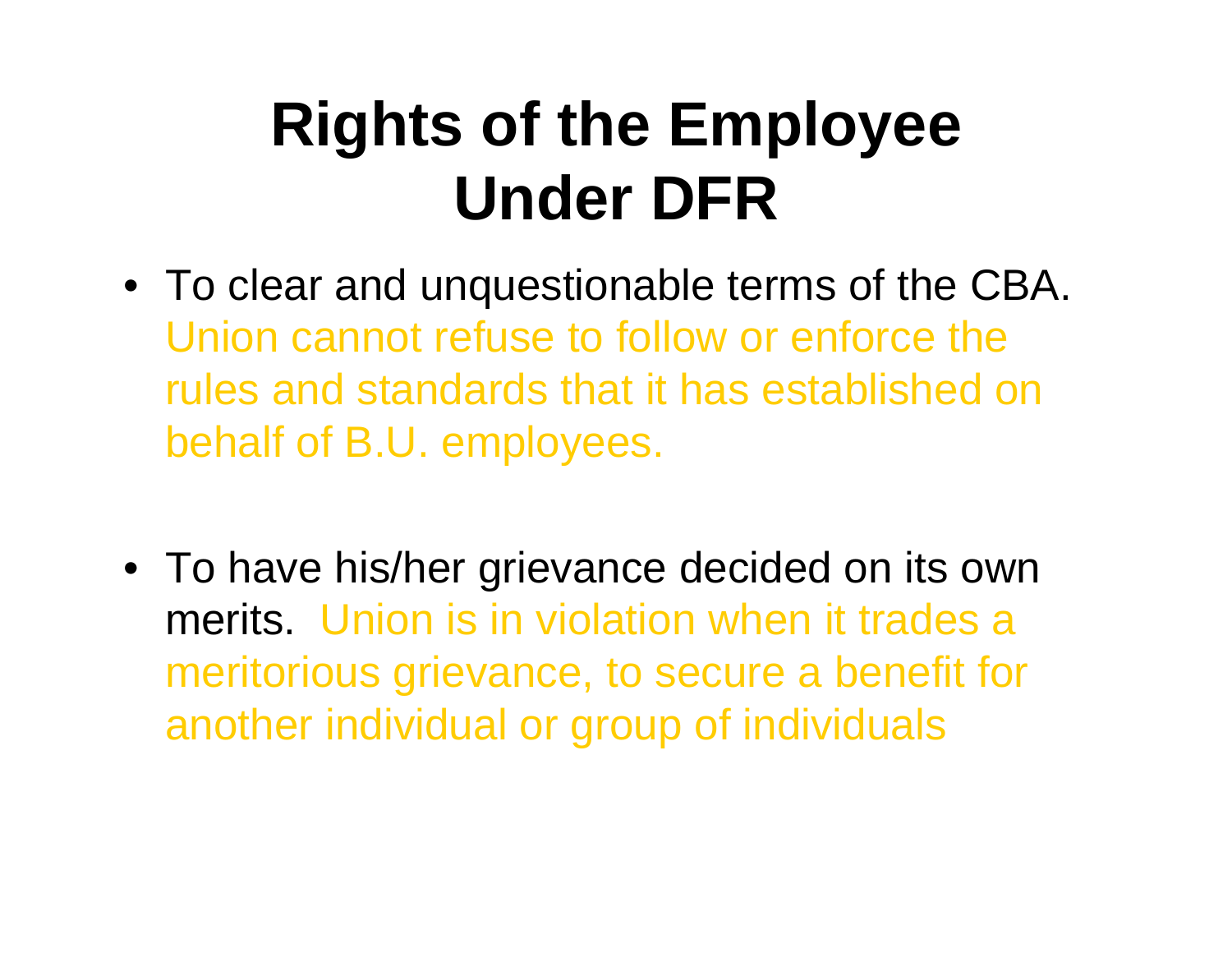## **Rights of the Union Under DFR**

- Has no duty to process frivolous grievances, and it must be free to settle a grievance in accordance with any reasonable interpretation. However, in settling disputes, similar complaints should be treated consistently.
- Steward can make good faith judgments in determining the merits of a grievance, but must use reasonable care and diligence in investigating, processing and presenting grievances on the employee's behalf.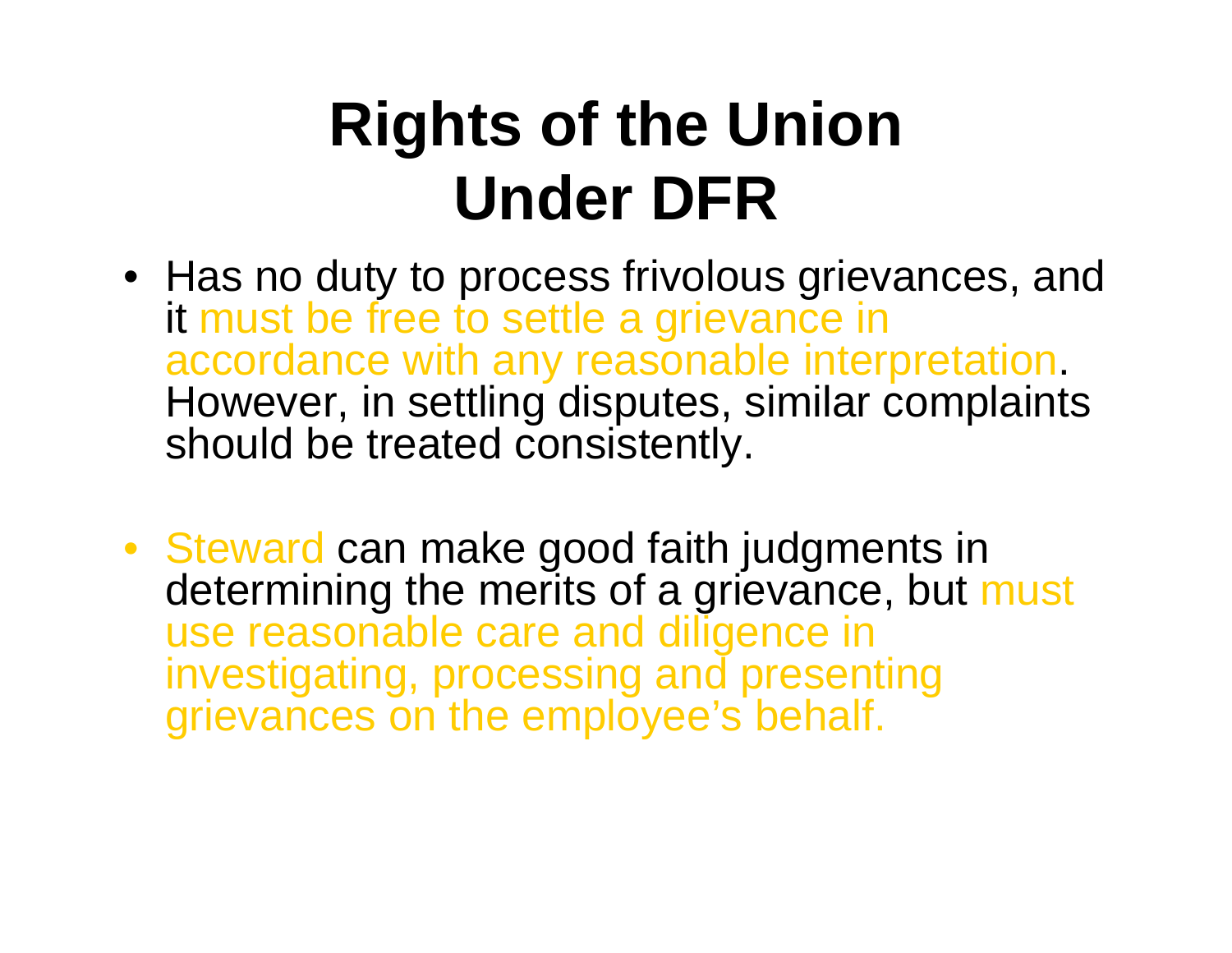#### **WEINGARTEN/MIRANDA RIGHTS**

**Federal labor law gives employees the right to representation during investigatory interview which the employee reasonably believes may lead to discipline.** 

**Originated in NLRB v. J. Weingarten, U.S. Supreme Court 1975, Commonly called "Weingarten rule" or "Weingarten Rights."**

**Weingarten only applies to an investigatory interview when management is searching for facts relevant to determining an employee's guilt or deciding whether to impose discipline.** 

**Weingarten rights do not apply when management issues a disciplinary action to an employee. (For example, issuing an employee a letter of warning).**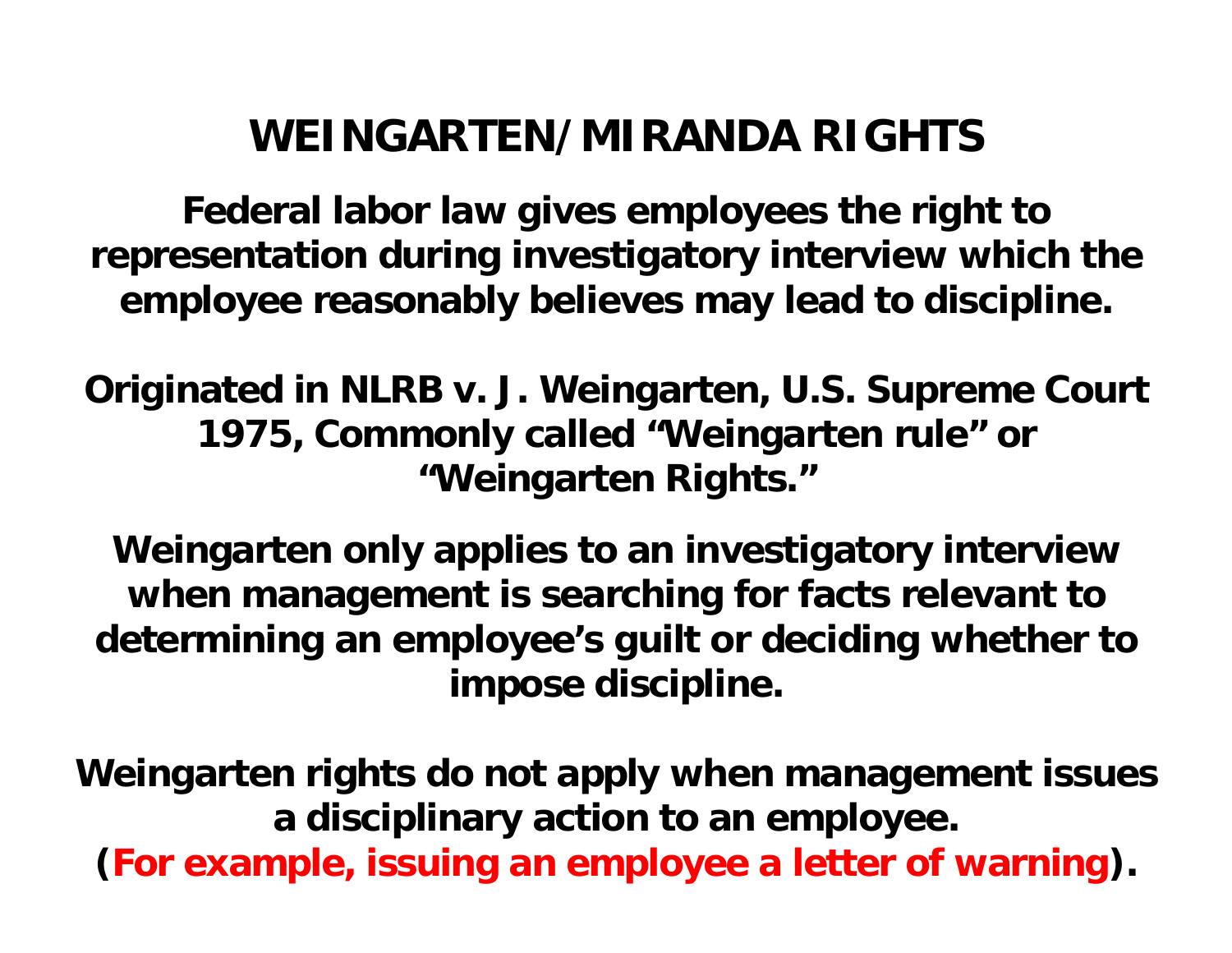**Steward cannot exercise Weingarten Rights on the employee's behalf, unlike "Miranda rights," which involve a criminal investigation.** 

**Management is not required to inform the employee of the Weingarten rule.**

**Weingarten rule includes the right to a pre-interview consultation with a steward.** 

**Federal Courts have extended this right to pre-meeting consultations to cover Inspection Service interrogations.** 

**(Postal Service v. NLRB, D.C. Cir. 1992).**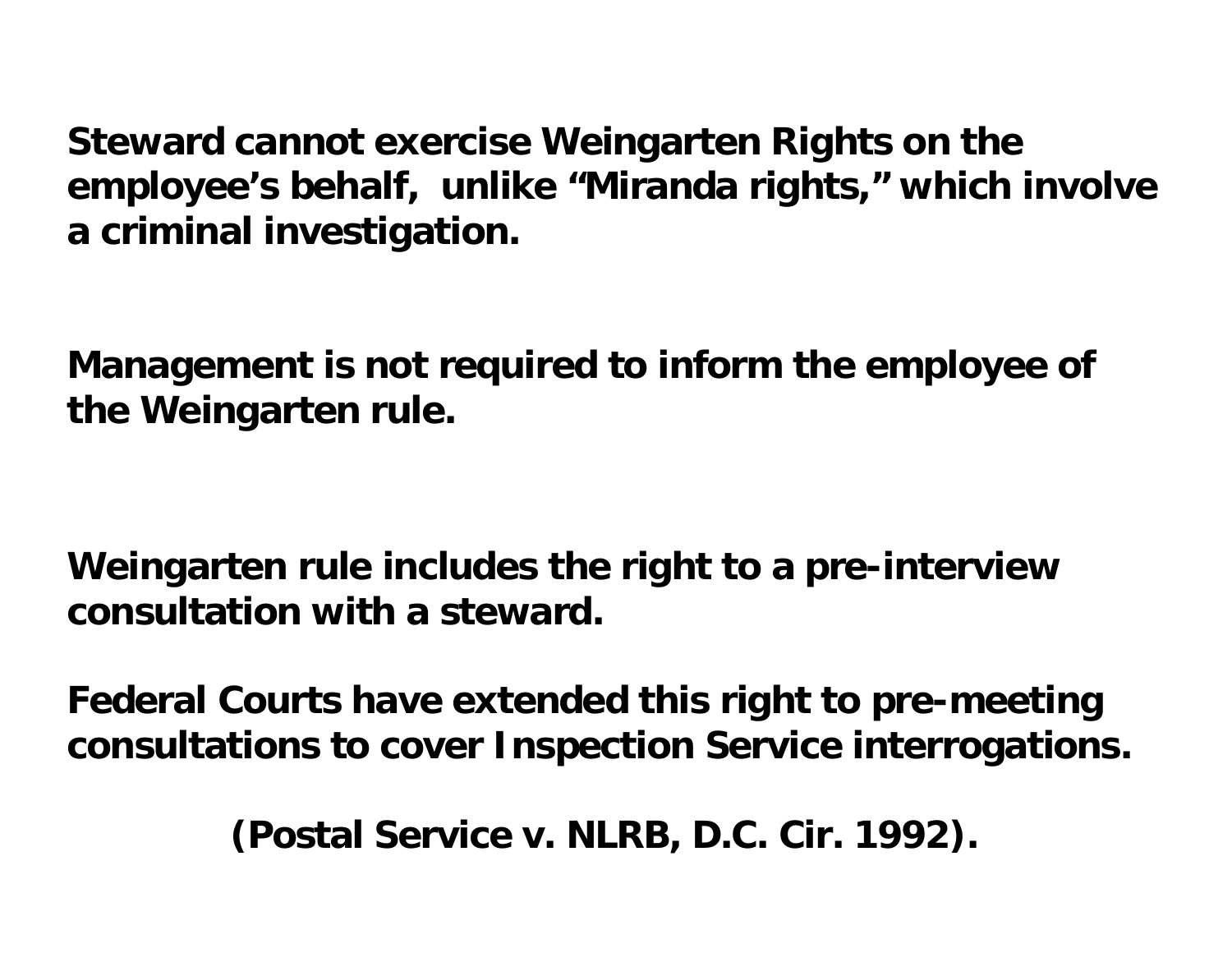**Employee has right to steward's assistance, not just a silent presence during an interview covered by the Weingarten rule.** 

**Employee's Weingarten rights are violated when union representative is not allowed to speak, or is restricted to the role of a passive observer.** 

**Although ELM, Section 666.6 requires all postal employees to cooperate during investigations, an employee with Weingarten rights is entitled to have a steward present before answering questions.** 

**The employee may respond that he or she will answer questions once a steward is provided.**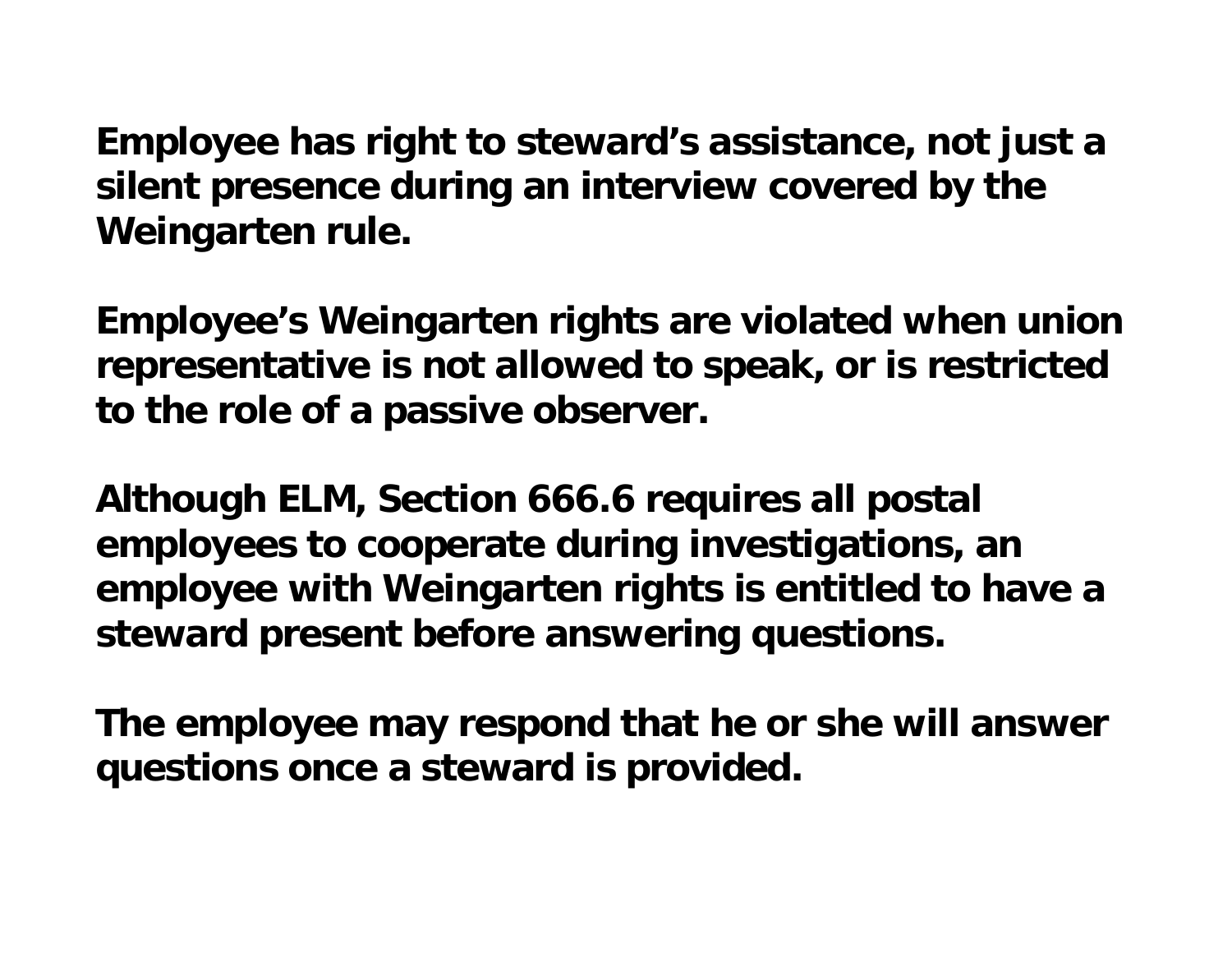### **SECTION 2: GUIDELINES FOR UNION OFFICERS/STEWARDS**

- 9 **FIRST-** INTERVIEW THE GRIEVANT
- 9 **SECOND** INTERVIEW INDIVIDUALS MENTIONED BY GRIEVANT
- 9 **THIRD** FULLY INVESTIGATE EACH COMPLAINT (Who, What, When, Where, Why & How)
- 9 **FOURTH** NEVER ASSURE CASE WILL BE ARBITRATED
- 9 **FIFTH** ALWAYS KEEP GRIEVANT INFORMED
- 9 **SIXTH** IF DECISION NOT TO PROCEED INCLUDE REASON IN FILE
- 9 **SEVENTH**  KEEP FILE DOCUMENTED
- 9 **EIGHTH** DISCUSS YOUR DECISION OF THE GRIEVANCE
- 9 **NINTH** RETAIN CASE FILES FOR MINIMUM OF THREE (3) YEARS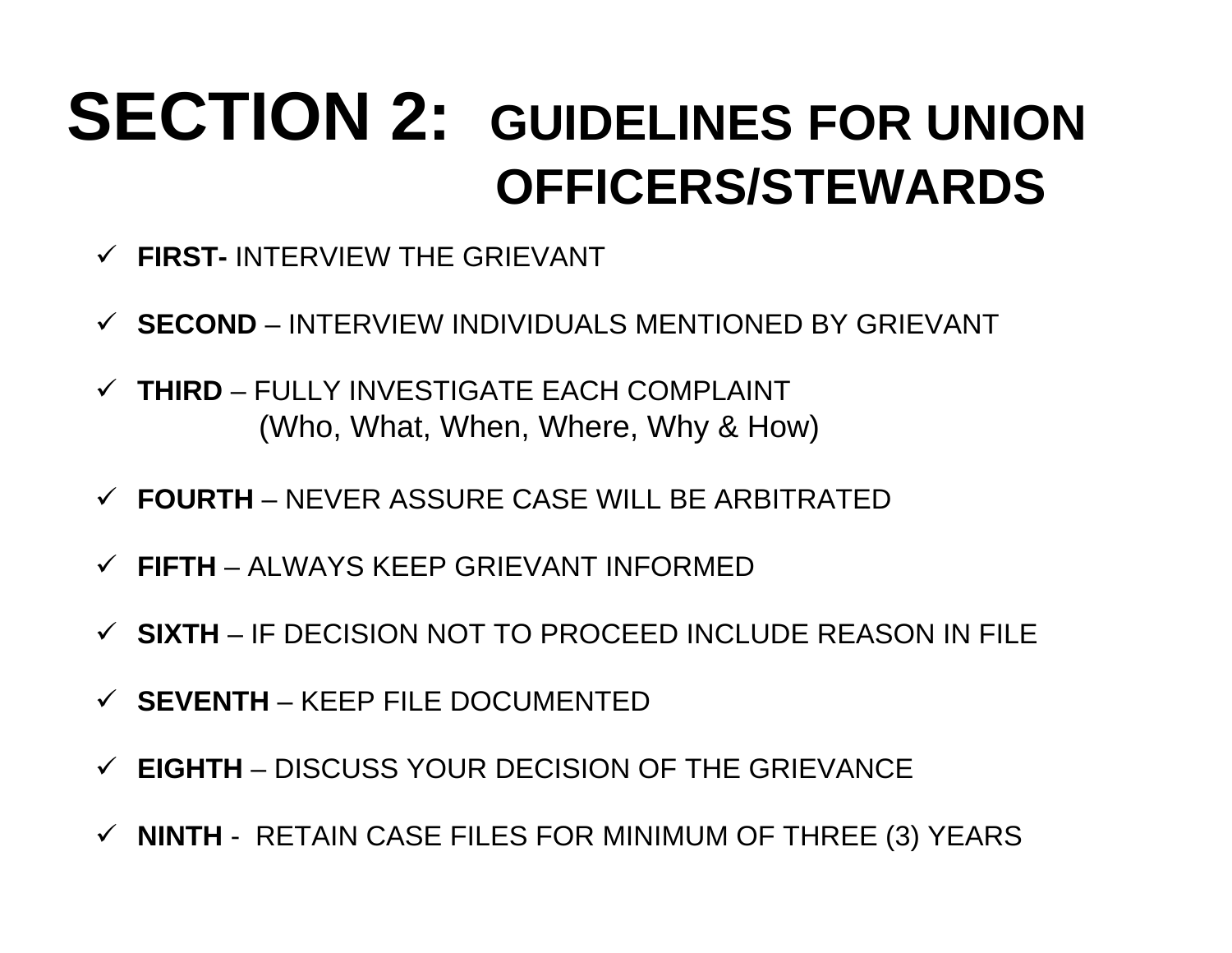#### **1st**

# **INTERVIEW THE GRIEVANT**

- Interview grievant , especially in discipline cases.
- Keep precise notes of interview
- Get a written statement from grievant and/or witnesses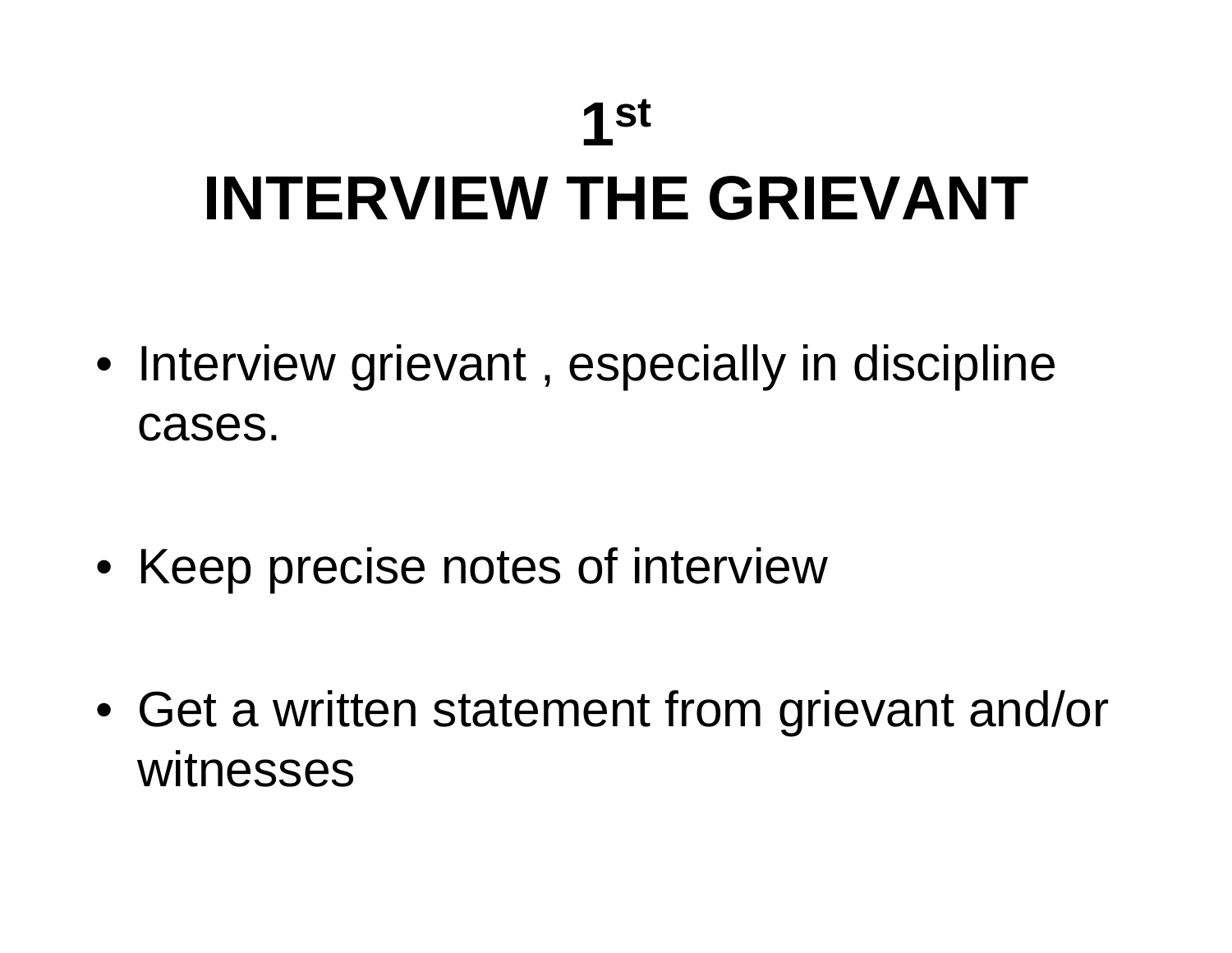#### **2n<sup>d</sup>**

# **INTERVIEW WITNESS (S)**

- **Interview each witness**
- **Question them fully**
- **Example 2 Keep precise notes**
- Have witness sign and date statement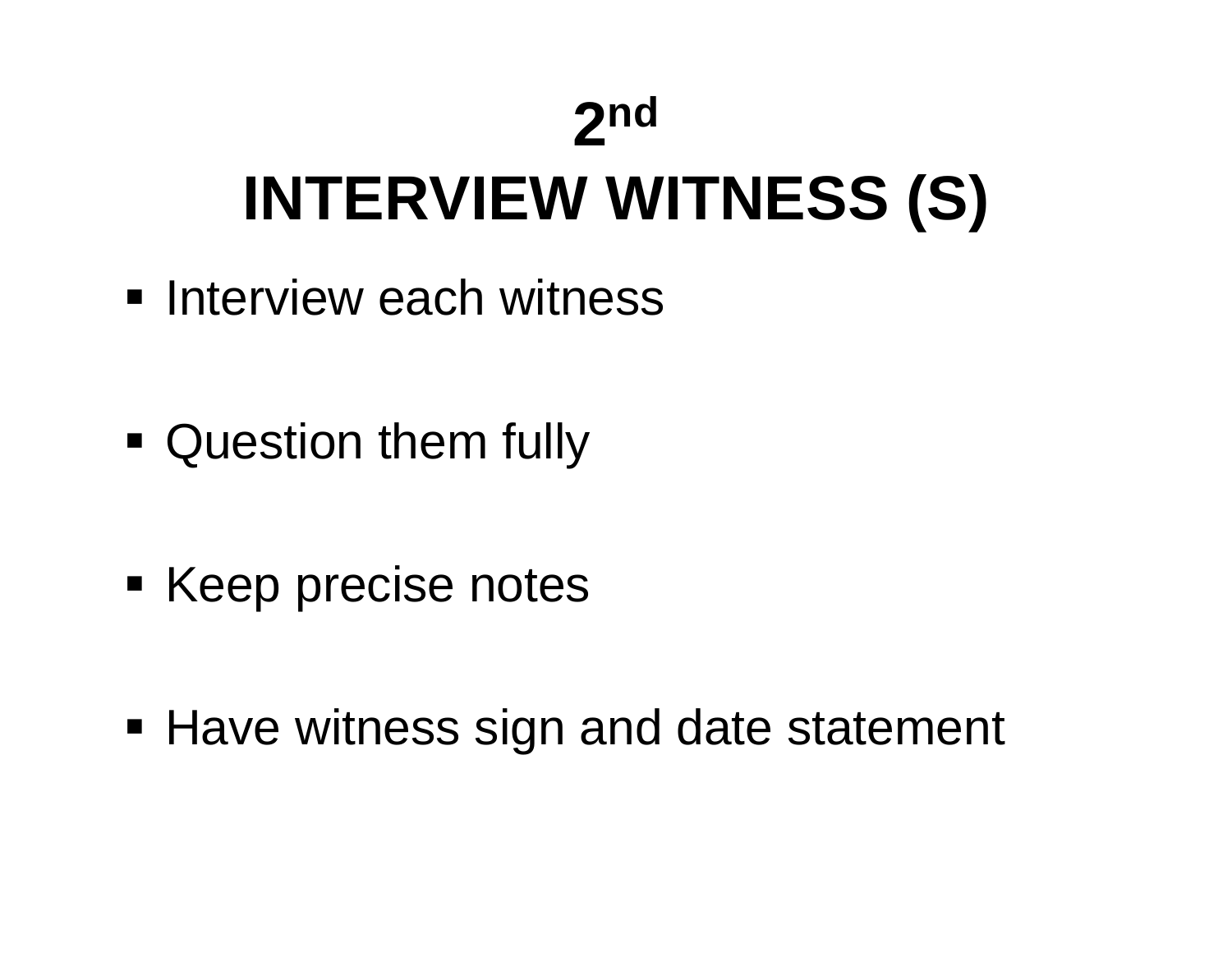#### **3r<sup>d</sup> FULLY INVESTIGATE EACH COMPLAINT**

- Investigate while on the clock
- If denied, file a grievance
- Include the information on the grievance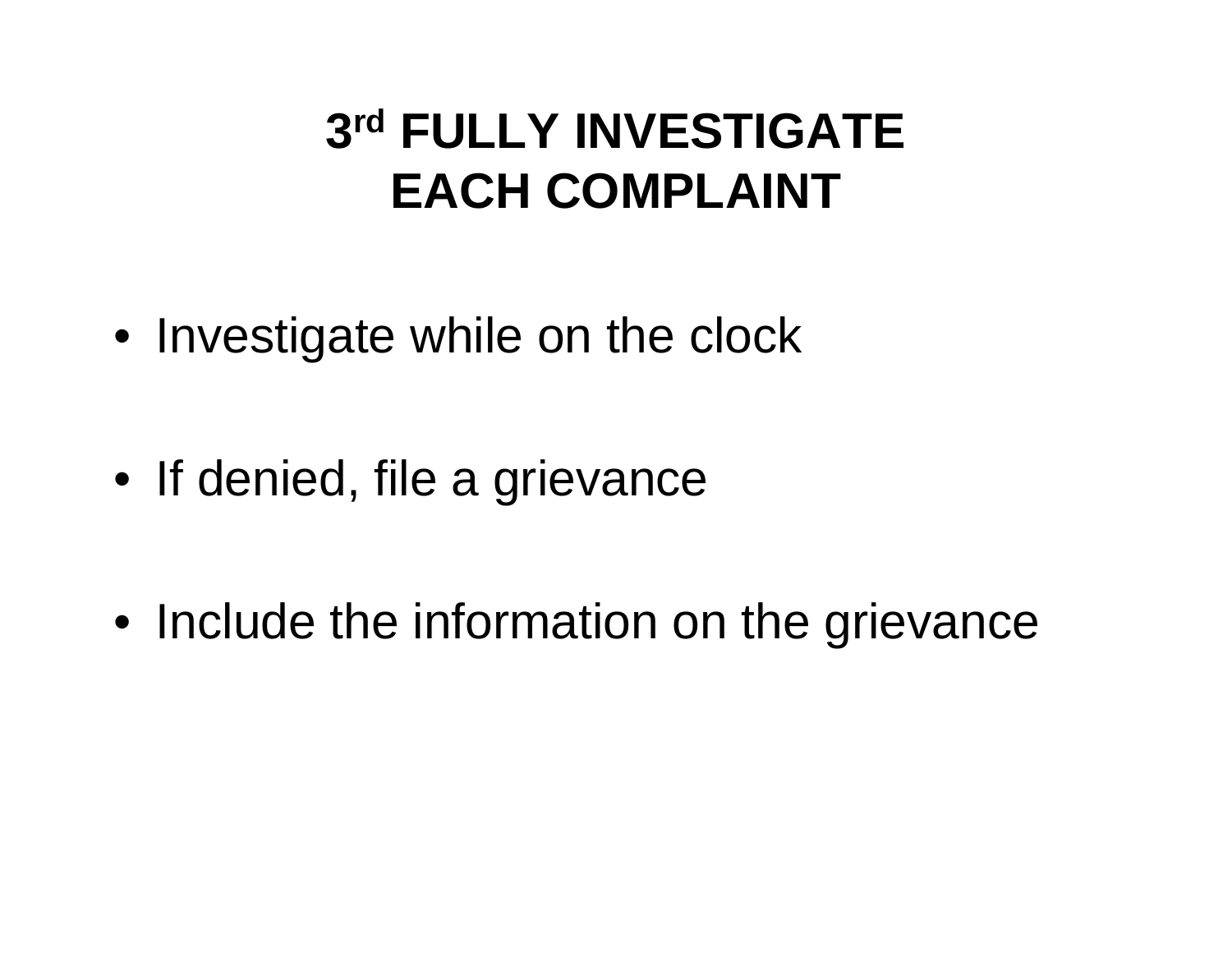## **4th NEVER ASSURE CASE WILL BE ARBITRATED / WON**

- Never assure grievant the case will be arbitrated
- Never assure grievant that they will be appealed and **won**
- We can never be certain of the outcome of a case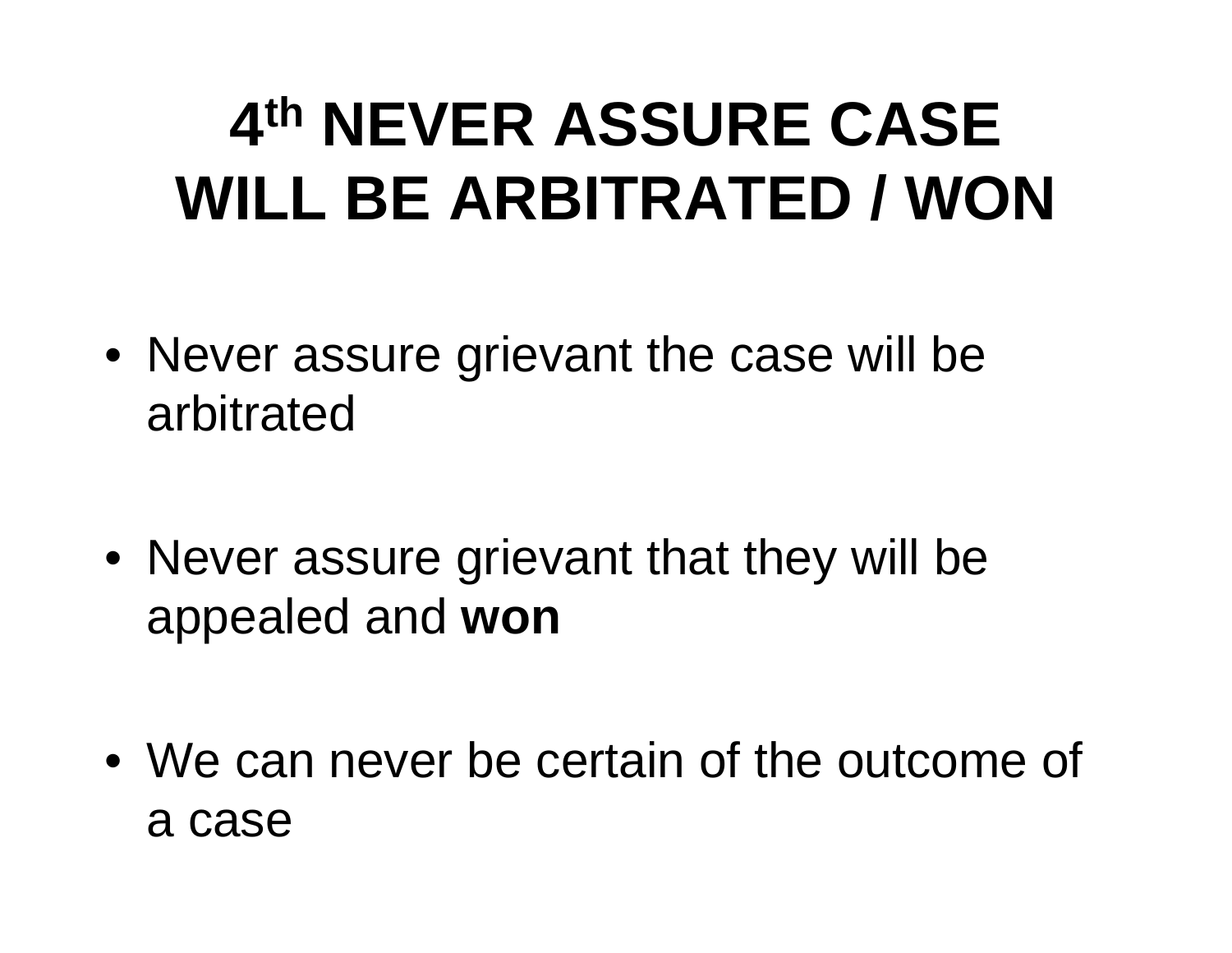## **5th ALWAYS KEEP GRIEVANT INFORMED**

- Keep grievant informed of progress
- Notify them in writing of different steps taken in grievance process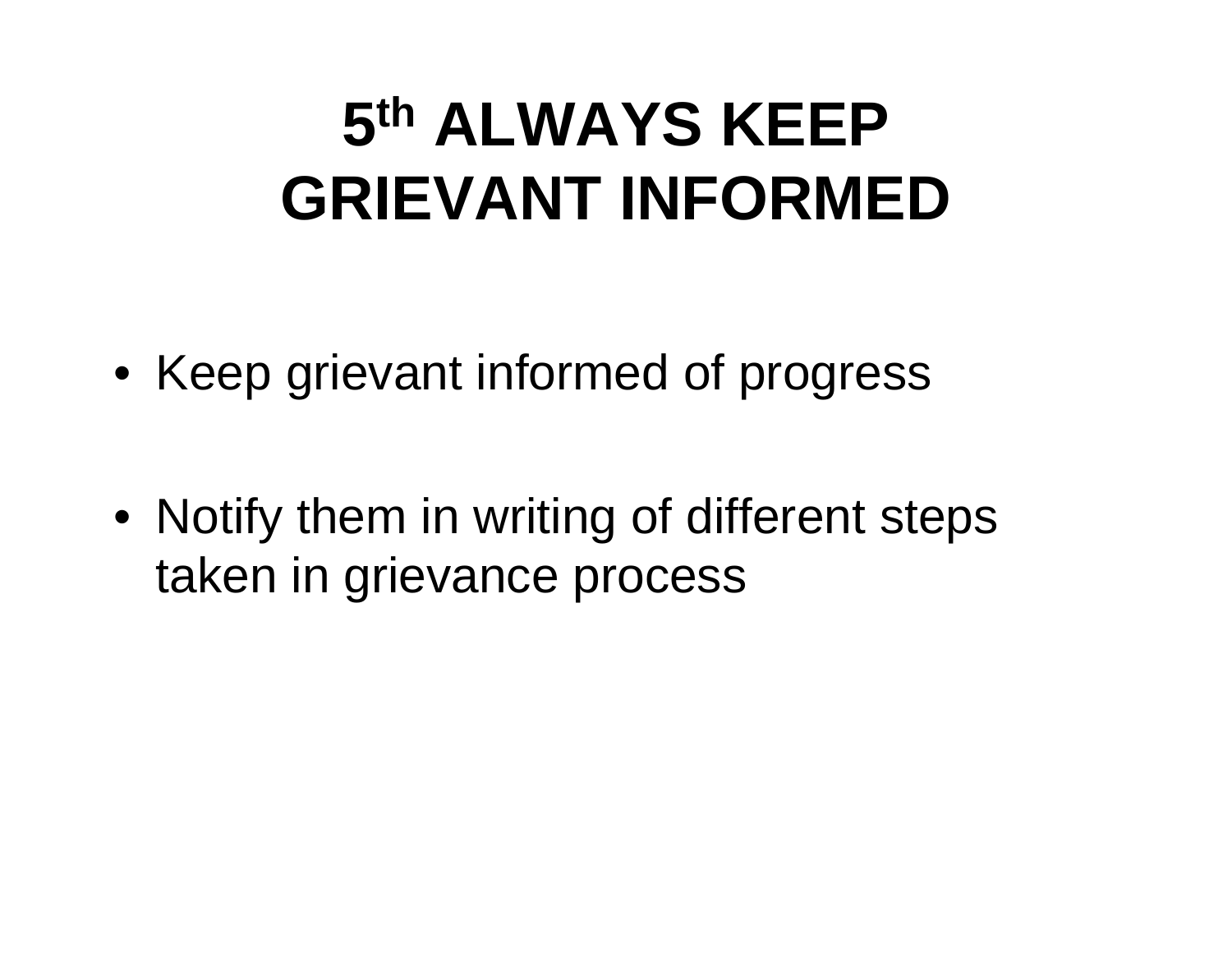### **6th IF DECISION NOT TO PROCEEDKEEP REASON IN FILE**

- If decision is not to proceed with case include a statement in file
- If you settle the case, include a statement of reason in file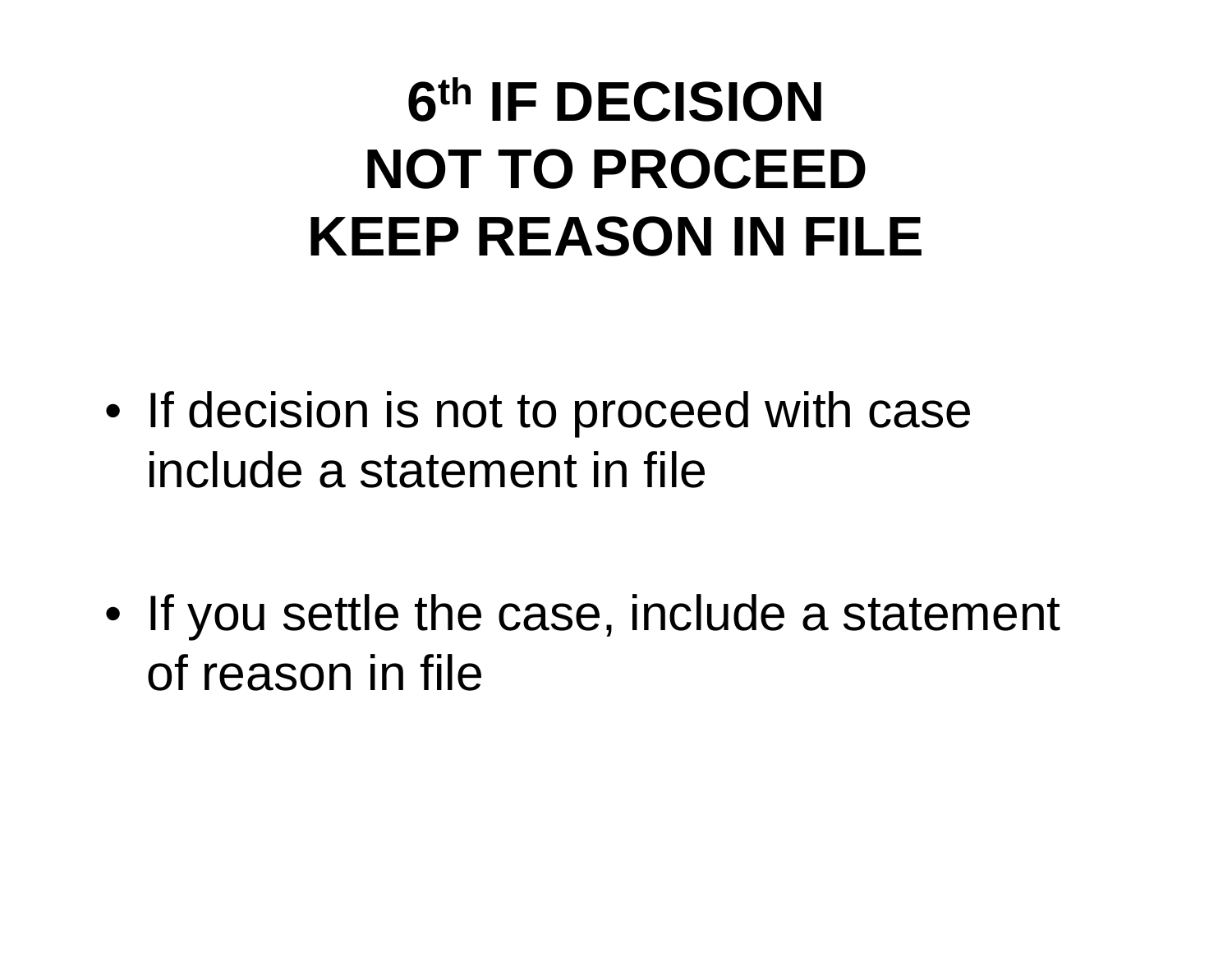#### **7th**

# **KEEP FILE DOCUMENTED**

•File should include relevant documents:

a) Copy of document notifying grievant of decision to drop case in file;

b) Copy of Certified Notifications to grievant and other pertinent documents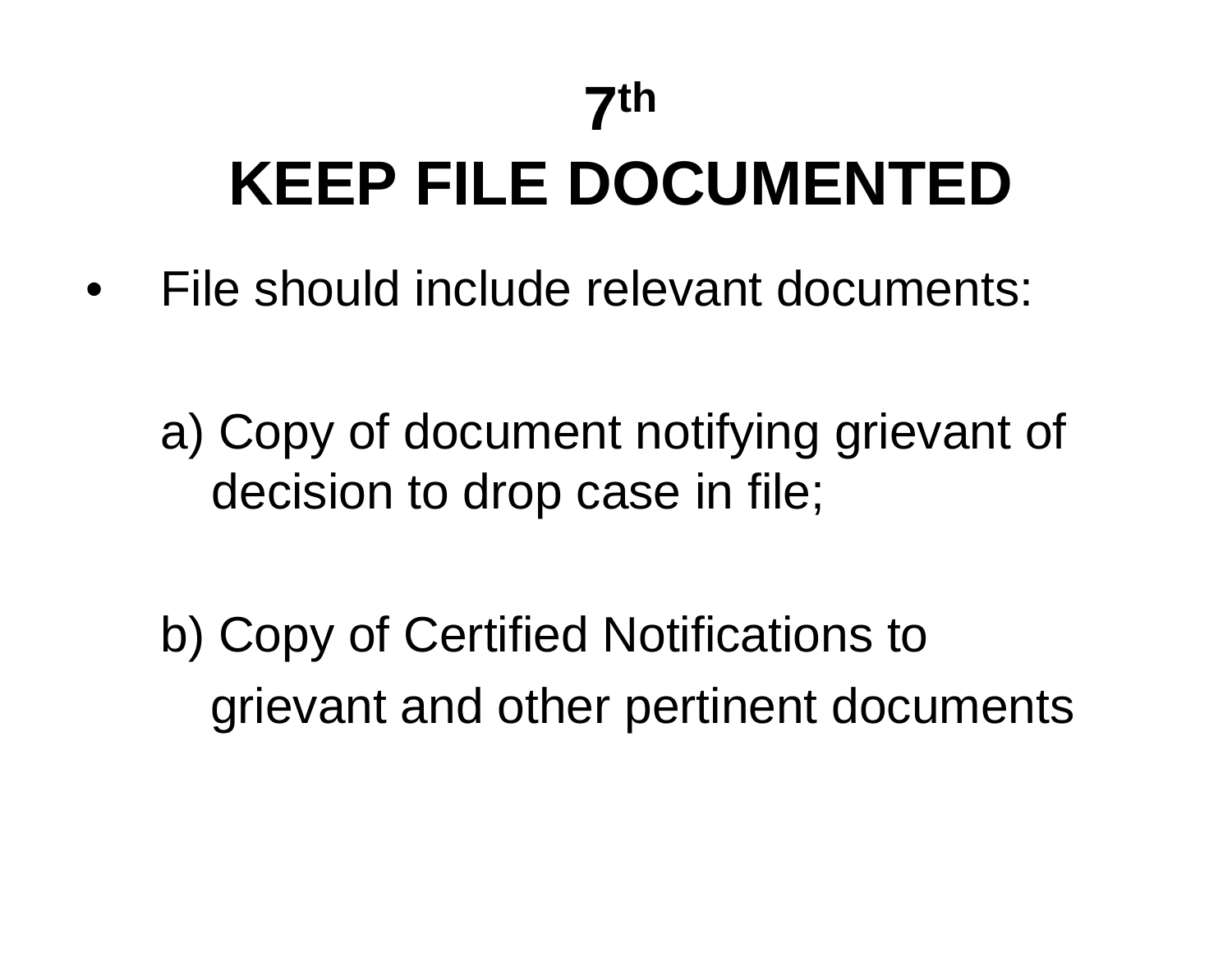#### **8th DISCUSS YOUR DECISIONOF THE GRIEVANCE**

- A review committee or grievant committee should be established
- Each issue should be fully discussed
- Seek additional advice or counsel, if necessary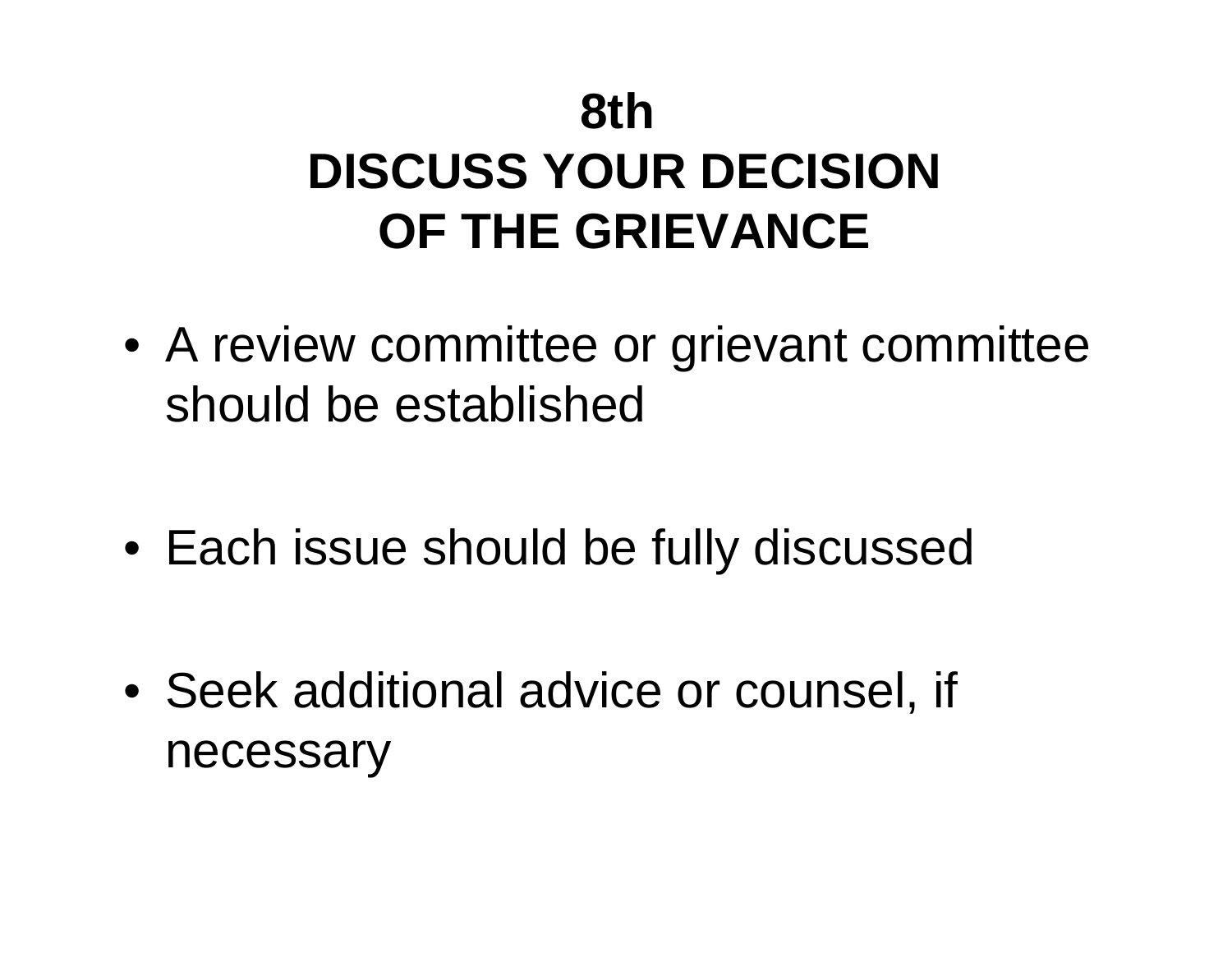#### **9th**

## **RETAIN CASE FILES FOR MINIMUM OF THREE (3) YEARS**

- Retention time of files or grievances should be established
- Statue of limitations has been established by Supreme Court as six (6) months
- Closed files may also be retained with an adequate retrieval system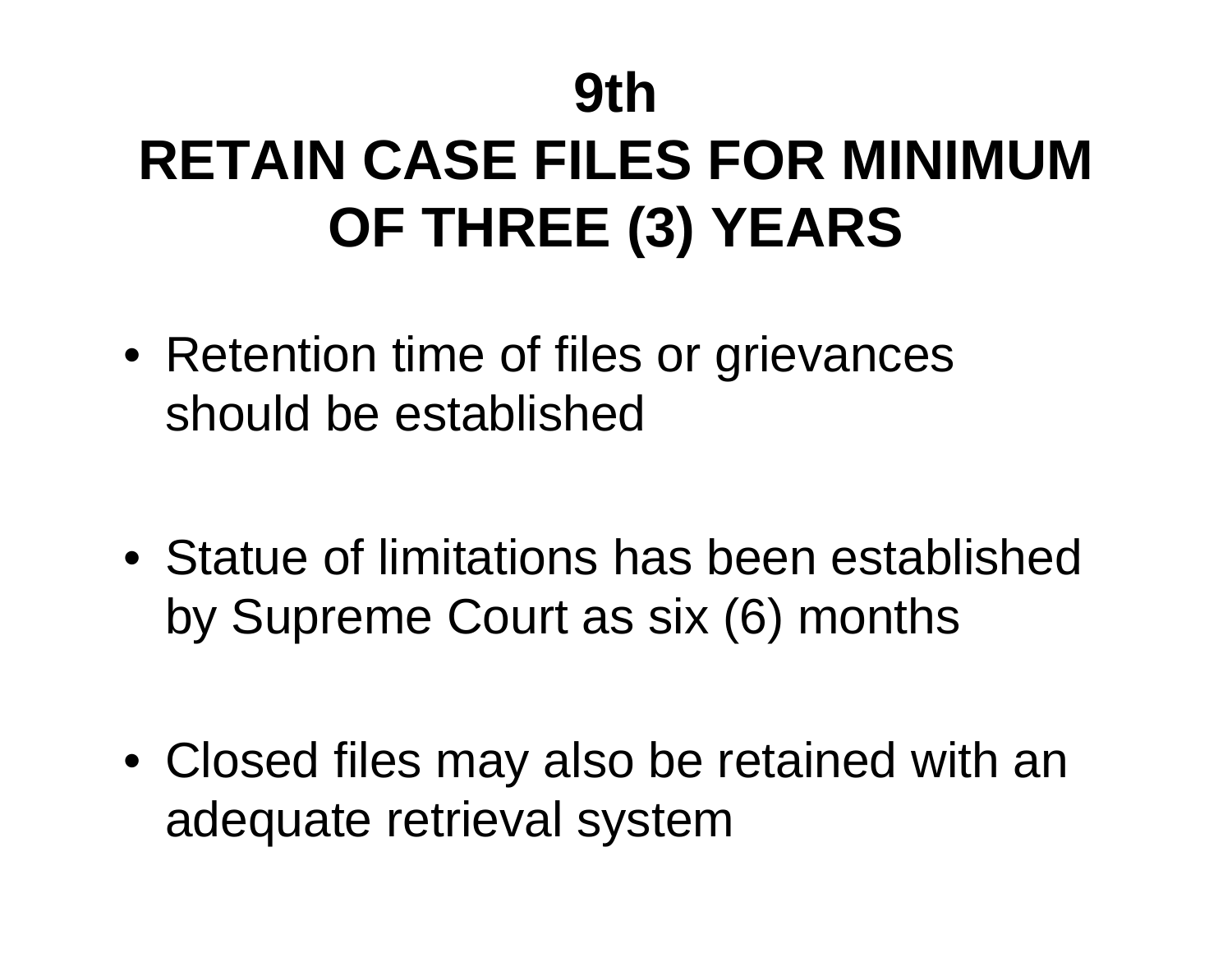## **A STEWARD'S NEED FOR REPRESENTATION**

A Steward may need representation. There is an official policy position from the American Postal Workers Union on this issue:

**Article 15 states-** "The employee shall be represented by a steward or a union representative. The APWU interpretation of the foregoing part of Article 15, is that the Steward or Union Representative could also be the grievant and represent himself or herself."

#### **Yet, it is not recommended to represent ones' self**!!!